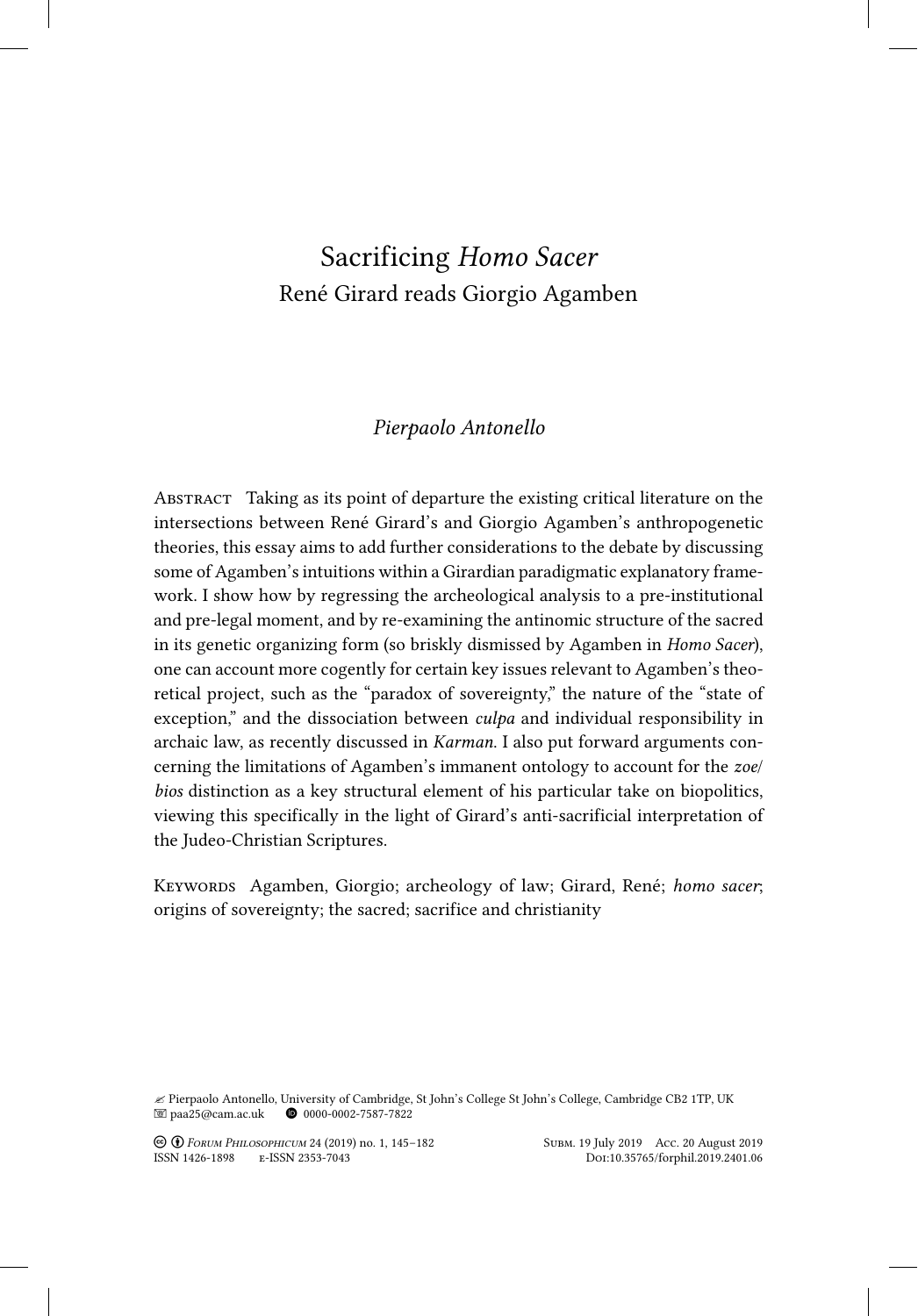In current theoretical and philosophical discussion and analysis, a potential comparative dialogue—or even confrontation—that is increasingly attracting academic scrutiny is that between Giorgio Agamben and René Girard.<sup>1</sup> In some cases, the reference to Girard's work within discussions of Agamben's theory is limited to a gesture motivated by bibliographic scrupulousness, aimed often at neutralizing or dismissing Girard's perspective on sacrifice.<sup>2</sup> Conversely, other scholars have used Girard's mimetic theory to shed light on the various aporias and incongruities in Agamben's writings. Still others have tried to put the two thinkers into productive dialogue, presenting many potential theoretical convergences that could contribute to a mutual clarification and comprehension. Most importantly, as Frederiek Depoortere has noted, "exploring the nexus formed by the work of Agamben and Girard may be a fruitful thing to do for contemporary reflection on the sacred and its link to violence."3

In fact, both Agamben's inquiry and Girard's mimetic theory explore very specific issues and questions, consigning other subjects and problems

1. The most pertinent engagements with the possible dialogue between Girard and Agamben are: Rey Chow, "Sacrifice, Mimesis, and the Theorizing of Victimhood (A Speculative Essay)," *Representations* 94, no. 1 (2006), doi:10.1525/rep.2006.94.1.131; Christopher A. Fox, "Sacrificial Pasts and Messianic Futures: Religion as a Political Prospect in René Girard and Giorgio Agamben," *Philosophy and Social Criticism* 33, no. 5 (2007), doi:10.1177/0191453707078920; Andrew Pump, "AIDS and Sacrifice: A Discussion of René Girard's Scapegoat Theory of Sacrifice, Jean-Luc Nancy's Unsacrificeable, and Giorgio Agamben's Homo Sacer," *Ottawa Journal of Religion* 2 (2010); Frederiek Depoortere, "Reading Giorgio Agamben's Homo Sacer with René Girard," *Philosophy Today* 56, no. 2 (2012), doi:10.5840/philtoday201256234; Colby Dickinson, "Beyond Violence, Beyond the Text: The Role of Gesture in Walter Benjamin and Giorgio Agamben, and its Affinity with the Work of Rene Girard," *Heythrop Journal* 52, no. 6 (2011), doi:10.1111/j.1468-2265.2011.00683.x; Brian Sudlow, "Agamben, Girard and the Life that Does Not Live," in *Intensities: Philosophy, Religion and the Affirmation of Life*, ed. Steven Shakespeare and Katharine S. Moody (Farnham: Ashgate, 2012); Anthony W. Bartlett, "Girard's Lost Time: Messianic Temporality in Things Hidden," *Contagion: Journal of Violence, Mimesis, and Culture* 21 (2014), doi:10.14321/contagion.21.2014.0175; Kristof K. P. Vanhoutte, "'Oh God! What a Lovely War': Giorgio Agamben's Clausewitzian Theory of Total/Global (Civil) War," *Russian Sociological Review* 14, no. 4 (2015), doi:10.17323/1728-192X-2015-4-28-43; Antonio Cerella, "The Myth of Origin: Archaeology and History in the Work of Agamben and Girard," in *The Sacred and the Political: Explorations on Mimesis, Violence and Religion*, ed. Elisabetta Brighi and Antonio Cerella (London: Bloomsbury, 2016); Lyle Enright, "'Divine but Not Sacred': A Girardian Answer to Agamben's *The Kingdom and the Glory*," *Contagion: Journal of Violence, Mimesis, and Culture* 26 (2019).

2. See for instance, Andrew Norris, "Introduction: Giorgio Agamben and the Politics of the Living Dead," in *Politics, Metaphysics, and Death: Essays on Giorgio Agamben's Homo Sacer*, ed. Andrew Norris (Durham: Duke University Press, 2005); Eva Geulen, *Giorgio Agamben zur Einführung* (Hamburg: Junius, 2005); Johanna Oksala, "Violence and the Biopolitics of Modernity," *Foucault Studies* 10 (2010), doi:10.22439/fs.v0i10.3122.

3. Depoortere, "Reading Giorgio Agamben's Homo Sacer with René Girard," 161.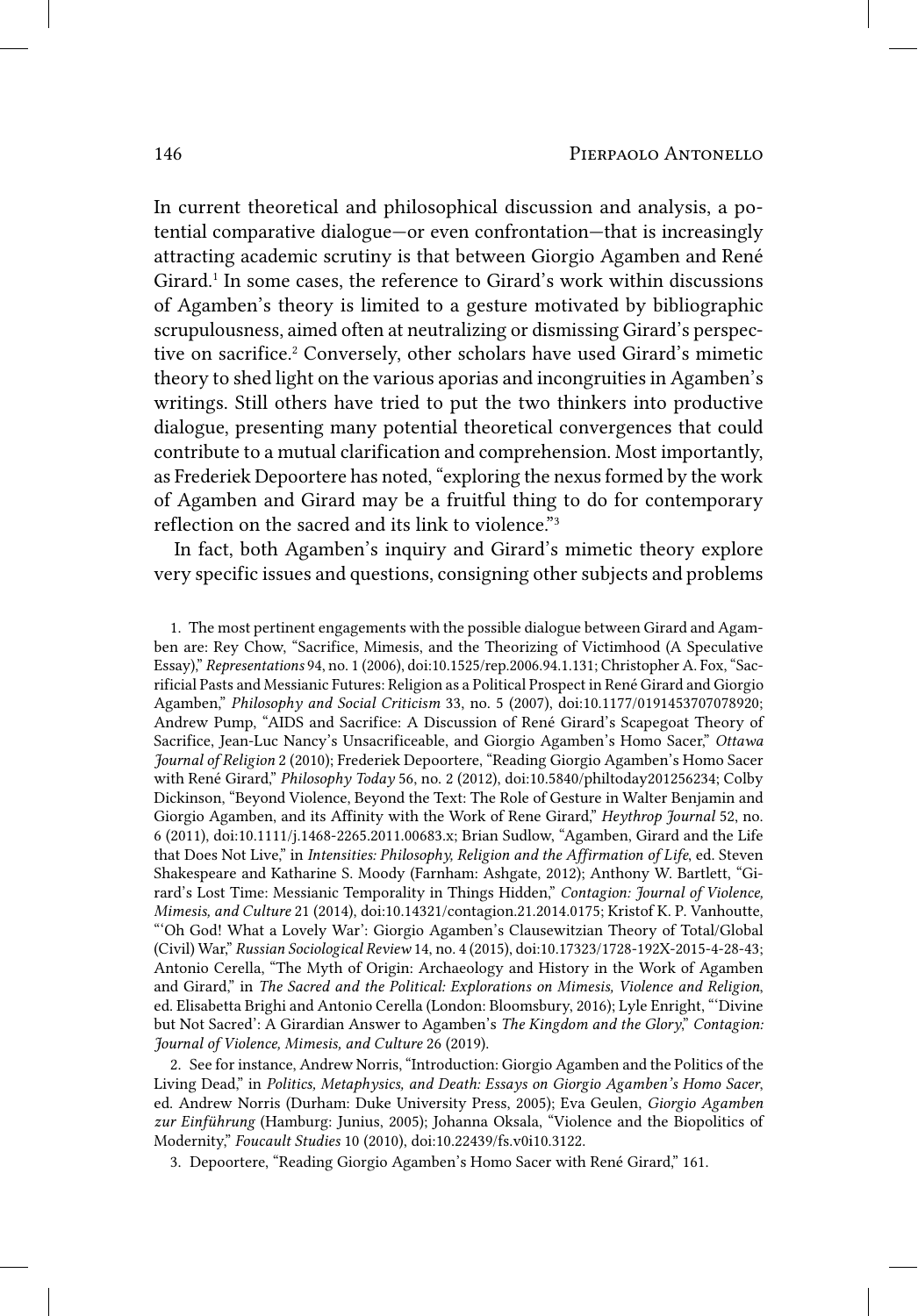to generic elaborations sketched in broad historical and theoretical brushstrokes. Girard's theory, in particular, is more fruitfully engaged with as a hermeneutic frame of reference than as a careful study in historical causality. The absence of a properly laid out political dimension in Girard,<sup>4</sup> and the absence in Agamben of both an anthropological dimension and one of deep history, are limits that have been highlighted as contrasting features of these two theoretical perspectives.

While I share critical reservations regarding certain specific theoretical issues discussed by Agamben in his works, my interest in this essay is to recompose some of Agamben's intuitions within a Girardian paradigmatic explanatory framework. I will focus on some "genetic" structures that emerge from a reading of *Homo Sacer* and *Karman*, 5 these being ones that will help to address key issues in relation, for instance, to the antinomic genetic structure of the sacred and the paradox of sovereignty, and the permanence of a sacrificial structure within an immanent understanding of the political in relation to its religious underpinning.

Agamben never mentions Girard's hypothesis concerning the sacred, nor accords him the position of a legitimate philosophical interlocutor. The reasons for this omission may be manifold.<sup>6</sup> With few exceptions, Agamben is never overly generous towards thinkers who are contemporaneous with him, this possibly being a strategy for promoting his own argument in terms of its perceived originality. Furthermore, given his background as a historian and literary critic, Girard also frequently lacks philosophical rigor, and his victimary hypothesis can sound excessively generic and unsubstantiated from a theoretical standpoint. In terms of disciplinary hegemony,

4. An increasing number of scholars are discussing the underlying political consequences of Girard's mimetic theory, particularly following the publication of *Achever Clausewitz*. See, for instance, Domenica Mazzù, ed., *Politiques de Caïn: En dialogue avec René Girard* (Paris: Desclée de Brouwer, 2004); Paul Dumouchel, *Le sacrifice inutile: Essai sur la violence politique* (Paris: Flammarion, 2011); Maria Stella Barberi, ed., *Spazio sacrificale, spazio politico. Saggi di teologia politica e antropologia fondativa* (Massa: Transeuropa, 2013); Roberto Farneti, *Mimetics Politics: Dyadic Pattern in Global Politics* (East Lansing, MI: Michigan State University Press, 2015); Elisabetta Brighi and Antonio Cerella, eds., *The Sacred and the Political: Explorations on Mimesis, Violence and Religion* (London: Bloomsbury, 2016). "*René Girard politique*, Dossier coordonné par Charles Ramond et Stéphane Vinolo," *Cités*, 53, 2013, 3–138.

5. Giorgio Agamben, *Homo Sacer. Il potere sovrano e la nuda vita* (Turin: Einaudi, 1995); trans. as *Homo Sacer: Sovereign Power and Bare Life*, trans. Daniel Heller-Roazen (Stanford, CA: Stanford University Press, 1998); Giorgio Agamben, *Karman. Breve trattato sull'azione, la colpa e il gesto* (Torino: Bollati Boringhieri, 2017); trans. as *Karman: A Brief Treatise on Action, Guilt, and Gesture*, trans. Adam Kotsko (Stanford, CA: Stanford University Press, 2017).

6. Various commentators have conjectured about this omission or "overlooking"—e.g., Fox, and Chow.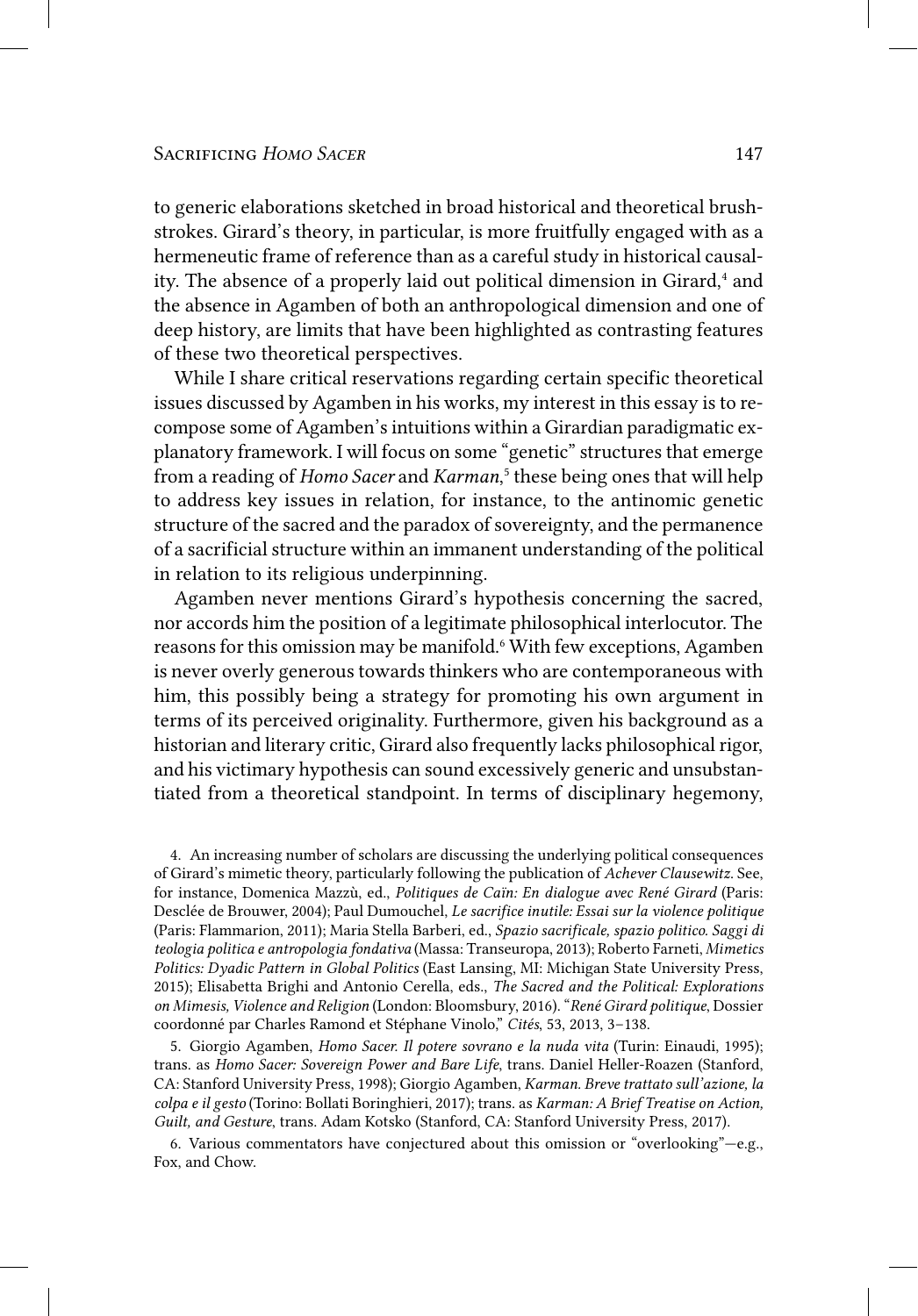one might also invoke the "excommunication" suffered by Girard in French philosophical and intellectual circles (and voiced by Michel Foucault)7 following the publication of his scathing critique of Gilles Deleuze and Felix Guattari's *Anti-Oedipus: Capitalism and Schizophrenia* (1972).8

Nevertheless, Agamben's work in fact dwells on some conceptual structures and theoretical issues that are profoundly relevant to Girard, and which resonate with the "archaeological" underpinning of the mimetic and victimary process exposed by the latter in *Violence and the Sacred* and *Things Hidden Since the Foundation of the World*. Girard's mimetic hypothesis may also illuminate some grey areas in Agamben's theorization, whilst Agamben's archaeological analyses could be included in a probatory framework aimed at substantiating Girard's theoretical speculation, so that it advances a more cohesive and robust explanatory argument.

## Archaeologies

From a methodological standpoint, Agamben and Girard share an interest in defining a possible *arché* in the cultural and political development of human beings.<sup>9</sup> Both the scapegoat mechanism proposed by Girard, and the juridical institution of the *sacertas* in the Roman law analyzed by Agamben, function as *termini post quem* of the anthropogenetic process, linked to the role of religion and the sacred in the constitution of human political and social history.

In Girard's theory of sacrifice and violence, the scapegoat or emissary mechanism was the "instrument" or "coping device" through which protocommunities were able to regulate the explosion of endogenous violence within a pre-institutional and pre-juridical space, by means of unanimous polarizations of collective rage and violence against expiatory victims. These spontaneous events were gradually ritualized into liturgical forms of surrogate victimization and expulsion. Agamben's theory of the "state of exception"—that is, of anomic, unregulated violence as the paradigm of a biopolitical exercising of power—hinges on the Roman juridical figure

7. Personal communication.

8. René Girard, *"To Double Business Bound": Essays on Literature, Mimesis, and Anthropology* (Baltimore: Johns Hopkins University Press, 1978), 84–120.

9. "From *Homo Sacer* to *The Open*, Agamben's work looks at a present distinction, such as the difference between the political and the nonpolitical or between the human and the animal, and retrieves the more original potentiality from which such differences are actualized." Justin Clemens, "The Role of the Shifter and the Problem of Reference," in *The Work of Giorgio Agamben: Law, Literature, Life*, ed. Justin Clemens, Nicholas Heron and Alex Murray (Edinburgh: Edinburgh University Press, 2008), 55.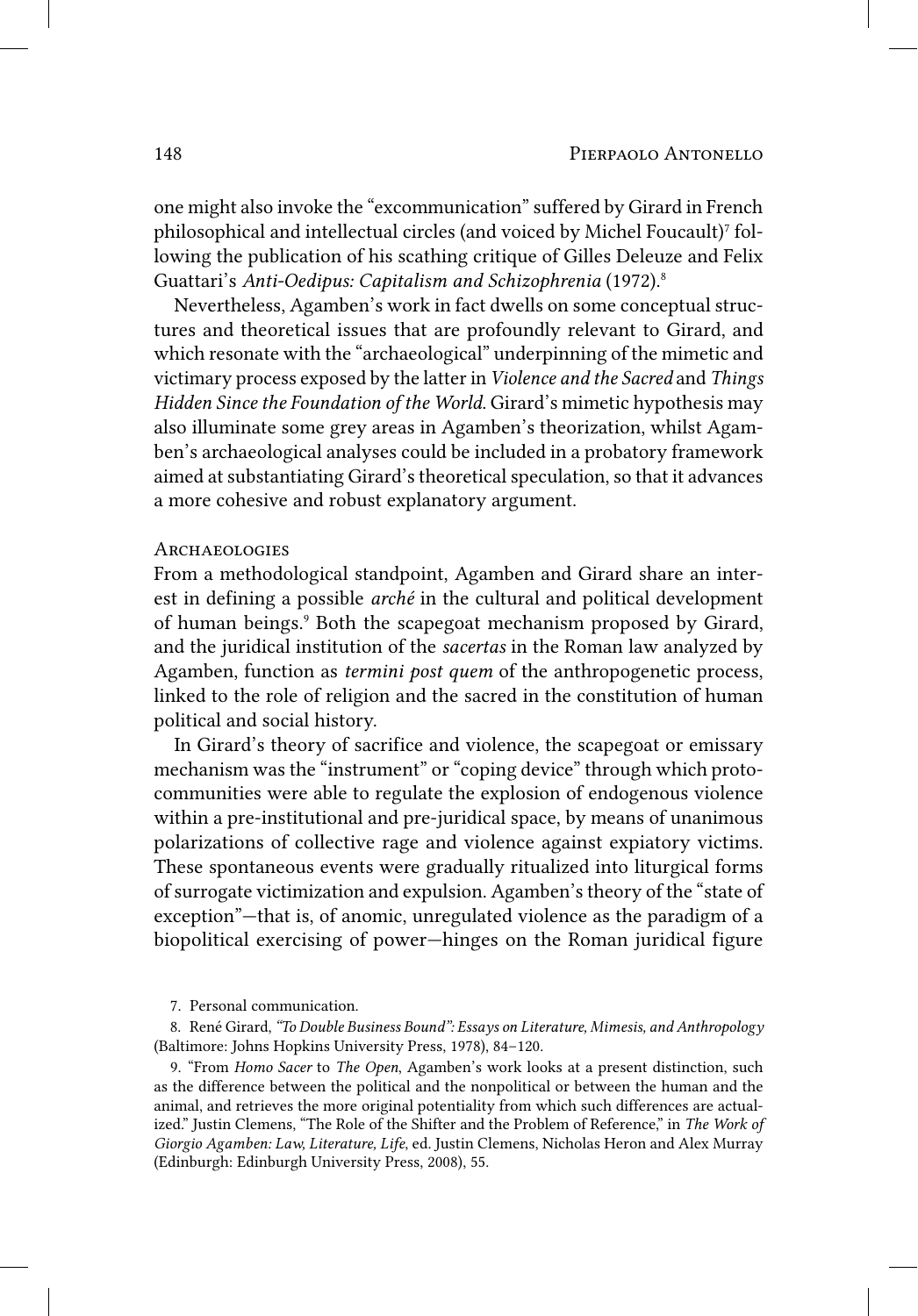of the *homo sacer*, whereby a member of the community falls victim to a similar, if not equivalent, form of violence, and stands as a paradigmatic emblem of the type of thanatopolitics on which the political order rests.

In their archaeological projections, neither thinker attempts to pin matters down to some specific event or points of origin in human history with a distinct chronology; instead, they seek to define a "field of possibilities" through which some fundamental determinations of human political and social life came to be established. As Agamben asserts in an interview:

Nous appelons archéologie la recherche qui, dans toute enquête historique, se mesure avec son *a priori* historique et avec sa pré-historie. Il va de soi que l'a priori historique ne coïncide pas nécessairement avec un événement que l'on pourrait situer avec précision et dater dans une chronologie. L'a priori historique ultime, qui constitue l'horizon de toute recherche, est l'anthropogénèse, le devenir humain de l'homme, que l'on doit présupposer comme advenu, et qui est cependant impossible à dater. La philosophie — ou l'archéologie philosophique — est la tentative de maintenir tout problème et toute enquête historique en relation avec cet événement indatable.<sup>10</sup>

Similarly, for Girard, the proto-event of the founding scapegoat murder, subsequently ritualized in the form of blood-sacrifice, should not be considered a unique historical occurrence (Girard criticizes Freud's conception of a single slaying of one historical Father in *Totem and Taboo*).<sup>11</sup> Rather, the event and its ritual elaboration are to be thought of as being enacted in any number of "incidents," no doubt repeated over time before the pattern was actually perceived as compelling, necessary, and repeatable in respect of its socially pacifying and organizing effects. The structurally common, ritualistic behavior that ensued among ancient humans was selected for its reconciling and protective potency. This coincides with the emergence of religion in its ritualized form.12

Agamben also draws a distinction between the *arché* of his "archaeological" method and the *arché* posited by grammarians and other intellectual historians who locate the source of the present in the past, asserting:

<sup>10.</sup> Giorgio Agamben, "Principia hermeneutica," *Critique* 836–837 (2017): 13.

<sup>11.</sup> See René Girard, *Violence and the Sacred*, trans. Patrick Gregory (London: Bloomsbury, 2003), Chapter 8.

<sup>12.</sup> See René Girard, Pierpaolo Antonello, and João Cezar de Castro Rocha, *Evolution and Conversion. Dialogues on the Origins of Culture* (London: Continuum, 2007); Pierpaolo Antonello and Paul Gifford, eds., *How We Became Human: Mimetic Theory and the Science of Evolutionary Origins* (East Lansing, MI: Michigan State University Press, 2015).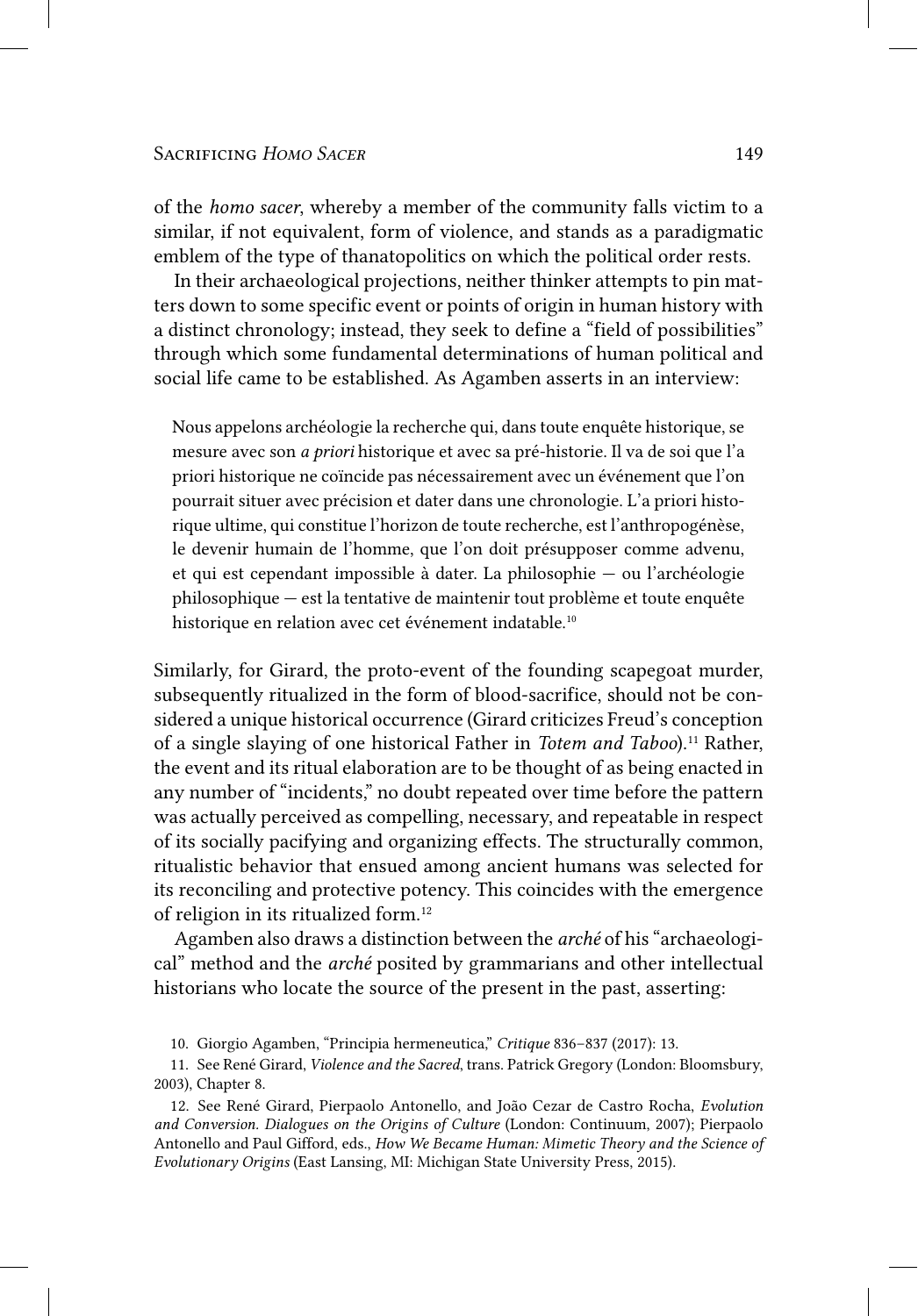It is clear that the *arché* toward which an archaeology seeks to regress cannot be understood in any way as a given that can be situated either in a chronology (even in a broad category like "prehistoric") or even beyond it, in an a-temporal metahistorical structure…. It is, rather, a force working in history, exactly as the Indo-European language expresses first of all a system of connections among historically accessible languages; just as the child in psychoanalysis expresses a force that continues to act in the psychic life of the adult; and just as the "big bang," which is supposed to have given rise to the universe, is something that never stops transmitting its background radiation to us.<sup>13</sup>

Likewise, for Girard, the victimary mechanism is at the same time institutive of the religious, social, and political order. What is more, it is a structure that maintains a visible presence throughout human history, albeit transformed into shapes that are visibly consistent with its genetic original force, from which human societies and cultures have progressively tried to distance themselves. As Antonio Cerella has pointed out, "anthropogenesis, for both Girard and for Agamben, represents a watershed that must have left traces of its ambiguous passage in language as well as in thought, in the political structure as well as in that of the exception."14 And further: "Archaeology, in short, for both Girard and Agamben, is a 'science of signs,' an inquiry into the signatures left by the Origin on the living body of history and power."15

Consistent with this, and very much as for Girard, in Agamben there is a rejection of modern attempts to establish "religion" as a separate, selfcontained realm, thereby opening up a path for a new and different way of conceiving of the relationship between theology and philosophy, outside the paradigm of religious versus secular. However, this issue also foregrounds a fundamental difference between Agamben and Girard, each of whom sees the genealogical relation of politics and religion in opposing terms. Whilst for Girard, religion and the sacred constitute the origins of everything symbolic and cultural in humans, including political institutions and laws ("il n'y a rien dans la culture humaine qui ne puisse ramener au mécanisme de la victime émissaire"), $^{16}$  for Agamben, politics defines the social space upon which the entire human social grammar hinges, as well

14. Cerella, "The Myth of Origin," 223.

15. Ibid., 225.

16. René Girard, *Des choses cachées depuis la fondation du monde* (Paris: Poche, 1983), 72. As in several other instances, this sentence is omitted in the English translation of the book, see René Girard, *Things Hidden Since the Foundation of the World*, trans. Stephen Bann and

<sup>13.</sup> Giorgio Agamben, *The Sacrament of Language: An Archaeology of the Oath*, trans. Adam Kotsko (Stanford, CA: Stanford University Press, 2010), 10.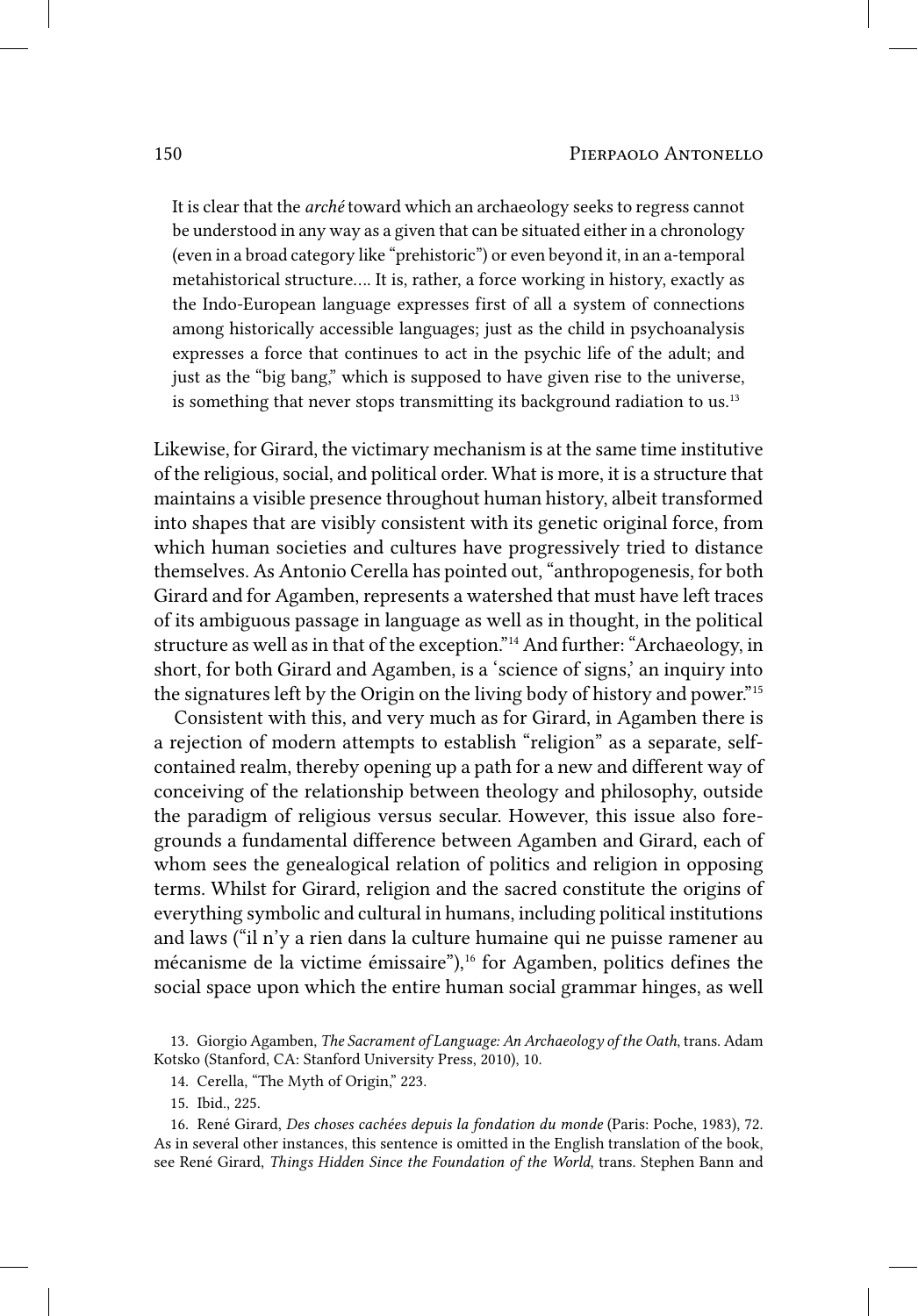the modalities of operational and violent control of the human. At the core of the hermeneutical thrust of *Homo Sacer* lies the original sovereign ban which is the founding biopolitical act (whereby "power" has the possibility to make life "bare").

In Agamben's view, the religious sacrificial rite, which lies at the heart of Girard's understanding of anthropogenesis, does not have anything to do with the sovereign ban—the overlapping of the two terms being a subsequent confusion that occurred in modern scholarship. Only later will the apparent ambiguity of the ancient Roman juridical figure "begin to resonate with the religious category of the sacred": as, in Agamben's account, this takes place "when [the category of the sacred] irrevocably loses its significance and comes to assume contradictory meanings."17

Although the "archaeological" method appears to be common to both Agamben and Girard, in Agamben's case the discussion is somewhat limited at the conceptual and linguistic level, in that he rejects the possibility of exploring the deep-rooted anthropological layers articulated at a prelinguistic and symbolic level. Girard's mimetic theory, by contrast, aims to unearth the pre-linguistic mechanisms and habits through which human proto-groups could survive explosions of intra-species collective violence, during a phase when dominance patterns and the increasing mimetic propensity of humans were capable of having negative effects on the stability of primitive societies. This was done by combining descriptive analysis and research from fields as diverse as biology, ethology, ethnology, archaeology, and anthropology, and through the interpretation of "cultural fossils" (myths, rites, legends, and classical tragedies) from which he advanced a scientific hypothesis about the emergence of culture and institutions. This is a vast territory that remains highly conjectural and speculative, and one that philosophical discourse tends to evade. Girard's theory is in fact offered more as a scientific than a philosophical enquiry (it claims a sort of resistance to philosophical vocabulary and argumentative structure), bringing with it a problem of discursive commensurability.<sup>18</sup> However,

Michael Metteer (Stanford, CA: Stanford University Press, 1987), 50. For a general discussion see Girard, Antonello, and Rocha, *Evolution and Conversion*, Chapter 3.

17. Giorgio Agamben, "Homo Sacer," in *The Omnibus Homo Sacer* (Stanford, CA: Stanford University Press, 2017), 51.

18. "The so-called 'système-Girard' which is attributed to me … Exists primarily in the mind of those who have no firsthand experience of the dynamic force of the mimetic theory. They see my work as something static, a bunch of dogmatic propositions about the way things are…. What should be taken seriously … Is the mimetic theory itself—its analytical power and versatility—rather than this or that particular conclusion or position, which critics tend to turn into some creed which I am supposedly trying to force down their throats. I am much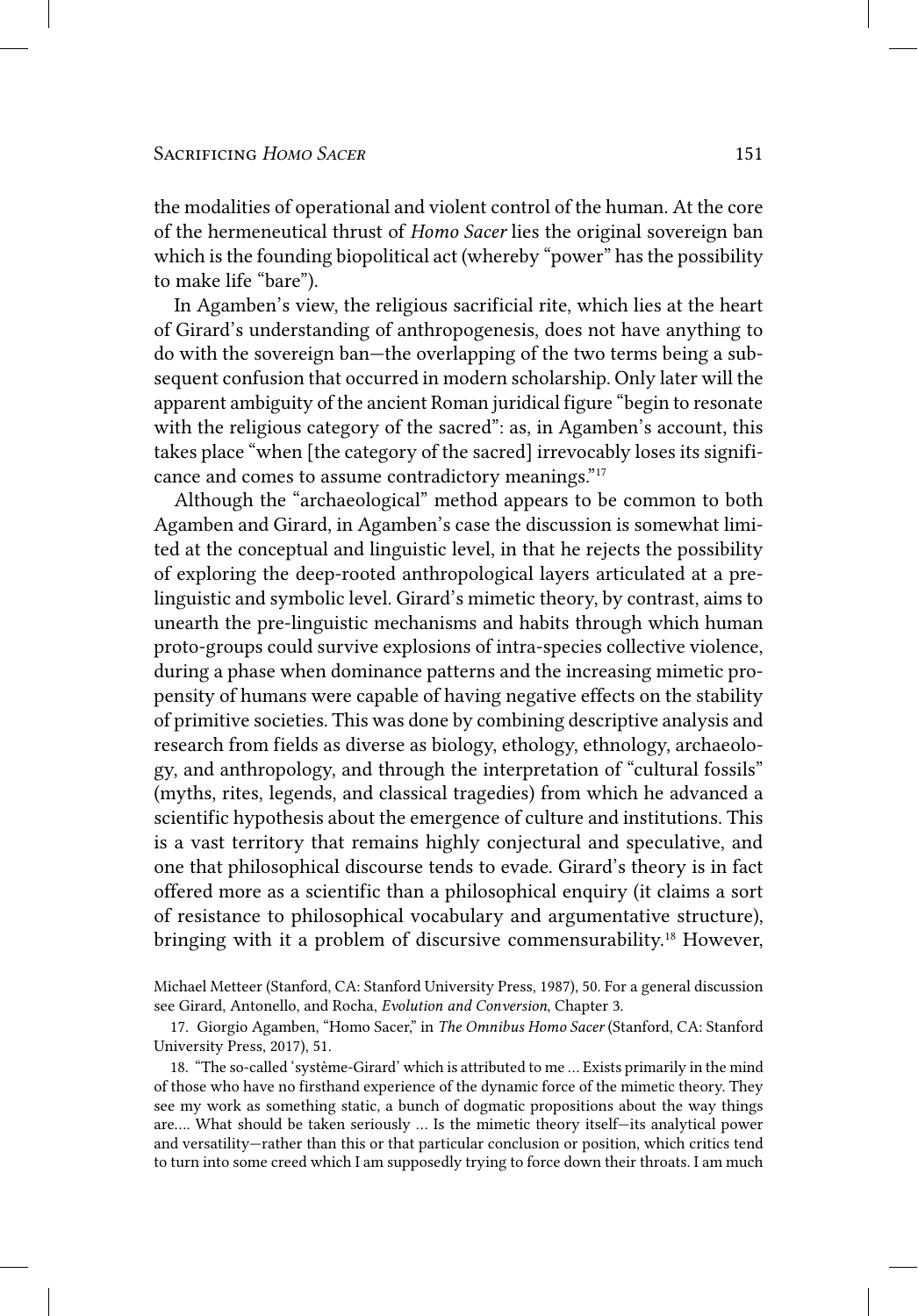because of that it is more expansive than Agamben's in both historical and scientific terms.

## The Ambivalence of the Sacred

One of the issues that both Agamben and Girard challenge in their groundbreaking works (respectively, *Homo Sacer* (1995) and *La violence et le sacré* (1972)) is the "ambivalence" of the sacred, construed as a preliminary question in relation to their attempts to introduce their theoretical perspectives. Agamben is polemically opposed to a specific tradition of classical anthropology. He argues that interpretations of many social phenomena are weighted down by a "scientific mythologeme": the theory of the "ambivalence of the sacred," which dates from Victorian anthropology and has enjoyed a considerable career since then. From William Robertson Smith's *Lectures on the Religion of the Semites* (1889) to Marcel Mauss and Henri Hubert's *Essai sur la nature et la fonction du sacrifice* (1898), to Durkheim and Freud's writings, this mythologeme posits that the sacred is both auspicious and inauspicious: associating adoration and damnation, holiness and taboo. As Agamben explains, "there is a moment in the life of concepts when they lose their immediate intelligibility and can then, like all empty terms, be overburdened with contradictory meanings."19 In Agamben's view, the theory of the ambivalence of the sacred is merely a later "psychologization of religious experience," the result of "a theology that had lost all experience of the revealed word."20 Consequently, this scientific mythologeme "not only explains nothing but is itself in need of explanation."21 From here, one can perhaps more readily understand Agamben's avoidance of Girard's theory, which he probably grouped within this cluster of anthropological and historical interpretations.<sup>22</sup>

less dogmatic than a certain reading of my work suggests." Rebecca Adams, "Violence, Difference, Sacrifice: A Conversation with René Girard," *Religion & Literature* 25, no. 2 (1993): 22.

- 19. Agamben, *Homo Sacer*, 88–9.
- 20. Ibid., 66.
- 21. Ibid., 68.

22. Ibid. Eva Geulen explicitly mentions Girard as the last defender of the theory of the ambivalence of the sacred. See Depoortere, "Reading Giorgio Agamben's Homo Sacer with René Girard," 164. However, as Tommasi underscores: "la specificità del fenomeno di *homo sacer* e il suo situarsi a livello di 'filosofia prima' risaltano in modo particolare se confrontati proprio con il sacrificio, che in questo testo sembra l'obiettivo polemico chiamato in causa per definire meglio i contorni, e quindi far risaltare l'originalità, della proposta. A giudizio di Agamben, prendere il tema del sacrificio come filo conduttore per comprendere la questione del sacro rappresenta, infatti, un fraintendimento che non permette di cogliere il significato del termine e dunque la sua portata così decisiva." Francesco Valerio Tommasi, "Homo sacer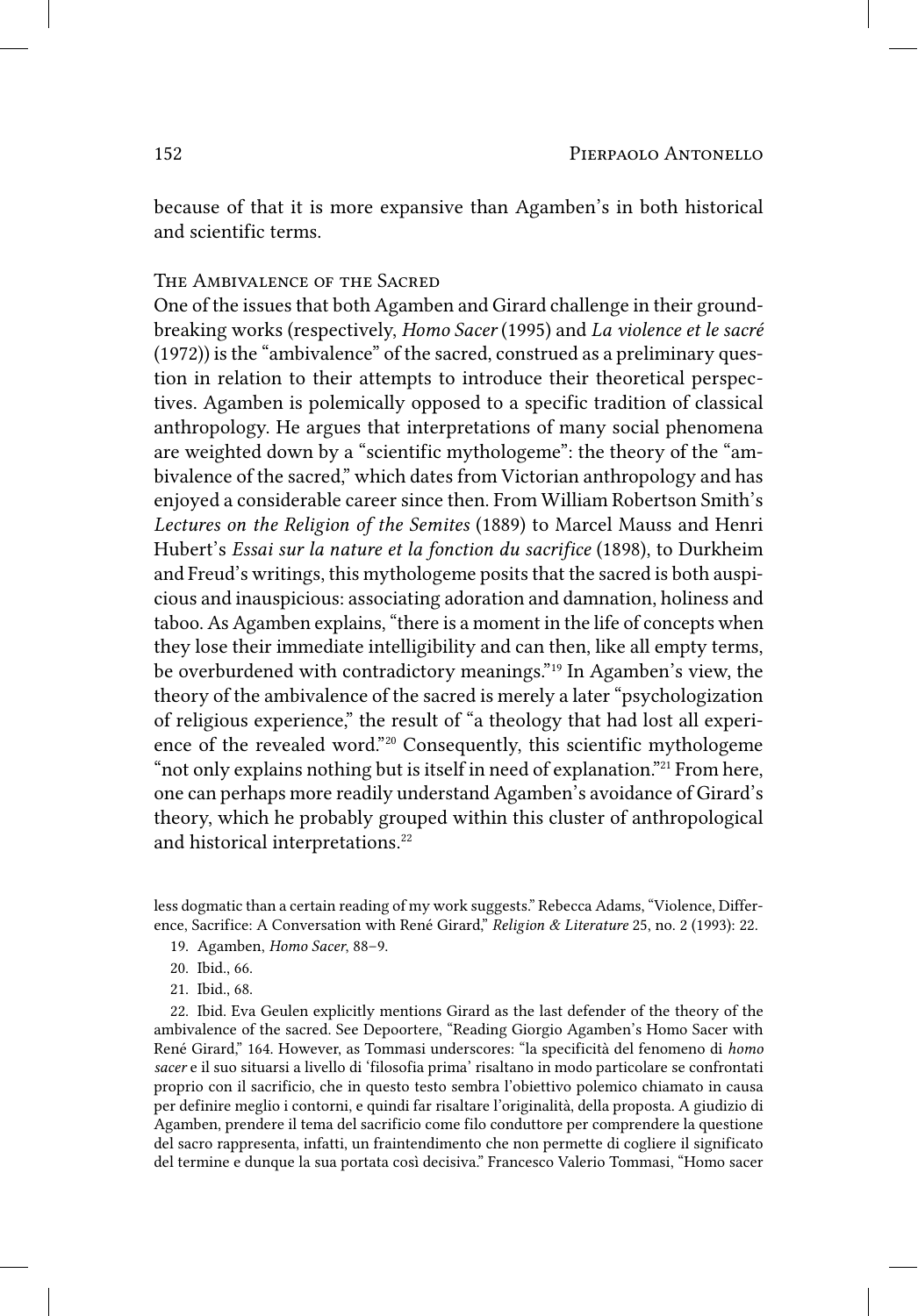However, Girard himself is equally critical regarding the question of the ambivalence of the sacred, a question he foregrounds on the very first page of *Violence and the Sacred*:

Because the victim is sacred, it is criminal to kill him—but the victim is sacred only because he is to be killed. Here is a circular line of reasoning that at a somewhat later date would be dignified by the sonorous term *ambivalence*. Persuasive and authoritative as that term still appears, it has been so extraordinarily abused in our century that perhaps we may now recognize how little light it sheds on the subject of sacrifice. Certainly, it provides no real explanation. When we speak of ambivalence, we are only pointing out a problem that remains to be solved.<sup>23</sup>

For Girard, "ambivalence" is merely a descriptive term that fails to engage with the deep-rooted anthropological substructure that underpins this enigmatic conceptual quandary, and which he explains through the mechanism of the victimary matrix that lies at the heart of the sacred: that of the pharmacological instrument used by the proto-community to keep guard over its endogenous systemic and mimetically inflected violence.

Girard is the only interpreter of the sacred who can provide a clear anthropological explanation in genetic and evolutionary terms of the emergence of the double bind that lies at the core of the sacred. In this regard, I agree with Depoortere, who claims that:

Girardian theory offers us a mechanism that explains the ambivalence of the sacred and not merely presupposes it (as twentieth-century theorists have, as mentioned by Girard at the outset of *Violence and the Sacred*, most often done). The ambivalence of the sacred becomes intelligible when we understand that the sacred comes into being through externalising violence, by dehumanising it and turning it into a transcendent power. This power is subsequently experienced as both the source of violence and the source of peace. As the source of violence, the sacred is maleficent (and thus to be feared); as the source of peace it is beneficent.<sup>24</sup>

- 23. Girard, *Violence and the Sacred*, 1.
- 24. Depoortere, "Reading Giorgio Agamben's Homo Sacer with René Girard," 161.

e i dispositivi. Sulla semantica del sacrificio in Giorgio Agamben," *Archivio di Filosofia* 76, no. 1/2 (2008): 397.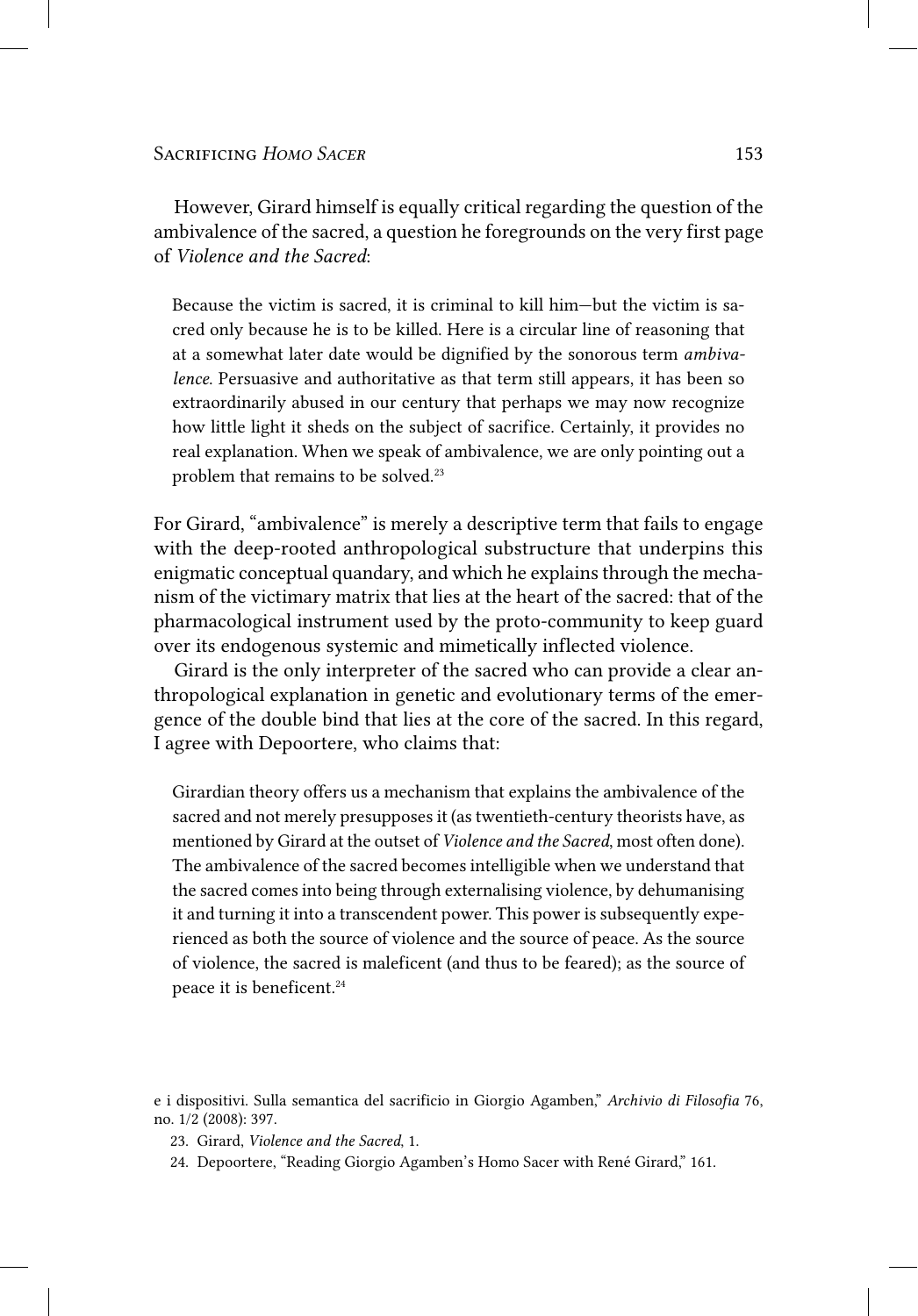The sacred originates as the outcome of an anthropological matrix in which a double form of collective transfer is involved in sacrificial phenomena and rituals. The emissary and sacrificial victim is responsible both for the social disorder that is "inflicted" upon the community (and which is generated by the community itself), and the restorative, cathartic effect of its expulsion. For Girard, this reconciliatory transference sacralizes the victim. "The sacred is the sum of human assumptions resulting from collective transferences focused on a reconciliatory victim at the conclusion of the mimetic crisis. Far from being a leap into the irrational, the sacred constitutes the only hypothesis that makes sense for human beings as long as these transferences retain their power."25

## *Homo Sacer*

This antinomic, double-bind structure of the sacred would then help to explain the "paradox of sovereignty"—one of the preliminary issues discussed by Agamben in *Homo Sacer*. The juridical institution, converted into a philosophical category, around which Agamben's political theorization pivots, is in fact the *homo sacer*, referencing the Roman law of the *sacertas*. The *sacertas* was a juridico-religious sanction imposed on any person who compromised the *pax deorum*; as a consequence, he or she would lose the protection that the *civitas* granted any citizen, affording the possibility that anyone might with impunity kill the lawbreaker. *Sacer esto* ("let he or she be accursed") was the formula through which the transgressor was consecrated to the underworld; a formula present in the *Leges Duodecim Tabularum*, the Law of the Twelve Tables, the legislation that stood at the foundation of Roman law.

Agamben sees in this law both an enigma and a paradigm for the articulation of a genealogy of sovereignty. What specifically catches his attention is the double injunction of exclusion that the *homo sacer* suffers: "The sacred man is the one whom the people have judged on account of a crime. It is not permitted to sacrifice this man, yet he who kills him will not be condemned for homicide." The *homo sacer* is excluded both from the *ius humanum* (human law) and the *ius divinum* (divine law). As such, he is subjected to a "double exclusion," one which opens a distinct dimension of violence.<sup>26</sup>

According to Agamben, the sacredness of the *homo sacer* was obscure, not only to modern scholars, but even to the Romans themselves. Agamben

- 25. Girard, *Things Hidden*, 42.
- 26. Agamben, *Homo Sacer*, 52.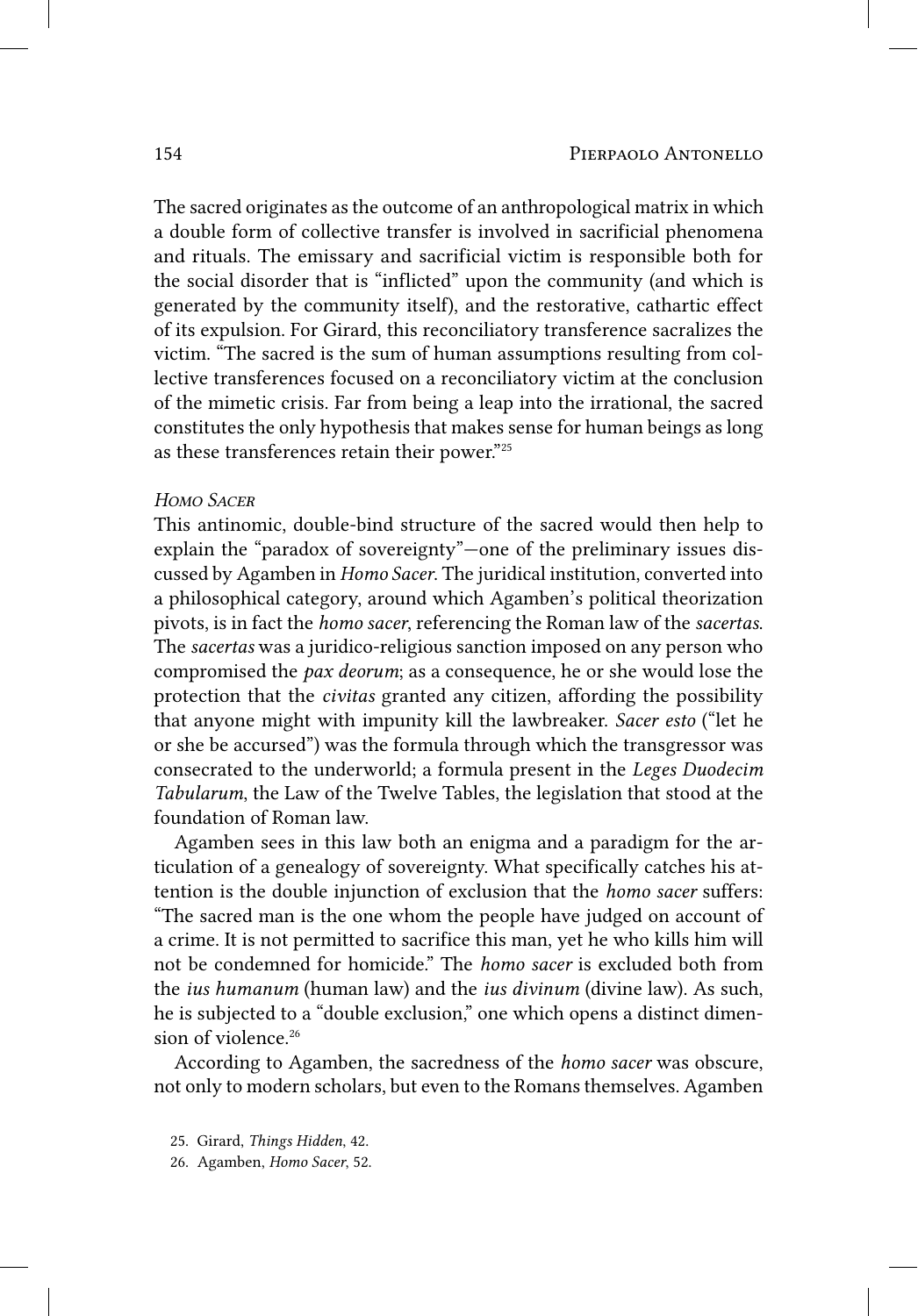purports to resolve the contradiction by positing the *homo sacer* as an autonomous figure, one that is located "in a zone prior to the distinction between sacred and profane, religious and juridical."27 Further, "[the] *homo sacer* presents the originary figure of life taken into the sovereign ban and preserves the memory of the originary exclusion through which the political dimension was first constituted."28 With the *homo sacer*, Agamben believes he has identified an *ur-phenomenon* that, although subtracted from a specific temporal determination, is historically operating at the foundational level of society, in the transitional zone between nature and culture.<sup>29</sup>

Several criticisms have been raised about the legitimacy of extrapolating such general political categories from a single law of this type, bound to a very specific cultural and historical context. As Paul Rabinow and Nikolas Rose maintain, Agamben's argument is too atemporal and static to allow for a more nuanced and differentiated analysis.<sup>30</sup> Agamben's passage from *sacer*, as the key term in the "mythologeme" of the ambivalence of the sacred, to *sacratio*, as the term that holds the interpretative key to the *homo sacer*, seems almost more sleight of hand than a convincing argument. Meanwhile, Fox has argued that:

one can ask whether the ancients really were so fastidious as to have knowingly created some third sphere distinct from the religious and juridical economies to guarantee the sovereign a power of unpunishable killing. A merely reflexive response to Agamben's claim might be to invoke Occam's razor and to critique him for multiplying causes, textual evidence notwithstanding.<sup>31</sup>

Similarly, Depoortere sees Agamben's interpretation as "at odds with historical reality," and "a fanciful creation."32 Agamben's theoretical use of the *homo sacer* does not in fact seem the result of a detailed genealogical and archaeological investigation, but rather is employed as a synecdoche of a dynamics of sovereignty that becomes particularly visible in the modern context. In this sense, it is perhaps more a retrospective projection of contemporary political preoccupations than a well-grounded historical

- 30. Paul Rabinow and Nikolas Rose, "Biopower Today," *BioSocieties* 1, no. 2 (2006), doi:10.1017/S1745855206040014.
	- 31. Fox, "Sacrificial Pasts and Messianic Futures," 573.
	- 32. Depoortere, "Reading Giorgio Agamben's Homo Sacer with René Girard," 154.

<sup>27.</sup> Ibid., 47.

<sup>28.</sup> Ibid., 83.

<sup>29.</sup> Ibid., 126.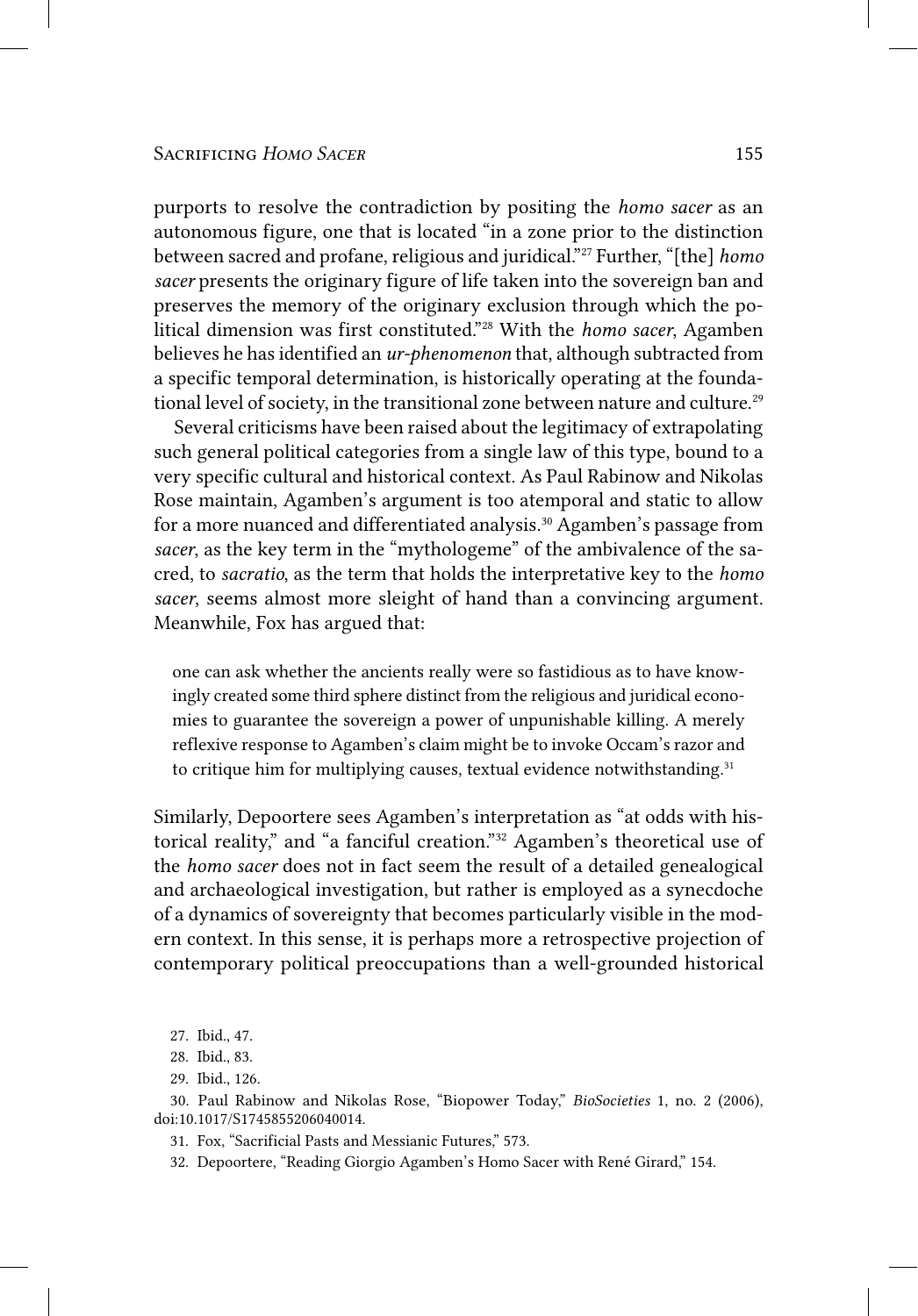analysis.33 As Ernesto Laclau pointed out, "one often has the feeling that Agamben jumps too quickly from having established the genealogy of a term, a concept, or an institution, to determine its actual working in a contemporary context."34

In terms of a more detailed historical analysis, Depoortere has argued that Agamben excluded from his consideration other contextual sources that would help to give a clearer explanatory picture of the *sacratio*. He ventures to suggest that Agamben's argument fails to account for the fact that in the original Latin sources, the *homo sacer* is guilty of a heinous crime. Agamben's claim is that such crimes constitute "the originary exception in which human life is included in the political order in being exposed to an unlimited capacity to be killed."35 Agamben offers no substantial proof of this; in his view, "it seems more accurate to accept what the sources explicitly say and to consider *sacratio* [that is, the condition of the *homo sacer*] to be the punishment for a number of severe crimes, crimes that ... affect the foundational relationships of Roman society."36 In this sense, Girard's theory concerning the sacrificial origins of any legal punishment seems the more useful hermeneutical tool for categorizing the *sacratio* in its historical context. According to Girard, the sacrificial ritual is the primordial mechanism of religious and judicial regulation of proto-communities, and the vestige of sacrificial rites remains clearly visible in the *sacratio*.

However, the only reference to the *homo sacer* present in Girard's work is in *Violence and the Sacred*. It occurs in a quotation from Louis Gernet's *Anthopologie de la Grèce antique* (1968), which deals with the issue of capital punishment, interpreted in terms both of purification and the elimination of pollution, and also of expulsion and devotion, linking the *homo sacer* to the Greek *pharmakon*. "There is no doubt that the death penalty is portrayed here as a direct extension of the generative violence," Girard

33. As Chow paraphrases, the sacredness of the *homo sacer* "consists not in any (residual) religious sense of the sacred but rather in the inextricable link between sovereign power and human existence.… As more and more people get killed in our contemporary world without reason or justification—as innocent human lives pile up like wreckage against the precarious grounds of sovereignty—the sovereign relation itself is increasingly being exposed for what it is: an arbitrary configuration of power that has immense potential for abuse and that has, indeed, been thoroughly abused." Chow, "Sacrifice, Mimesis, and the Theorizing of Victimhood," 134.

34. Ernesto Laclau, "Bare Life or Social Indeterminism?," in *Giorgio Agamben: Sovereignty and Life*, ed. Matthew Calarco and Steven DeCaroli (Stanford, CA: Stanford University Press, 2007), 11.

35. Agamben, *Homo Sacer*, 85.

36. Depoortere, "Reading Giorgio Agamben's Homo Sacer with René Girard," 111.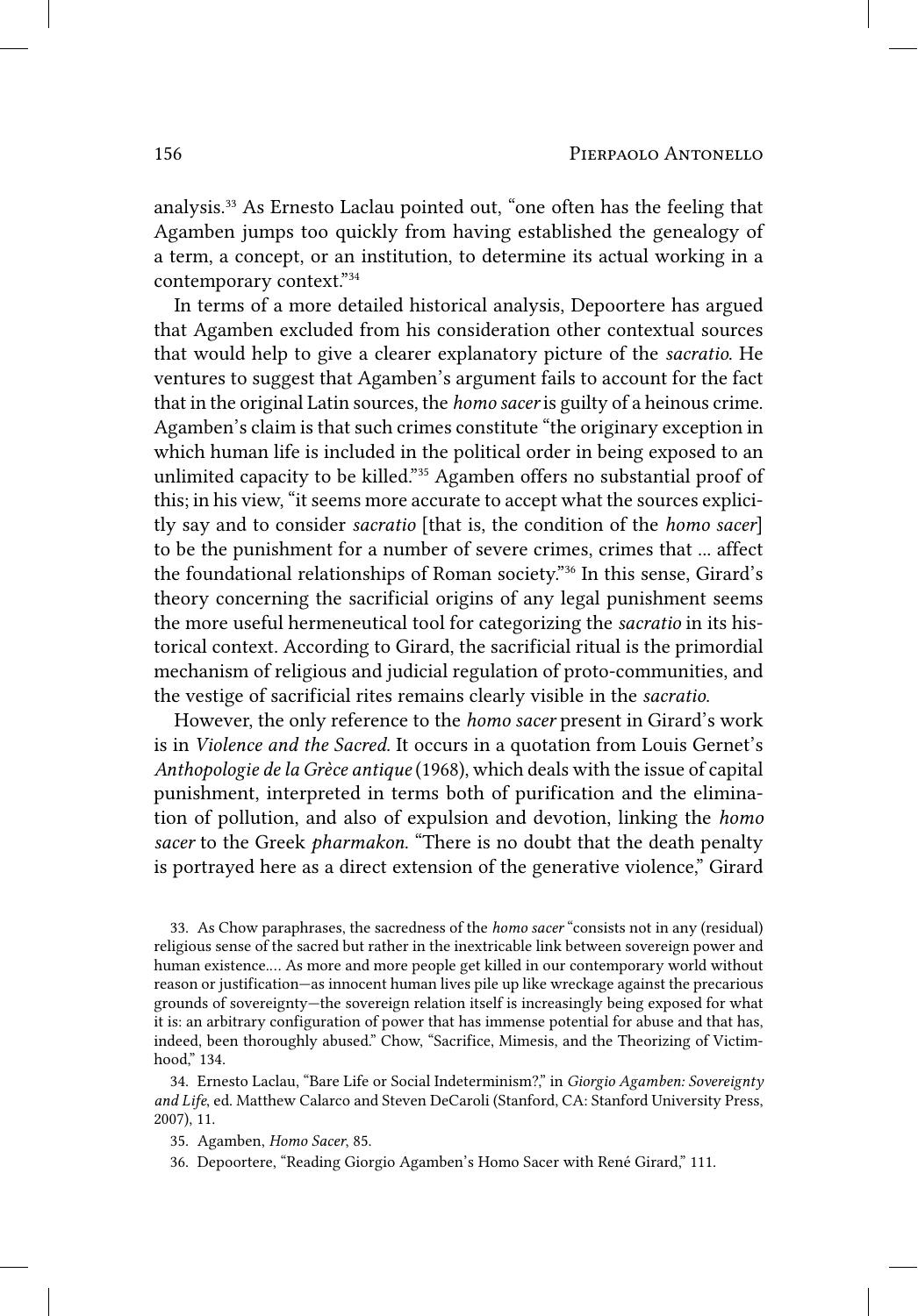argues.37 The death penalty has its roots in sacrificial liturgy, which acted as the primeval engine for the death penalty's later institutionalization within an increasingly complex legal framework, but remains still visible even in modern accounts of these punitive acts.<sup>38</sup> Being substitutive of the regulatory mechanism of sacrifice, the judicial system maintains structural and symbolic links with its original sacrificial matrix.<sup>39</sup>

In order to prepare his genealogical benchmark—a sort of arbitrary "blank slate" as a theoretical starting point—Agamben is again quite dismissive with reference to those historical and critical accounts that see the *sacratio* as, he writes, "a weakened and secularized residue of an archaic phase in which religious law was not yet distinguished from penal law and the death sentence appeared as a sacrifice to the gods."40 Agamben does not try to trace a historical genealogy of the institute of *sacertas* which, while reaching its heights of diffusion with the *leges sacratae* and the attribution of the *sacrosanctitas* to the plebeian tribunes, has more ancient origins. Institutions of religion and juridical characters similar to *sacertas* were already present in Ancient Greece, as in the case of the ἀτιμία. In early ancient Athens, *atimia* meant outlawry, the total deprivation of all rights (literally, the "loss of time, honour"), such that a citizen could kill an *atimos* without committing an offence or incurring blood-guilt.<sup>41</sup> It was a typical form of capital punishment. Positing sacrifice as a pre-judicial instrument for resolving internal disputes and controlling potential escalations of vengeance, Girard argues that sacrifice gradually becomes an empty form when a judicial system comes into being, as in the case of both Ancient

#### 37. Girard, *Violence and the Sacred*, 339.

38. See James McBride, "Capital Punishment as the Unconstitutional Establishment of Religion: A Girardian Reading of the Death Penalty," *Journal of Church and State* 37, no. 2 (1995), doi:10.1093/jcs/37.2.263; Mark Brewin, "Girard, Mediated Texts, and the Modern Death Penalty," *Journal of Media and Religion* 11, no. 4 (2012), doi:10.1080/15348423.2012.730 318; Jan-Melissa Schramm, "'Let us carve him as a feast fit for the gods': Girard and Unjust Execution in Nineteenth-Century Narrative," in *Mimesis, Desire, and the Novel: René Girard and Literary Criticism*, ed. Pierpaolo Antonello and Heather Webb (East Lansing, MI: Michigan State University Press, 2015). Recently Brian K. Smith has discussed the permanence of the link between capital punishment and human sacrifice; see Brian K. Smith, "Capital Punishment and Human Sacrifice," *Journal of the American Academy of Religion* 68, no. 1 (2000), doi:10.1093/jaarel/68.1.3.

39. See Rafael Van Damme, "The Presumption of Innocence: An Antidote for Sacrificial Venom? Patterns of Girard's 'Primitive' Sacred in Late Medieval and Early Modern Criminal Law," *Netherlands Journal of Legal Philosophy* 1 (2016), doi:10.5553/NJLP/.000044.

40. Agamben, *Homo Sacer*, 48.

41. Christopher Joyce, "Atimia and Outlawry in Archaic and Classical Greece," *Polis: The Journal for Ancient Greek and Roman Political Thought* 35, no. 1 (2018), doi:10.1163/20512996-12340139.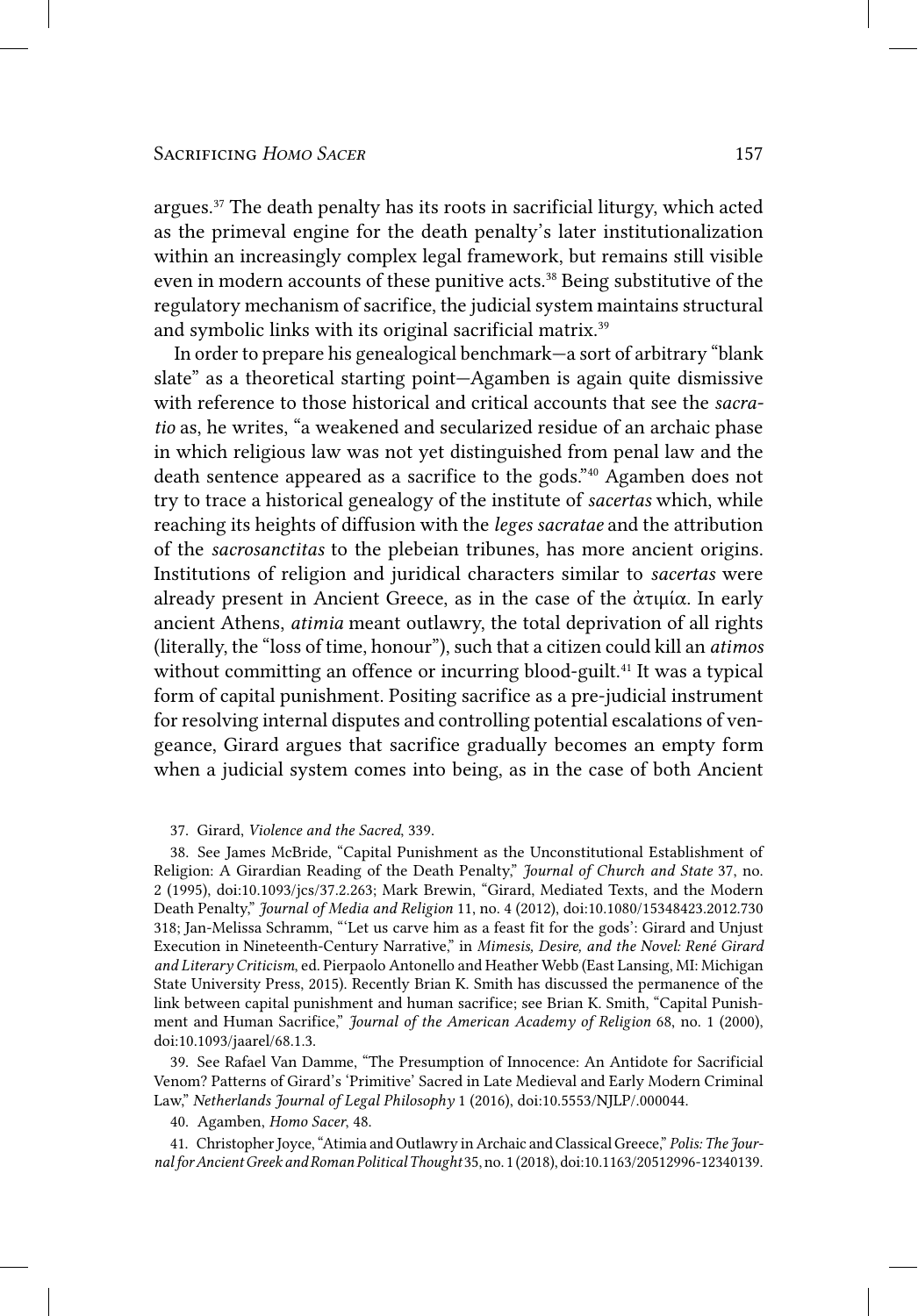Greece and Rome, writing that "it is precisely under such circumstances that sacrifice usually comes to our notice, and our doubts as to the 'real' function of religious institutions are only reinforced."42 This could explain Agamben's dissociation of the political and religious spheres, seen in terms of a later superficial historical overlapping.43

It is, on the contrary, in this primitive indistinction between religion, politics, and law that Girard's explanation becomes more persuasive than Agamben's. The *homo sacer* would, then, become a juridical figure produced at the moment of exhaustion of the sacrificial rite, but before the instauration of a completely secular judicial system. Modern scholarship's interpretation of the *homo sacer* as not a foundational figure of sovereign power, but rather a final but enduring link (in the Western World) between the sacred and the profane, is rejected by Agamben. The Roman grammarian Festus's insight with regard to the unsacrificeability of the *homo sacer* brings to the fore the formation of a secular, somewhat inchoate awareness that the sacrificial rite has ceased to adequately function. After all, according to Pliny the Elder at least, human sacrifice in Ancient Rome was rare; indeed, so rare that by the time it was officially banned in 97BC, the decree was merely symbolic.

The ban suffered by the *homo sacer* placed him or her in a liminal space in which he or she could no longer be religiously sacrificed. This could be explained by the antinomic structure and the double-bind logic of the sacred, particularly in reference to his or her position as an insider/outsider, as Depoortere observes:

A potential sacrificial victim has to be a part of the community (he lives among the other members of the community), but has to remain at the same time an outsider, an outcast. This Girardian perspective on what constitutes

<sup>42.</sup> Girard, *Violence and the Sacred*, 19.

<sup>43.</sup> In the attempt to keep religion and politics as separate domains, Agamben's argument lapses into self-contradictory historical claims, as Fox suggests: "In *The Time That Remains*, Agamben comes into conflict with his own claim from *Homo Sacer* that the sacred man arises from a political sphere independent of religion. In a lengthy attack on Buber's distinguishing of Greek *pistis* from Jewish *emunah*, faith versus belonging, Agamben roots both attitudes in the sphere of what French legal scholars call *prédroit*, or prelaw. Regarding this sphere, Agamben writes: 'If we want to comprehend the meaning that underlies the opposition between *pistis* and *nomos* in the Pauline text, we should keep in mind this rooting of faith in sphere of law—or rather, in prelaw, that is, where law, politics, and religion become tightly interwoven.'" Fox, "Sacrificial Pasts and Messianic Futures," 573; Giorgio Agamben, *The Time That Remains: A Commentary on the Letter to the Romans*, trans. Patricia Dailey (Stanford, CA: Stanford University Press, 2005), 116.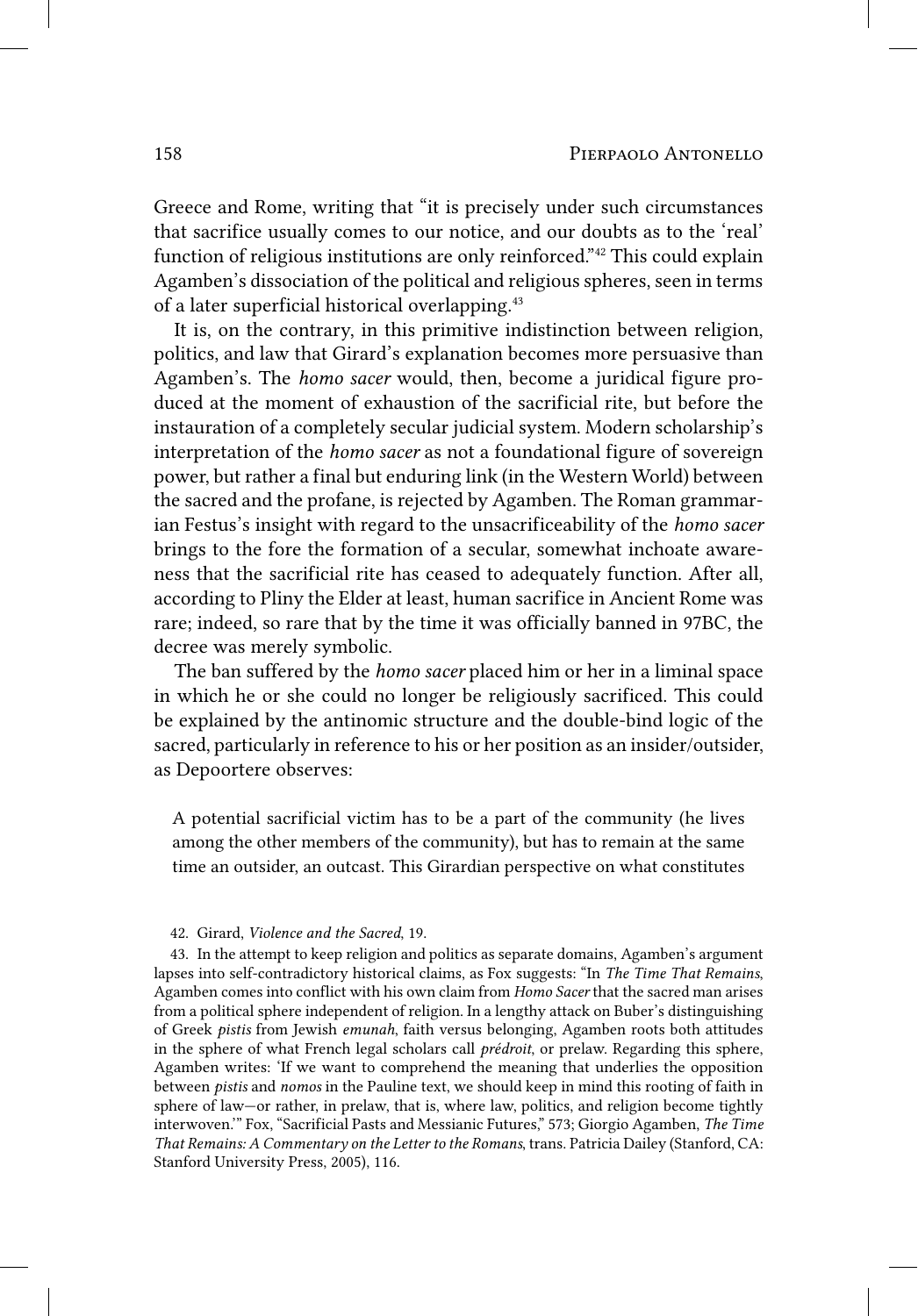a suitable sacrificial victim may be helpful in explaining the unsacrificeability of the *homo sacer*: the *homo sacer* is too much of an outsider and not enough of an insider to be a suitable sacrificial victim.44

Depoortere advances this observation further in mimetic terms, advocating the problem of contagion as one of the key elements that defines the sacrificial space and practice. Walter Burkert, in *Creation of the Sacred*, explains that "concepts of pollution and guilt represent two stages in the evolution of the human mind; of these, the fear of pollution is supposedly more primitive and hence should be earlier in the development of civilization."45 The sacrality that is bestowed upon the *homo sacer* by the Roman law of *devotio* clearly refers to a dimension of infraction and guilt, but it is still tied to primitive dimensions of contagion and contamination by which the scapegoat is banned—"abandoned"—for his or her polluting quality. Also from this point of view, the *homo sacer* could be seen as the relic of a transitional historical sacrificial practice progressively secularized into a judicial institution.

In the historical progression of these forms of secularization of sacrificial structures later incorporated or metamorphosed into judicial institutions, Girard's line of analysis could be traced back further to find a compelling and somewhat revealing mythical rendering of the *homo sacer*: Oedipus. Sophocles' Oedipus Rex is a tragic figure: a sovereign that enacts simultaneously the dimensions of contagion and "guilt"; holding the ambiguous position of being both insider and outsider; displaying a form of *double exclusion*. Oedipus has suffered a double ban: as infant, following a typical mythical pattern (Moses, Cyrus, Sargon of Akkad, Romulus and Remus but also Christ),<sup>46</sup> and later, as incestuous and regicidal king, responsible for the plague that devastated Thebes. Already, constitutionally, the king was a "bandit": an insider turned outsider, then insider again, only to be finally banned. The differential impulse of religious thought and language, and the reiterative nature of rituals and myths, organized around the repetitive structure of the surrogate sacrifice, are mirrored in the mythical account in which figures of expulsion abound. Because of the impossibility

<sup>44.</sup> Depoortere, "Reading Giorgio Agamben's Homo Sacer with René Girard," 159.

<sup>45.</sup> Walter Burkert, *Creation of the Sacred: Tracks of Biology in Early Religions* (Cambridge: Harvard University Press, 1996), 125.

<sup>46.</sup> The inclusion of Christ within a cluster of mythical figures has, in the Girardian formulation, a dialectical and contrasting value, in the sense that the narrative of the Gospel incorporates mythical structures in order to subvert them through a process of complete revelation of the victimary origins of both the sacred and the social order.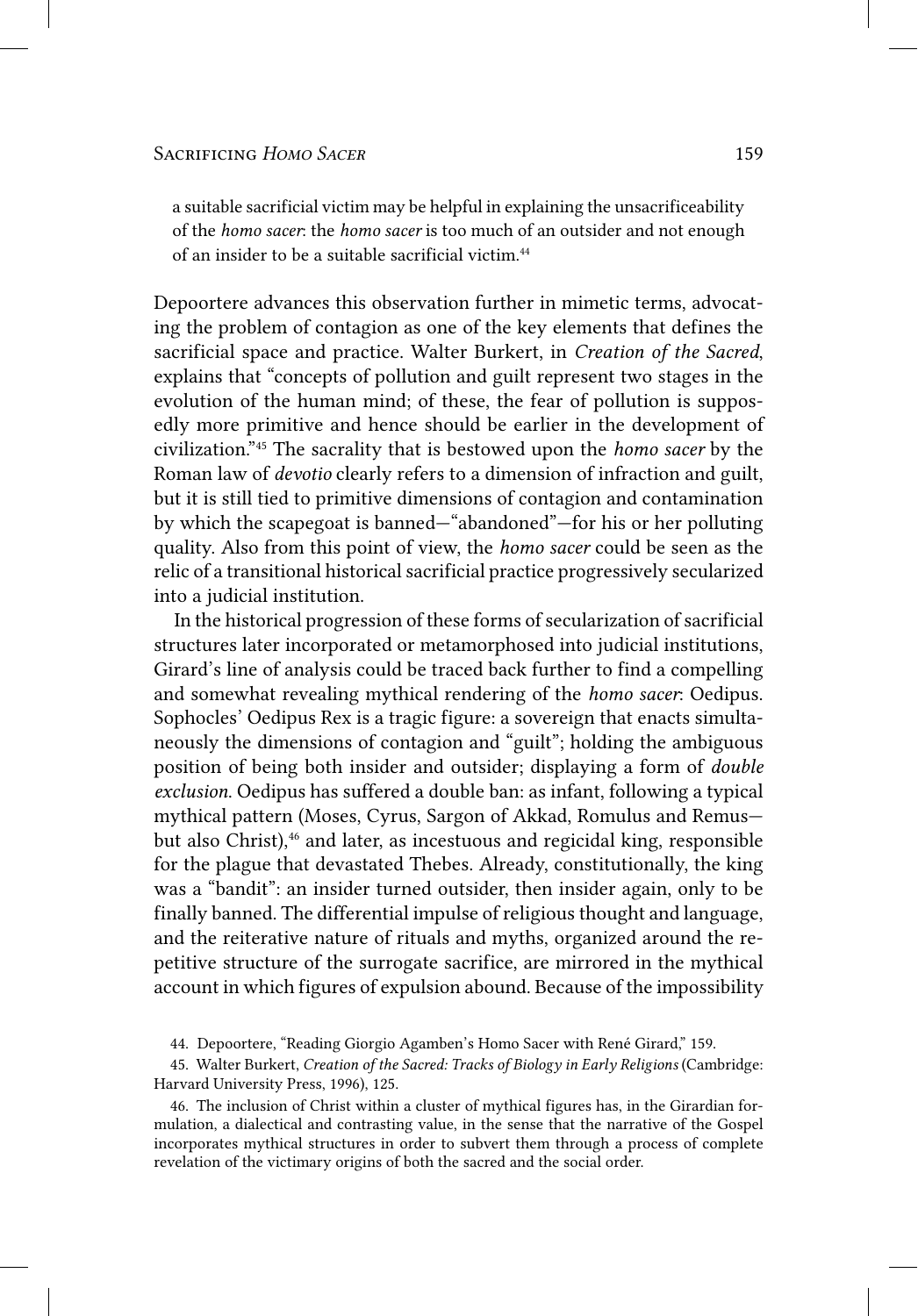of representing the antinomic structure of the sacred, myth lays the narrative and etiological tesserae on a temporal differential axis, by which the sovereign as the *homo sacer* is repeatedly expelled (but not sacrificed) for being the bearer of a (mimetic, violent, and destructive) form of contagion.

## THE PARADOX OF SOVEREIGNTY

The antinomic genetic structure of the sacred can, therefore, explain the "paradox of sovereignty," one of the preliminary questions addressed by Agamben in *Homo Sacer*: "The paradox of sovereignty consists in the fact that the sovereign is, at the same time, outside and inside the judicial order."47 Agamben underlines that "it has often been observed that the juridico-political order has the structure of an inclusion of what is simultaneously pushed outside…. We shall give the name of *relation of exception* to the extreme form of relation by which something is included solely through its exclusion."48

Agamben postulates that this enigmatic "inclusive exclusion" is at the core of sovereignty. Sovereignty is neither a wholly political nor a wholly juridical category, nor yet a power external to law, as Carl Schmitt claimed;<sup>49</sup> rather,

it is the original structure in which law refers to life and includes it in itself by suspending it. Taking up Jean-Luc Nancy's suggestion, we shall give the name *ban* (from the old German term that designates both exclusion from the community and the command and insignia of the sovereign) to this potentiality ... of the law to maintain itself in its own privation.<sup>50</sup>

Introducing once again a historical regression towards a pre-juridical state, in which cultural and social structures are still fluid and largely undifferentiated,<sup>51</sup> this paradox of a sovereign falling into a state of

<sup>47.</sup> Agamben, *Homo Sacer*, 17.

<sup>48.</sup> Ibid., 19.

<sup>49.</sup> See Carl Schmitt, *Political Theology: Four Chapters on the Concept of Sovereignty*, trans. George Schwab (Chicago: University of Chicago Press, 2005).

<sup>50.</sup> Ibid., 27.

<sup>51.</sup> As Cerella writes: "[as distinct from Girard,] who sees in the ambiguity of *sacertas* a kind of universal mechanism that must remain fluid, open, and therefore, beyond good an evil, human and divine law, to be effective, since it would generate both—Agamben is convinced that this form of the exception hides a fundamental yet different paradigm.… For him, not only politics would be based on the logic of the exception, but also the whole of Western ontology would be based on this mechanism of exclusionary-inclusion." Cerella, "The Myth of Origin," 221.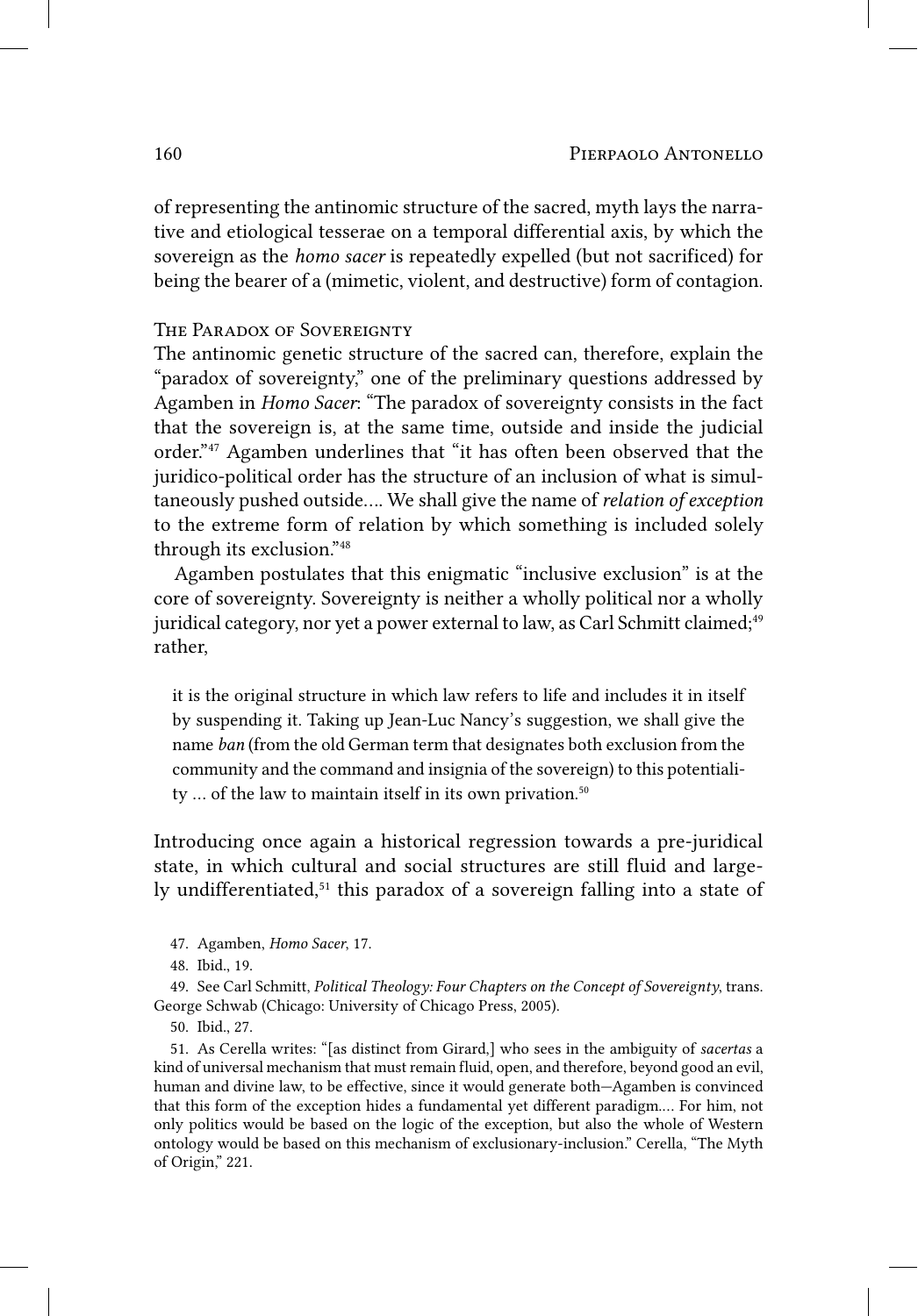exception of liminal inclusive exclusion should be considered in relation to Girard's explanation of the development of kingship and central power through the ritualization of human sacrifice. From a mimetic standpoint, it is not difficult to see the similarity of the position of the *homo sacer* and that of the sovereign—a comparison observed by Agamben himself, when he notes the symmetry between the body of the sovereign and that of the *homo sacer* (alongside the multiplications of substitutive totemic royal images incorporated in the rituals of sovereign power).<sup>52</sup>

Identifying the many similarities observable in ethnographic accounts between rituals of royal enthronement and those of sacrifice, Girard proposed that the regal institution emerged as a by-product of the sacrificial mechanism and its ritualistic amplification in its proto-historical development.53 He writes:

in all human institutions it is necessary to reproduce a reconciliatory murder by means of new victims. The original victim is endowed with superhuman, terrifying prestige because it is seen as the source of all disorder and order. Subsequent victims inherit some of this prestige. One must look to this prestige for the source of all political and religious sovereignty…. It is necessary and sufficient for the victim to take advantage of the lapse of time before the sacrifice and to transform veneration into real power.<sup>54</sup>

The institution of sovereignty would then be based on a sacralization of the surrogate victim who, because of his or her prestige and symbolic power, succeeded in deferring the moment of immolation. In Girard's terms,

this extension, in turn, will permit the future victim to consolidate progressively more power over the community. At some point this power and the submission of the community would become sufficiently effective and extensive as to make an actual sacrifice of the monarch impossible if not unthinkable.<sup>55</sup>

For Girard, the sovereign is the first "bandit": the point of intersection of internal and external, repositioned from the margins of the social order to the centre.<sup>56</sup> This would indicate a consubstantial interdependence between

- 52. Agamben, *Homo Sacer*, 115.
- 53. Girard, *Things Hidden*, 51.
- 54. Ibid., 53.

55. Ibid.

56. Ibid., 54.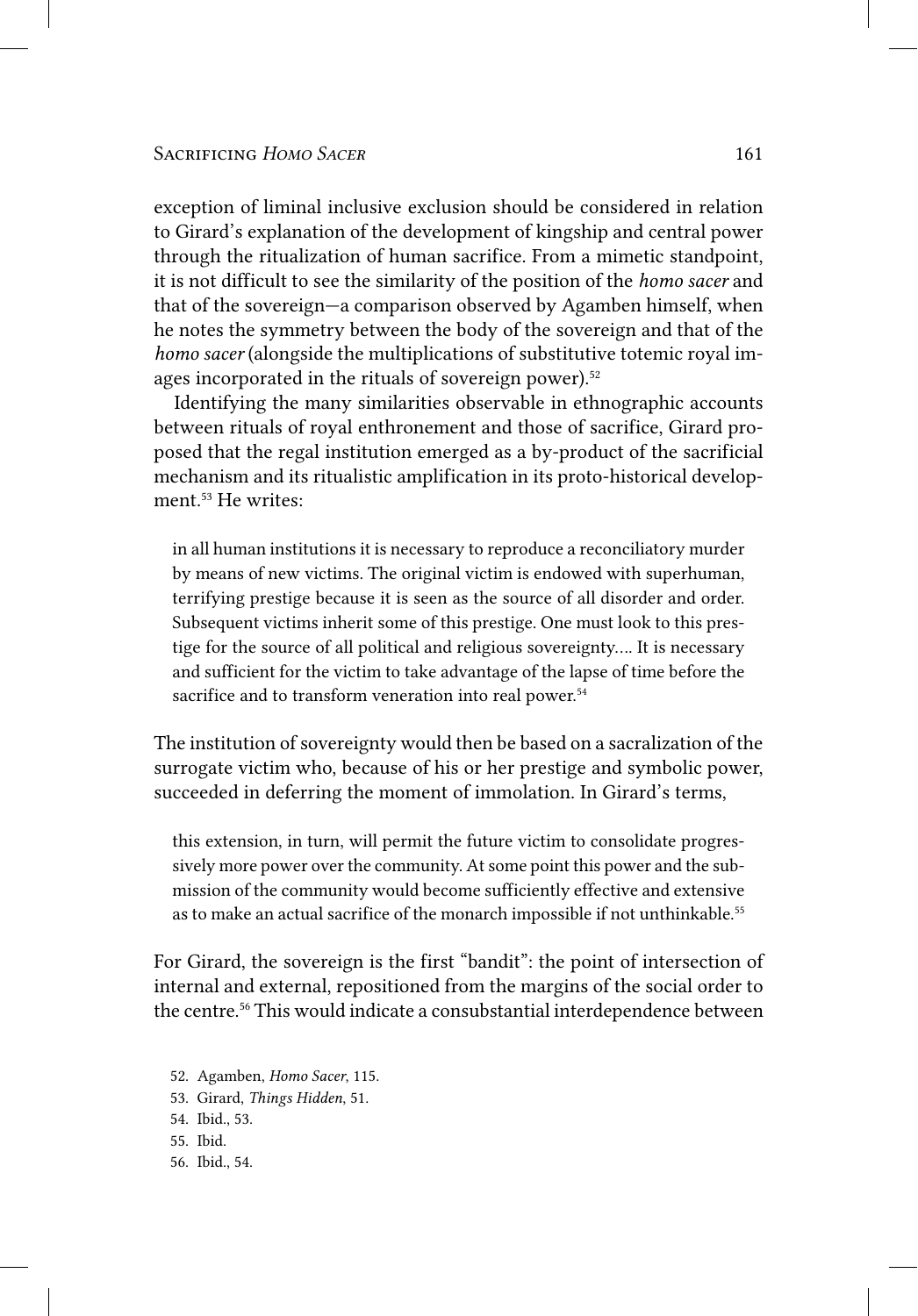what lies within and without the social systemic order. The sacrificial victim is banned, "abandoned," by the community, to use Agamben's conceptual vocabulary; but he or she is also intrinsically and constitutionally bound to the community, by virtue of being, himself or herself, a product of the differential act of exclusion through which the community externalizes its own violence. In so doing, the community confers and transfers to the victim its own inherent violent power. According to Girard's theory, the scapegoat has been granted sovereign status because, in the eyes of the community members, he or she personally and individually has accessed the pure and unbounded violence which, in turn, gives birth to community order and peace. In the state of exception, violence fulfils the role that law plays in the normal state of affairs and appears as the supreme arbiter of human actions: "The sacrifice of a king: is that not the very image of power that seeks to deceive human beings and mask the arbitrariness of the tyranny imposed on them?"57

That the sovereign inhabits a state of exception is further evidenced by the instantiation of the sacrificial victim at the point of crisis. The highest point of the hierarchical structure is the most exposed, and could be returned to the position that the institutional apparatus has progressively masked: its victimary origin. There is a similarity between what stands at the margins and what at the center of the social order, since both are *exceptional* positions. They retain an ex-centric position in respect to the collective: "it is precisely [the king's] position at the center that serves to isolate him from his fellow men, to render him casteless. He escapes from society, so to speak, via the roof [*par le haut*], just as the *pharmakos* escapes through the cellar [*par le bas*]."58 These elements are easily conflated in the surrogate victim. Oedipus embodies all the typical differential victimary signs of etiological myths: as infant, as foreigner, as cripple, as blind man, and as *king*. 59

As Michel Serres discusses in *Les Origines de la géométrie*, the circle that defines the perimeter of social inclusion and exclusion is also the structure that approaches its own center to subvert it; that is, "invading the entire rim of the circle, exclusion approaches the center and occupies it."<sup>60</sup> More

59. Girard, *Things Hidden*, 120; Girard, *Violence and the Sacred*, 287–9. Carlo Ginzburg shows this widespread connection between limping, or limb mutilations of some sort, in mythological figures with ritual killing and the world of death: Carlo Ginzburg, *Storia notturna. Una decifrazione del sabba* (Torino: Einaudi, 1989), 206–75.

60. Michel Serres, *Geometry: The Third Book of Foundations*, trans. Randolph Burks (London: Bloomsbury, 2017), 119.

<sup>57.</sup> Ibid., 52.

<sup>58.</sup> Girard, *Violence and the Sacred*, 13.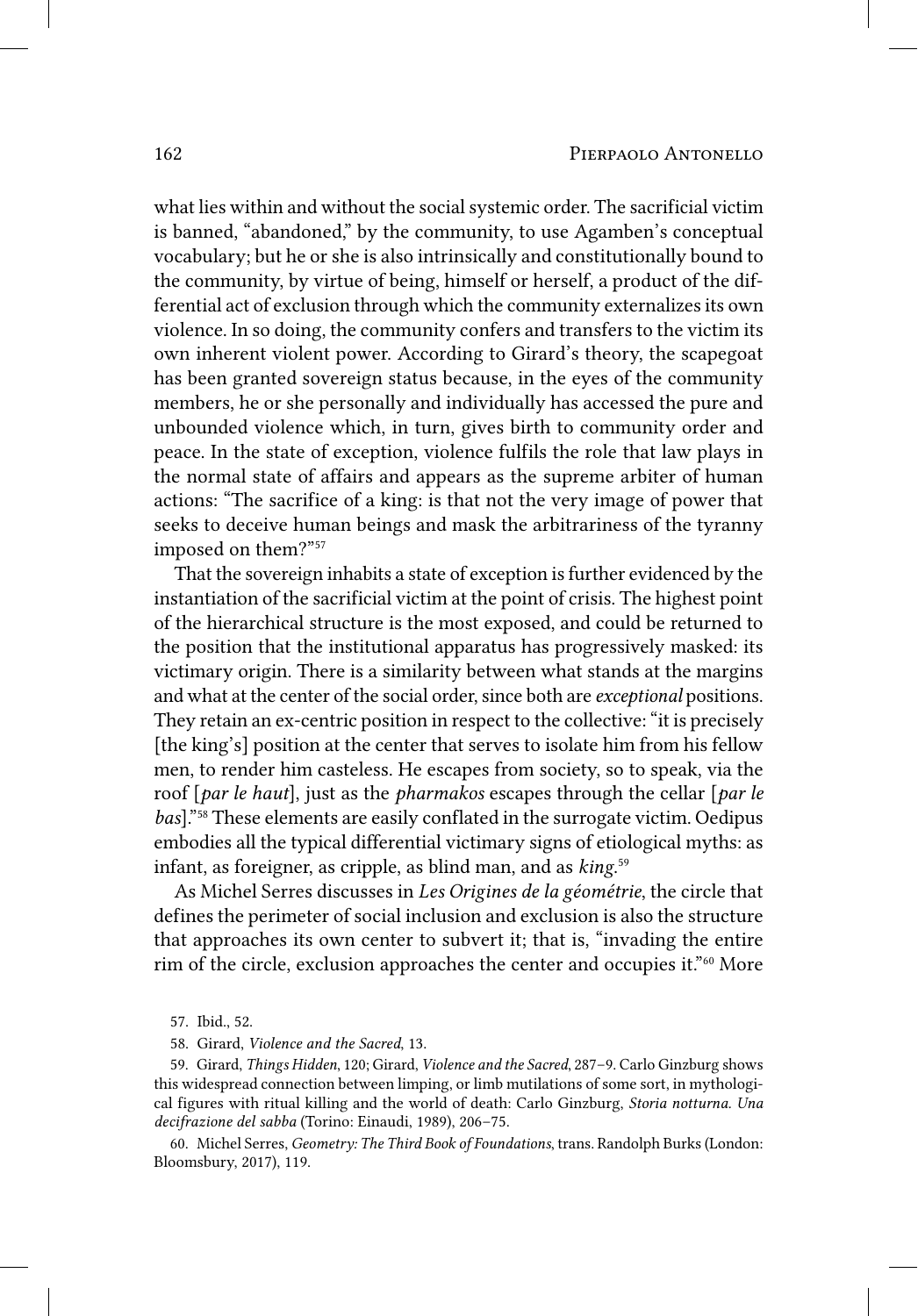given than Girard to the use of an archaeological lexical analysis to express his historical arguments, Serres explains that the Greek word *kentron*

designates the goad with which the plowman formerly spurred on the pair of oxen at the plow, the weapon in the bee's belly or at the scorpion's rear, but also a whip with nails, an instrument of torture. The same word designates the tool of punishment and he who undergoes or merits it, the victim. The royal apex of the political form therefore ends up receiving the poor wretch, condemned to the stirrup leathers or the lethal goad, at the same time as it lets its place be seen.… As though it accompanied the history of science, language recounts that the center of the circle or of a closed curve in general, the pure ideality, far from designating at the outset the calm reference place where people debate in serene democratic equality of the aristocrats and the exclusion of a forgotten population, describes the trace left by the goad, the stimulation under a distinct *stilus*—the common root of these words, *stigma*, is soon going to signify the point in Euclid—the nail of the whip of the one being thrashed, the torture site and the place of the ridiculed king, in the middle of the circle formed by those responsible for the lynching.<sup>61</sup>

## STATE OF EXCEPTION AND MIMETIC CRISIS

A further conceptual element identified by Agamben that would fit into the Girardian hermeneutical framework is one of the characteristics that defines the life of the *homo sacer*: namely, "his unsacrificeability according to the forms prescribed by the rite of the law," which is also "to be found in the person of the sovereign."62 The killing of the *homo sacer* does not constitute homicide; "accordingly, there is no juridico-political order (even among those societies in which homicide is always punished with capital punishment) in which the killing of the sovereign is classified simply as an act of homicide."63 For Girard, the sovereign in fact lives in a state of exception; that is, of infinite deferral of the ritual sacrificial act. The sacrifice of the sovereign as the *homo sacer* is implicitly present and sanctioned by his or her enthronement, but is never fulfilled. Like the sovereign, the *homo sacer* lives in an anomic space, in a permanent or semi-permanent suspension, in which the sacredness is a sort of historic and religious palimpsest. The *homo sacer* is "sacred" as much as the sovereign is sacred, writes Girard: "We say sacred monarchy, as if the monarchy were primary and the sacred

63. Ibid., 87.

<sup>61.</sup> Ibid., 118–9.

<sup>62.</sup> Agamben, *Homo Sacer*, 85.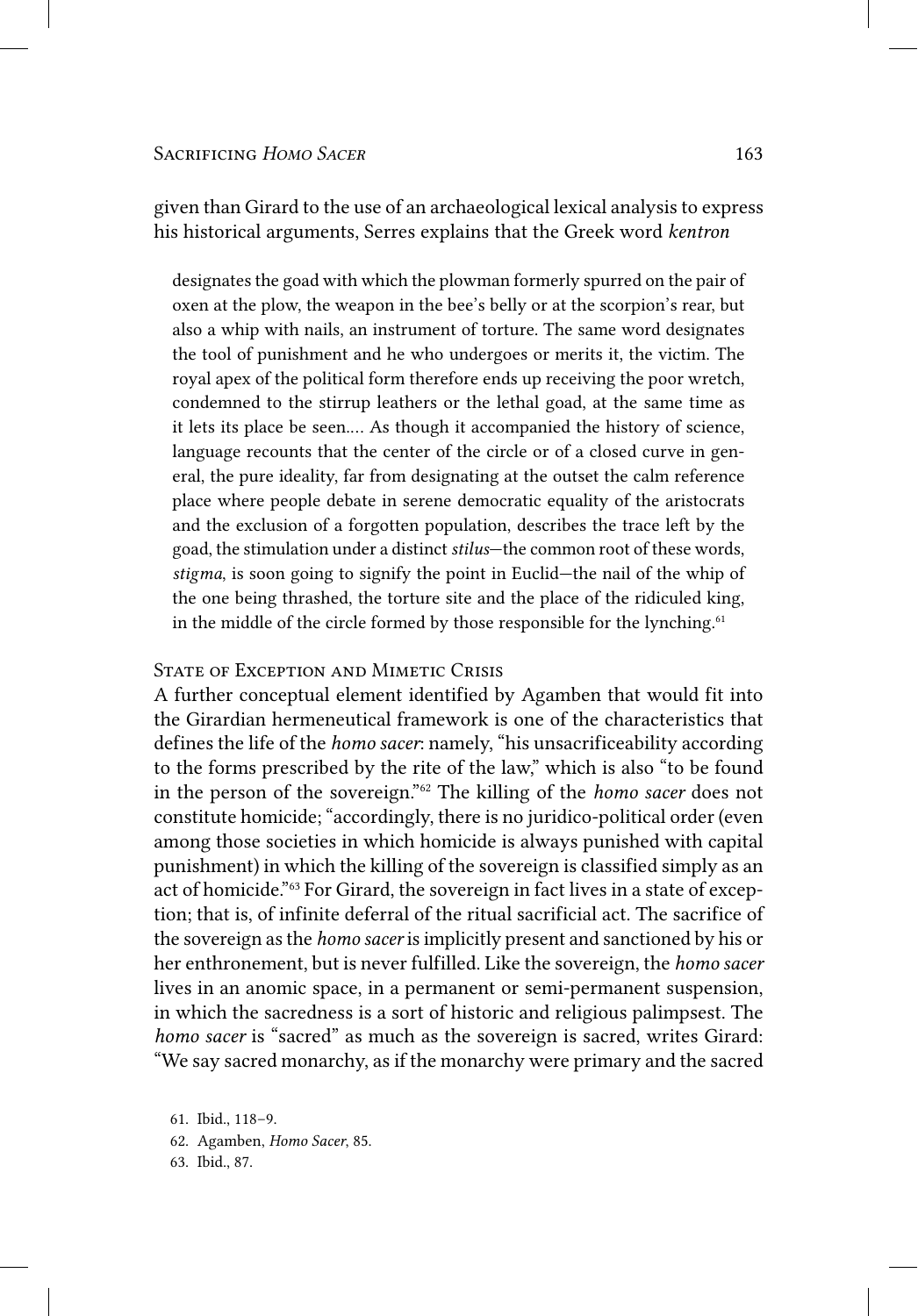simply a secondary modification of it, something added to a pre-existing monarchy whose origin requires no explanation."64 Further:

If the principle of kingship and divinity exclude one another, at least at their origin, it is because they constitute two somewhat different responses to the basic question of ritual: How should the violent resolution to the crisis be reproduced? In kingship the dominant element is what happens *before* the sacrifice, in divinity it is what comes *after* the sacrifice.<sup>65</sup>

The king as sacrificial victim inhabits a zone of non-differentiation, outside the moral and legal framework which regulates prohibitions and taboo. In some African tribes, before his succession, the new king is permitted—or even, in some cases, compelled—to engage in various transgressions.<sup>66</sup> These transgressions are those acts which under normal circumstances constitute those wrongs that attract the highest condemnation—such as incest. Girard believes that the king is thus able to show his relation to the original foundation of the community—that is, the surrogate victim. $67$ Since the surrogate victim is perceived by the community to be the bearer of absolute sovereignty and, further, he (or she) who has access to the pure destructive violence that is the real arbiter of the sacrificial crisis, the king is also required to show his proximity to that same origin. When the African king commits the most heinous wrongs, Girard proposes, he discloses his own claim to that same source of monstrous power.<sup>68</sup> To apply Agamben's terminology, the king manifests his relation with the sacred life through his transgressions, where this implies the suspension of any norm and the possibility of exercising absolute power.

The sacrificial crisis in Girard's theory corresponds, then, to the primordial "state of exception" in the Agambenian sense. "The state of exception is not a 'state of law' but a space without law," a "zone of anomie."69 All degrees and norms vanish, and any rule or norm which was supposed to regulate the conflict between hostile antagonists loses its efficiency. "One of the elements that makes the state of exception so difficult to define is certainly its close relationship to civil war, insurrection, and resistance," Agamben

69. Agamben, "State of Exception," 50–1.

<sup>64.</sup> Ibid., 54.

<sup>65.</sup> Ibid., 57.

<sup>66.</sup> Girard, *Violence and the Sacred*, 105.

<sup>67.</sup> Ibid., 106.

<sup>68.</sup> Ibid., 107.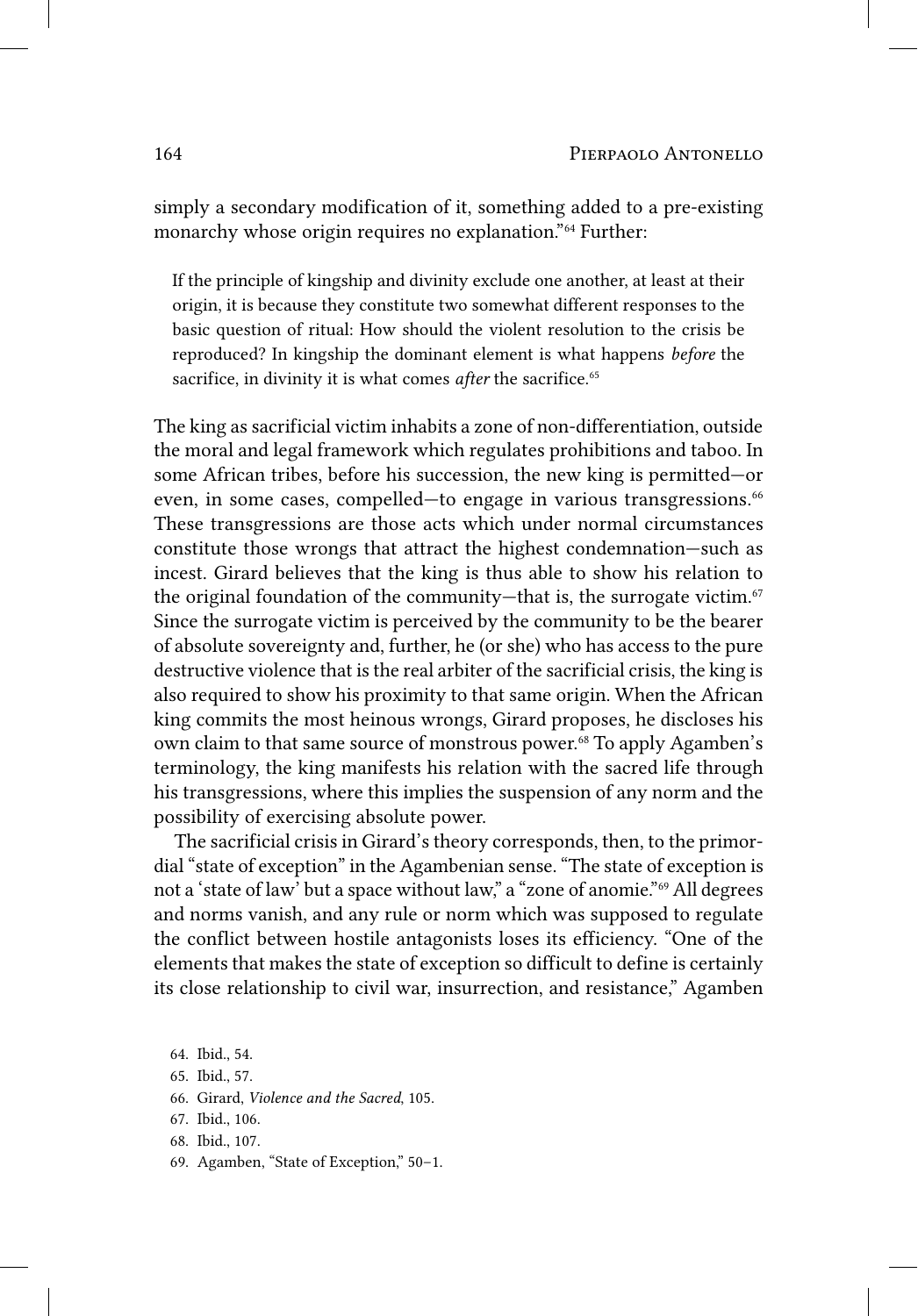points out.70 This "state of exception" is not regulated by a sovereign, but is rather a process of violent degradation of the social order which, in the Girardian scheme, would lead to an implosion of this order, or would call for a pharmacological use of violence as an instrument to reinstate the order. Such a state of exception is constitutionally unstable, and collective violence would polarize its energy, as previously discussed, on the margins or at the center of the social system. And this state of exception is a victimological apparatus, by which the social and political order aims to reinstate its lost equilibrium through a victimary polarization that, historically, has taken the form of regicide (the French and Soviet Revolutions), and of unjust and arbitrary persecutions of an internal *part maudite*. As Paul Dumouchel summarizes in *The Barren Sacrifice*, "the advent of wars of extermination in Europe went hand in hand with obsession with the enemy within, with hatred of the 'Other on the inside,' whether communist, bourgeois, or Jewish: the enemy that absolutely had to be tracked down and destroyed."71 Although this question merits separate and lengthy discussion, we might posit that, in mimetic terms, this is linked to the anti-sacrificial thrust of Christianity, which renders inoperative, barren, or useless the traditional sacrificial and pharmacological structure of the sacred, and through which modernity has come to exhaust the Schmittian paradigm of the friend/enemy dichotomy and engulf modern mass society in forms of endo-sacrifice—in the context of the kind of biopolitics Agamben has set out.

## *Causa* and *Culpa*

In his most recent book, *Karman: A Brief Treaty on Action, Guilt, and Gesture* (2017), Agamben addresses further terms of contention upon which mimetic theory may cast some explicatory light or offer some theoretical convergences. Here, he begins by questioning "two concepts that serve as a threshold to the edifice of the law—*causa* and *culpa*": two concepts, that is, that act as a brake on his own linguistic and genealogical understanding, because they lack a precise etymology.

*Causa* does not mean "trial," but rather, "what is at issue in a trial, what gives rise to the suit";72 "the term refers constitutively both to the conflict and to what is at stake in it."73 From the Latin *causa* derives the Romance

73. Ibid., 19.

<sup>70.</sup> Ibid., 168.

<sup>71.</sup> Paul Dumouchel, *The Barren Sacrifice. An Essay on Political Violence* (East Lansing, MI: Michigan State University Press, 2015), xxiii–iv.

<sup>72.</sup> Agamben, *Karman*, 17.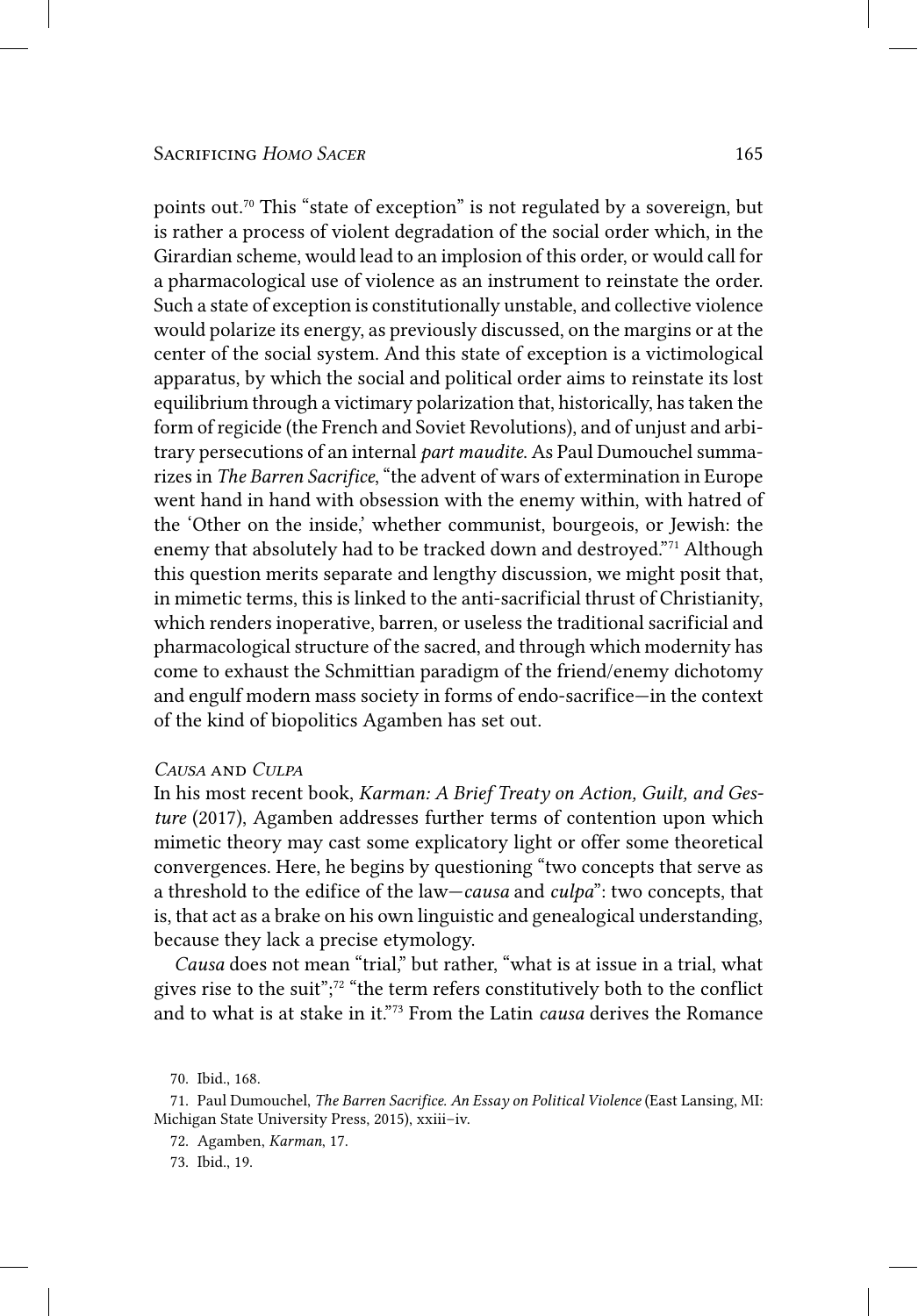languages words *cosa* and *chose* (thing, affair): "what is in question, at issue with people."74 Although Agamben does not make reference to it, one implicit subtext is Heidegger's essay "The Thing" (*Das Ding*), which further extends the issue in etymological terms. "the Old High German word *Thing* means a gathering, and specifically a gathering to deliberate on a matter under discussion, a contested matter."75 "Thing/cosa," as *causa*, requires a collective public deliberation, in the form of a trial, to resolve the matter. From the point of view of mimetic theory, one could reverse the causal link. The *thing* is what becomes "visible," relevant, named, and indexable, as the center of attention for the assembly—for a gathering that is originally a flow of seizing actions which merge because of the imitative, mimetic make-up of the human psyche. The mimetic convergence of the group is responsible for making the *thing* relevant within the actual symbolic and discursive space of what is human. The *thing*, the ob-ject, is essentially what is disputed. Epistemology resides in mimetic and antagonistic (and therefore sacrificial) premises.

The concept of *culpa* is the other conceptual limen of the edifice of the law for Agamben: "the point at which a certain act or fact enters into the sphere of the law."76 It indicates "the threshold across which a certain behavior becomes imputable to the subject.… *Obnoxious*, culpable does not designate the one who has caused the crime, but … the one who stands in *culpa*."77 To be accused of a crime is sufficient to be in *culpa*, without needing to be actually responsible for the crime:

*Crimen* is "action, insofar as it is sanctioned," i.e., implicated by a *sanctio* in the order of penal law…. *Crimen* is, that is to say, the form that human action assumes when it is imputed and called into question [*in causa*] in the order of responsibility and law. We are certainly not dealing with a happy dimension: action, which has stepped over the calamitous threshold of *crimen*, loses its innocence.78

Reading Kafka's *Der Prozess*, Agamben conjectures on this apparently puzzling dissociation between *culpa* and individual responsibility, which acquire

<sup>74.</sup> Ibid., 18.

<sup>75.</sup> Martin Heidegger, "The Thing," in *Poetry, Language, Thought* (New York: Harper & Row, 1971), 172.

<sup>76.</sup> Agamben, *Karman*, 20.

<sup>77.</sup> Ibid., 21.

<sup>78.</sup> Ibid., 25.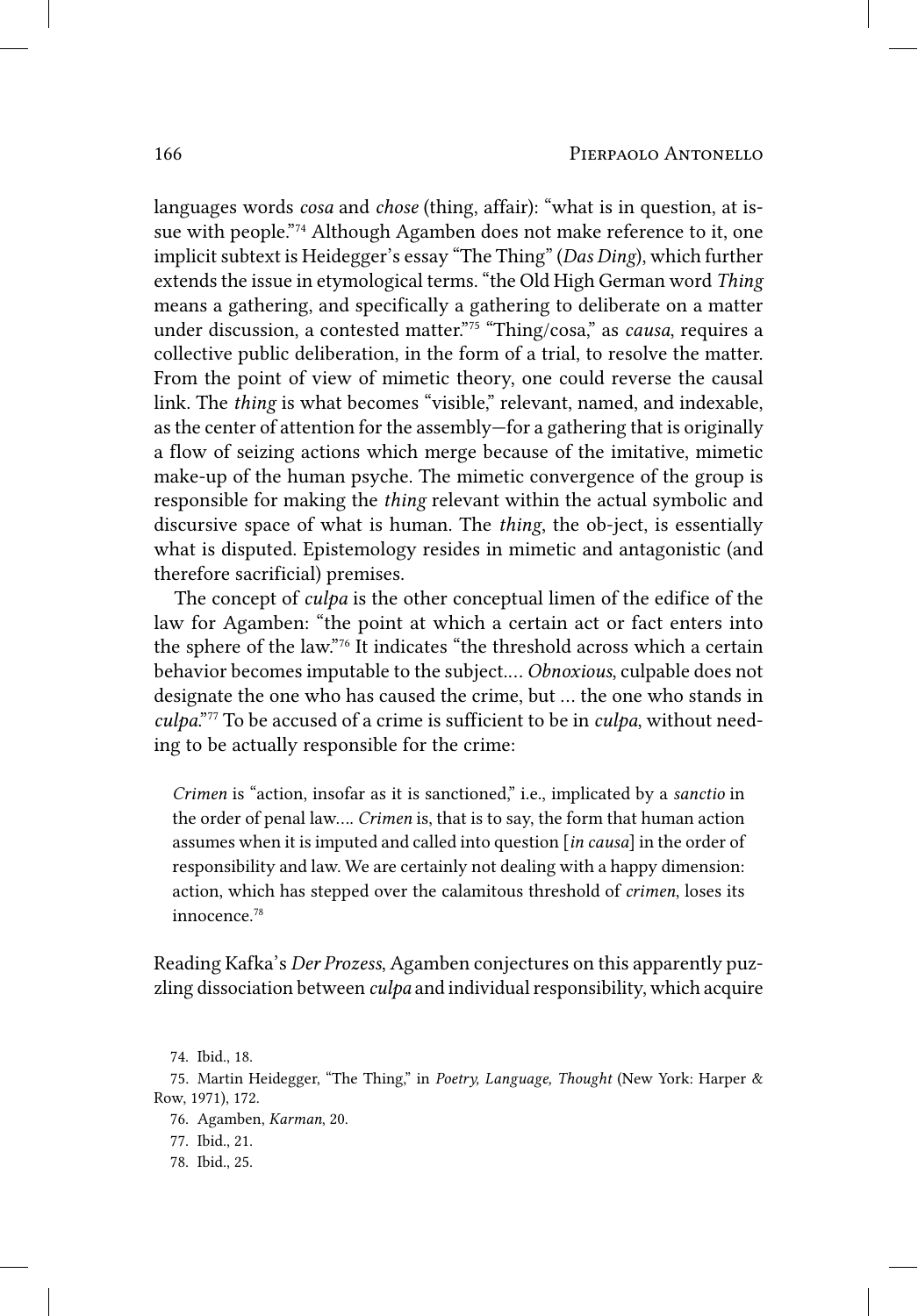a causal link only gradually in a long historical process: "As happens in archaic law, from the violation of a command there follows the pronouncement of a punishment and, granted that one can speak of a fault, this is so only in relation to an injunction that seems totally arbitrary."<sup>79</sup> That is to say, Agamben concludes, the sanction "is not subsidiary to the law: rather, the law consists, in the last analysis, essentially in the sanction."80

And further: "One of the few questions on which historians of ancient thought seem to be in perfect agreement is … the lack of a notion corresponding to that of the will in the modern sense."81 Indeed, in *Creation of the Sacred*, Walter Burkert explains that

the Greeks arrived at a rational concept of personal guilt only at a ripe and late age, having started from impersonal and primitive "taboo" … Special juridical elaborations, with clear distinction as to free will and responsibility, are of course products of advanced and enlightened civilizations. But in most of the examples discussed here the declaration of guilt was no more intentional, the causality no more obvious, than a statement of indistinct pollution would be.… These stories express rather the tendency to find connections at all cost, to concentrate on one person or action in order to have a fixed point from which to tackle a catastrophic situation.<sup>82</sup>

These assumptions seem to converge on the idea of the arbitrariness of the accusation and the sacrificial sanction. Agamben recalls that "culpa is synonymous with noxa, a term whose etymology refers to the dark sphere of violent death (nex)."83 This violent death clearly has a religious and ritualistic structure, which survives in the later secularized institutionalization. Sanction, in particular, is that part of the text of the law that contains the pronouncement of the punishment that strikes the transgressor. But sancire properly means to render sanctus ("in ancient Roman legislation the penalty

81. Ibid., 29. Further: "To distinguish actions that we call voluntary from involuntary ones in the sphere of law and ethics, the Greeks made use of the terms *hekousion* (which designates an action unconstrained by exterior causes) and *akōn* (what happens against our will). That *hekousion* cannot be translated simply as 'voluntary' is shown clearly in the fact that when Aristotle treats this problem in the *Eudemian Ethics*, he defines as *hekousion* the behavior of animals as well (1111 a 25–27), and one must not forget that among the competencies of the *Prytaneion*, one of the judicial panels in Athens, were crimes committed by animals and even by inanimate objects." Ibid., 30–1.

82. Burkert, *Creation of the Sacred*, 125–6.

83. Agamben, *Karman*, 16.

<sup>79.</sup> Ibid., 12.

<sup>80.</sup> Ibid., 13.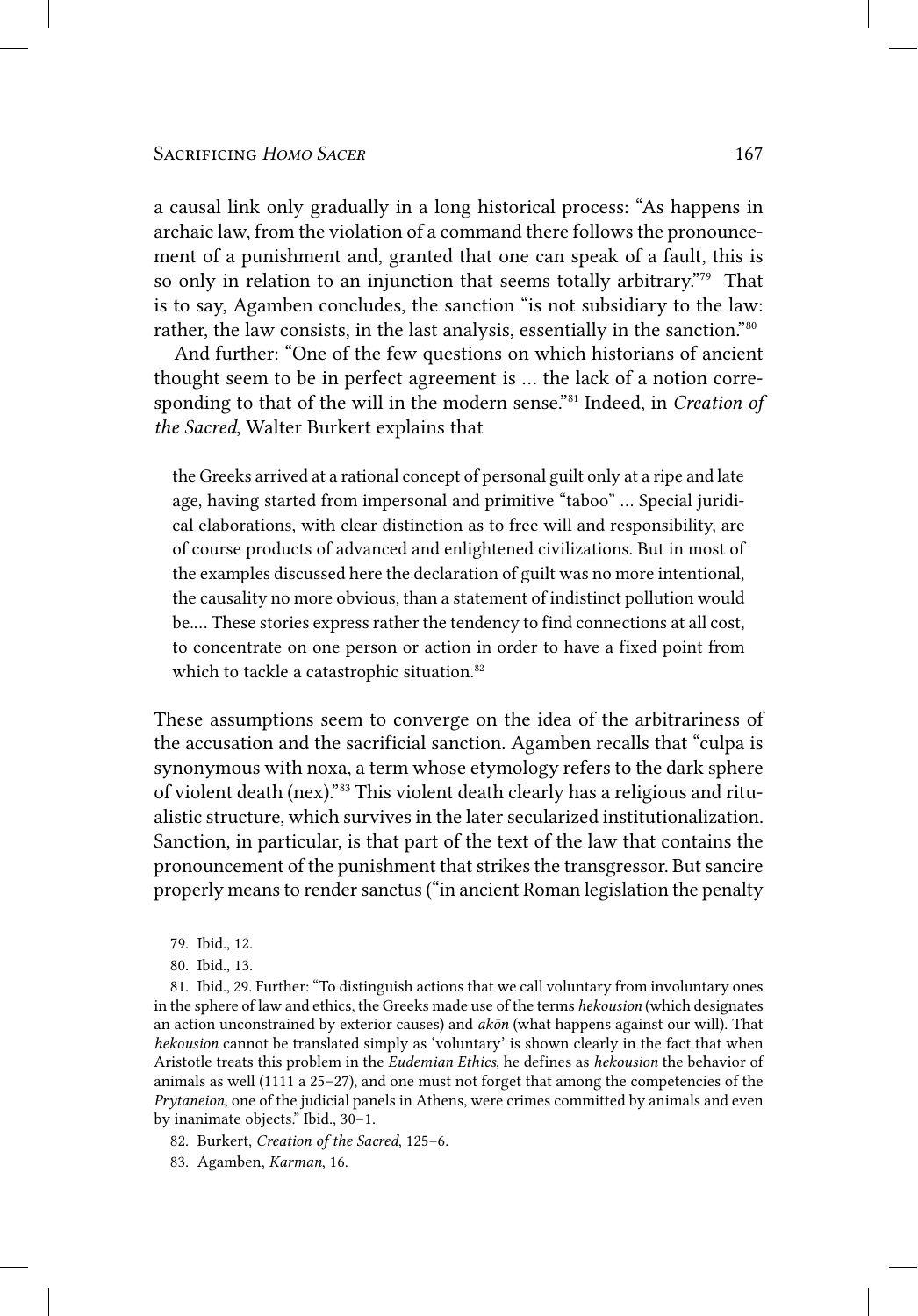was inflicted by the gods themselves who intervened as avengers").<sup>84</sup> In Girardian terms, sanction is clearly tied to the sphere of sacrifice, which originally excludes any culpa in terms of individual responsibility, but it is instituted first of all as a mechanism of selection of expiatory victims. The root of the word sin is quite revealing in this sense. Agamben underscores the fact that, according to its etymology, *peccatum* (sin) in fact means, simply, "false step":

*Scelus* (crime) and *sceleratus* (criminal) also have a similar etymology and refer to the Sanskrit *skhalati*, "to make a false step." But even the Hebrew verbal root *ht,'* which expresses the idea of sin in the Bible, originally means "to take a false step" or "to miss the mark." It certainly cannot be surprising, at this point, that the Greek words *hamartanō* and *harmatia*, which render *ht'* and *hatta't* in the Septuagint and the New Testament, meaning "to sin" and "sin," were originally equivalent to "missing the mark."85

Agamben argues that the idea of sin in the Judeo-Christian sense must have been "a subsequent construction by prophets and theologians."<sup>86</sup> But how can we account, then, for the fact that "the notion of sin could be elaborated from that of an involuntary error (like making a false step or missing the mark)"?87

By regressing further to a sacrificial understanding of capital punishment—that is, the administration of any collective punishment through sacrificial ritualistic practice—this primitive idea of sin could refer to the agonistic and aleatory space of the sacrificial rite itself, by which the victim was often chosen *at random, au hazard*: literally, by a throw of the dice.<sup>88</sup>

Certain rituals involve often very ingenious aleatory procedures in order to deprive people of the opportunity to choose the victim, that is, to prevent any chance of disagreement.<sup>89</sup>

This is related to Girard's reading of Roger Caillois' book *Les jeux et les hommes*, in which it is evident that the only element in games and play not

- 87. Ibid.
- 88. The word "random" stems from the proto-Germanic \**randa*, meaning "to run."
- 89. Girard, *Things Hidden*, 49.

<sup>84.</sup> Ibid., 15.

<sup>85.</sup> Ibid., 11.

<sup>86.</sup> Ibid.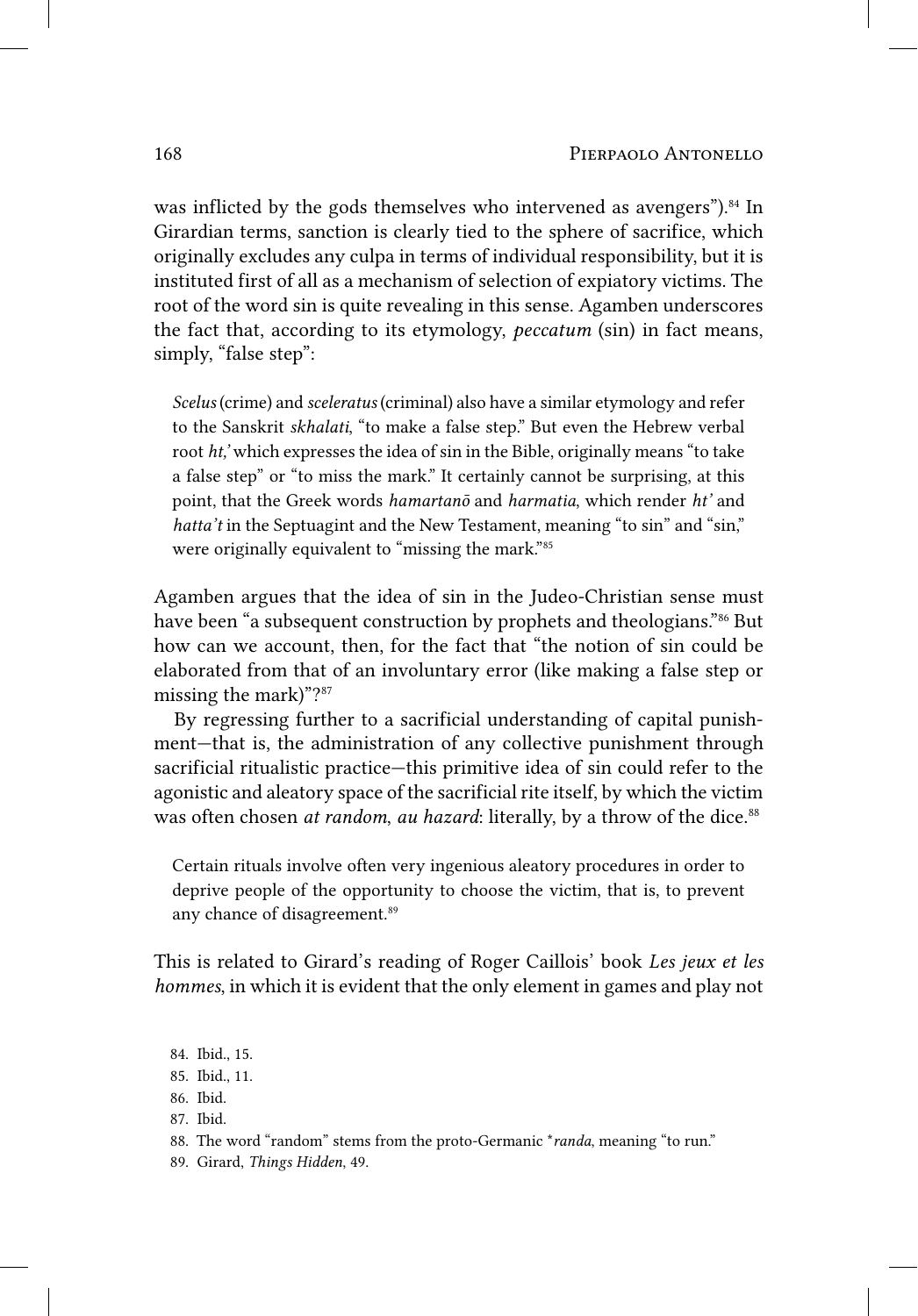shared by humans with animals is in fact *alea*, chance, which is a cultural by-product of ritual practice.<sup>90</sup> Rituals keep some "memory" of the aleatory elements at the base of victim selection in the scapegoat mechanism, by staging games or riddles for contingent selection of the victim to be sacrificed.91 In his essay, "Origins: A View from Literature," Girard analyzes a Tikopian myth in which the hero, a foreigner who is expelled at the end of the narrative, falls during a running contest and begins to  $\lim_{y \to 2}$  limping, moreover, is a recurrent element in etiological myths.<sup>93</sup> Following an integrated parallel reading of myths and rituals, the sacrificial victim was in fact chosen quite literally because of a false step, or a missed mark.

The word *casus* (case) can also be linked to this same conceptual and symbolic framework. It is a term drawn from the judicial and legal sphere, "an event, a situation, quarrel, trial," but describes a fall, from the Latin *cadere*: falling under the blows of the accusation. *Cadere* is also linked to *caso* or chance, from *\*cadentia*, "that which falls out": a term used in dice, from the neuter plural of Latin *cadens*, present participle of *cadere*. The Proto-Indo-European root *-kad* means "to fall," from which also derives the word *cadaver*. The primitive arbitrariness of the victimary selection in the sacrificial space produces a lexicon and a cluster of concepts that remain present in the later institutionalization of legal norms and procedures. As Rafael Van Damme argues, "some legal concepts found in the *ius commune*'s penal system (*mala fama*, torture, *atrocitas/enormitas*, *notorium*, *poena extraordinaria*, *absolutio ab instantia*) are (1) compatible with or at least affiliated to scapegoat dynamics, and (2) more or less flagrant breaches of our contemporary conception of due process as informed by the presumption of innocence."94

This "indifference" towards the question of guilt is tied to the need to defend as far as possible against any potential escalation of vengeance—one located, according to Girard, right at the very origins of prohibitions—and

90. Roger Caillois groups games according to four features: *agon, alea, mimicry, ilinx*. See Girard, Antonello, and Rocha, *Evolution and Conversion*, 70. Brian Collins discusses the use of a game of dice in Vedic sacrificial rituals, as a form of election of the sacrificial victim, with an *en passant* reference to Agamben, and *homo sacer*. See Brian Collins, *The Head Beneath the Altar: Hindu Mythology and the Critique of Sacrifice* (Michigan, MI: Michigan State University Press, 2014), 182–4.

91. Girard, *Things Hidden*, 100–1.

92. René Girard, "Origins: A View from the Literature," in *Understanding Origins: Contemporary Views on the Origin of Life, Mind and Society*, ed. Francisco J. Varela and Jean-Pierre Dupuy (Dordrecht: Springer, 1992), 27–42.

93. See note 59.

94. Van Damme, "The Presumption of Innocence," 12.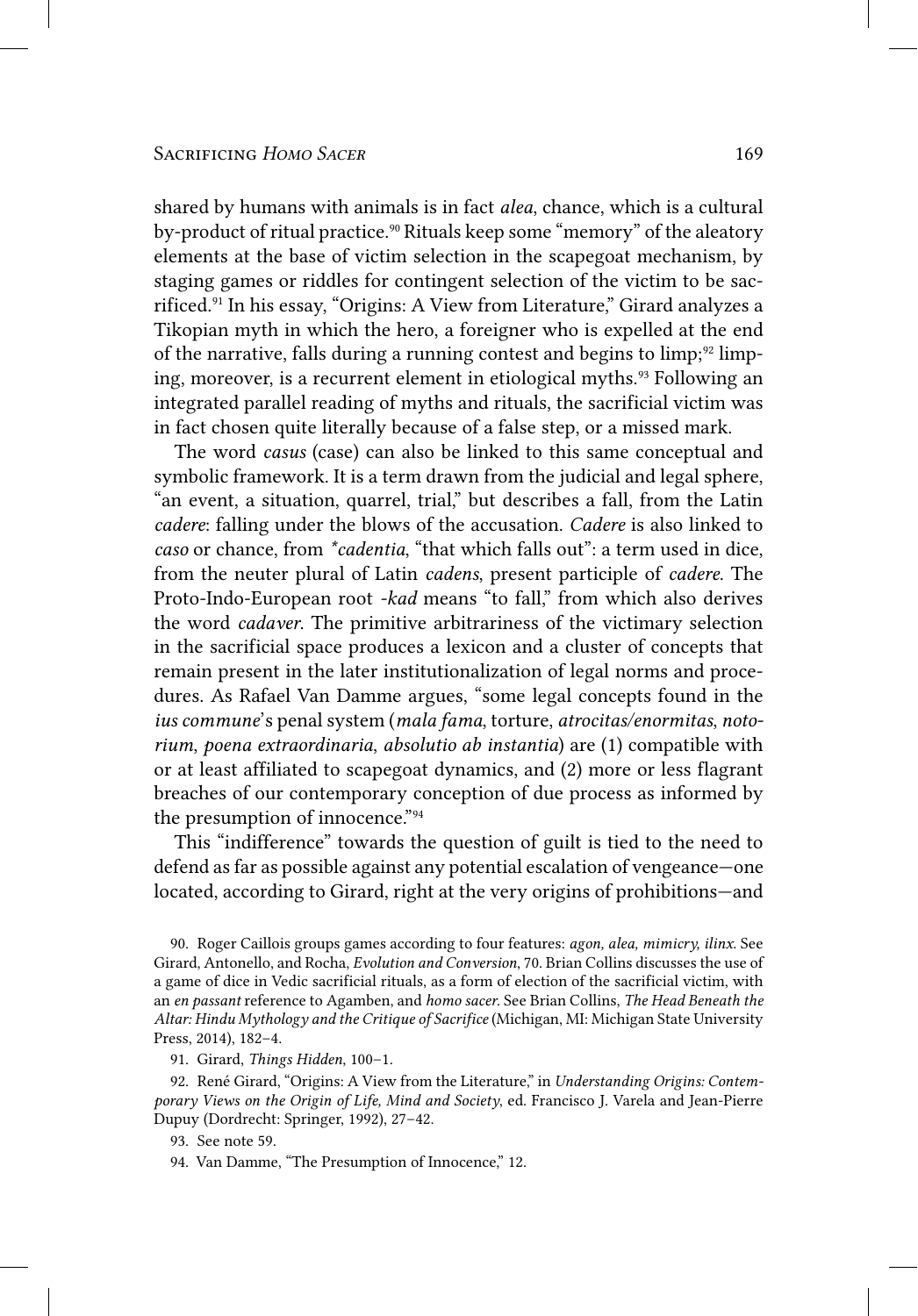to the development of proto-judicial systems: "In a universe where the slightest dispute can lead to disaster … the rites of sacrifice serve to polarize the community's aggressive impulse and redirect them towards victims that may be actual or figurative, animate or inanimate, but that are always incapable of propagating further vengeance."95 For Girard, the judicial system emerged essentially as a mechanism for regulating the escalation of vengeance and feud, through an expropriation of the right to exact retribution for an offence; that is, as an instrument to regulate and control any escalation of retaliatory violence that could undermine group stability or actual survival.<sup>96</sup> Agamben also observes this link ("the law is rooted in violence, so that in its primordial form it presents itself literally, according to Pindar's words, as a justification of violence or, in Solon's terms, as a connection of violence and justice") with respect to the juridical regulation of vengeance.<sup>97</sup>

At stake in this process, in fact, is a disconnection between action and reciprocity, guilt and punishment, to such a point that in some cultures the perpetrator of a crime is spared at the expense of an innocent victim. As a compelling example, Girard quotes Robert Lowie in *Primitive Societies*, discussing collective reactions to an act of violence that brings out a fact well worth noting here: "The Chukchi generally make peace after the first act of retribution.… While the Ifugao tend to protect a kinsman under almost all circumstances, the Chukchi often avert a feud by killing a member of the family."98 A similar act seems to be the convergence between a sacrificial act and capital punishment: "the Chukchi solution is not to be confused with retaliatory vengeance, ritual sacrifice, or legal punishment. And yet it is reminiscent of all three institutions. Their solutions seem to occur at the point where all three intersect."<sup>99</sup> What is more:

When we require a direct link between guilt and punishment we believe that we adhere to a fundamental truth that has somehow eluded the primitive

- 95. Girard, *Violence and the Sacred*, 19.
- 96. Ibid., 19–32.

97. Agamben, *Karman*, 20. Further: "The term *talio* most likely derives *from talis* (the same); this means that the law does not simply show itself as the sanction of a transgressive act, but as the repetition of the same act without any sanction, i.e., as permitted. And this represents not so much the punishment of the first violent act as its inclusion in the juridical order, one time as sanctioned, the second as permitted. Hence the proximity between sanction and vengeance, which was noted long ago," ibid.

98. Girard, *Violence and the Sacred*, 27.

99. Ibid., 30.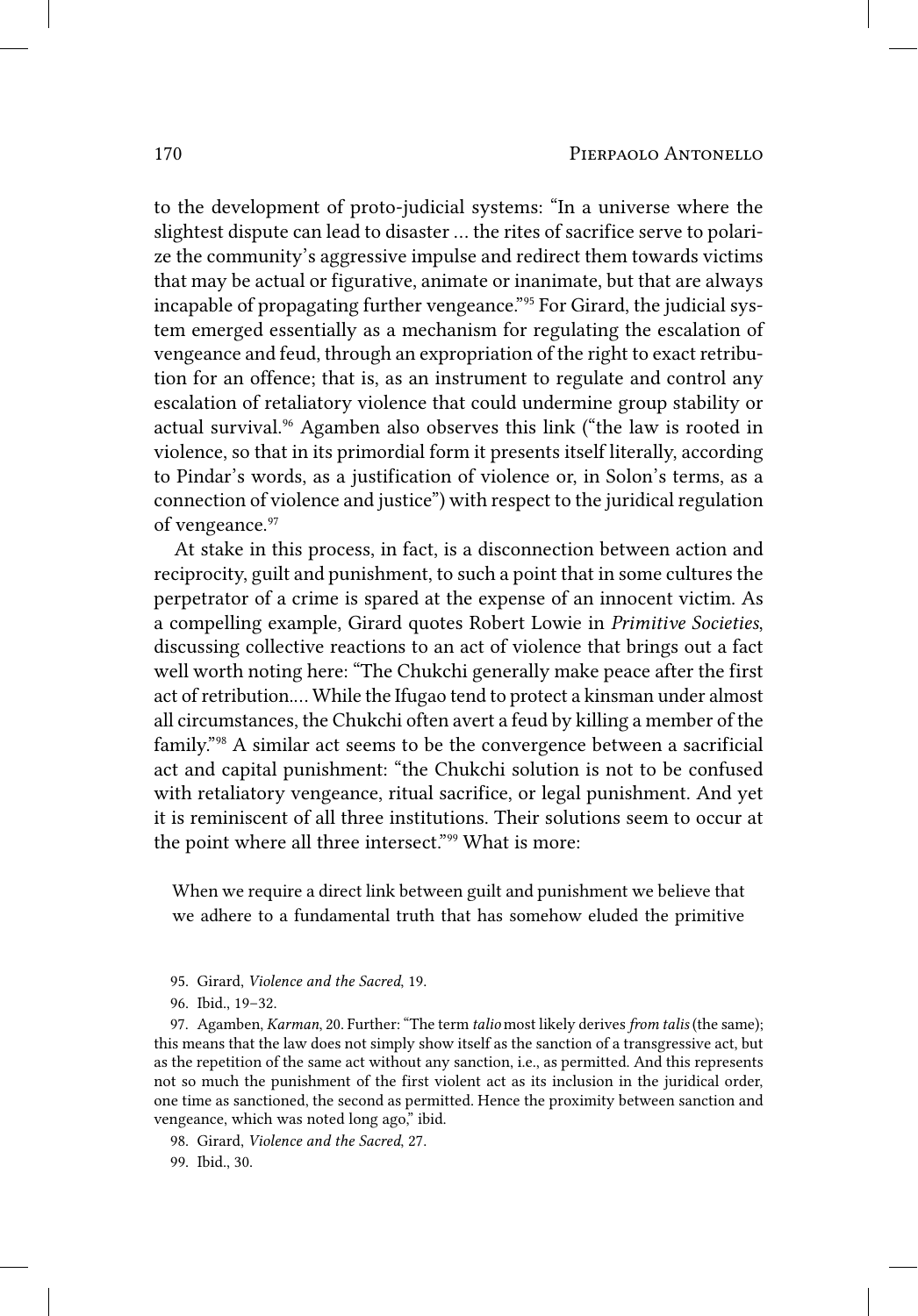mind. In fact, we are ignoring the problem that poses a very real threat to all primitive societies: escalating revenge, unleashed violence—a problem the seeming extravagances of their customs and the violence of their religious practices are specifically designed to meet.<sup>100</sup>

There may be other proto-legal elements that would also converge to explain the arbitrariness of the *culpa*, and which would lend themselves to sacrificial, expiatory practices. Some key examples are discussed for instance by Walter Burkert in the chapter "Guilt and Causality" in *Creation of the Sacred*. These are ones through which social crises of a material nature (plague, famine, social disorders) are solved thanks to mythical forms of attribution of responsibility, in which guilt and contagion amount to overlapping categories. Burkert also underscores the critical (in its etymological sense)<sup>101</sup> role of the mediators (seers, oracles, shamans, medicine men, rabbis), who "create sense to counteract what seems unacceptable: sheer coincidence."102 This sense-making is based on a kind of rationality that a modern mind might well call "superstitious," but which in fact does not refer to any principle of individual responsibility. The whole process is part of a mythical etiology in which a "culprit" is to be selected on the basis of arbitrary (divinatory) clues, where issues of pollution and transgression converge.<sup>103</sup> This would resonate with Agamben's thought that the primal cause (*causa*) is the accusation, and every accusation is, in some way, a slander—which latter is the early meaning of the terms *criminatio* and *criminator*: "To slander (*calunniare*) means etymologically to *pronounce the magical formula of a spell*"104—a mythical attribution of responsibility.

In this mythical framework, all accusations are slanders. Like Girard, Agamben, too, recalls that "the accuser, par excellence, is the devil."105 *Satan* is the Hebrew word for *adversary, opponent* (LXX *3 Ki.* 11.14, 23), translated as *epiboulos* (plotting against) in LXX *1 Ki.* 29.4, as well as *accuser*, translated as *ho diabolos* (slanderous, backbiting). For Girard, in particular, Satan is the entire scapegoat mechanism:<sup>106</sup> "[He] is the voice of the

100. Ibid., 29.

- 101. From *krineo*: "to separate, to decide, particularly in times of crisis."
- 102. Burkert, *Creation of the Sacred*, 118.
- 103. Ibid., 152.
- 104. Agamben, *Karman*, 25; emphasis mine.
- 105. Ibid., 25.
- 106. Girard, *Things Hidden*, 215.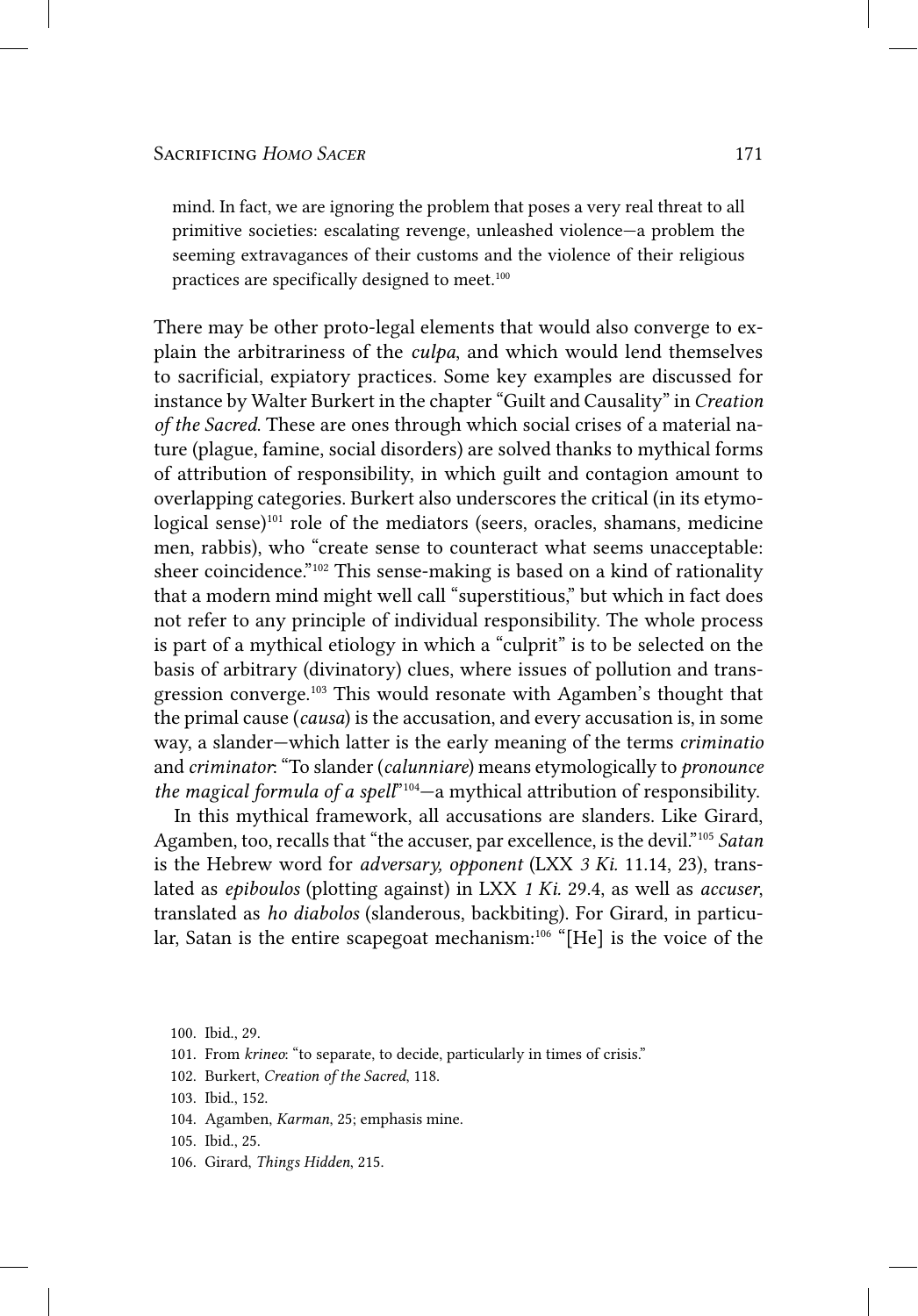old religion, of the old lynching."107 Satan is not an "entity," but a form of mythical projection,

a kind of personification of "bad contagion" just as much in its conflictive and disintegrative aspects as in its reconciling and unifying aspects … the one who foments disorder, the one who saw scandals.108

The social group externalizes its own violence and sacralizes it, giving it a transcendental form, which must necessarily contain the elements of arbitrariness and violence of the totality itself.109 This is essentially the mechanism of arbitrary persecution that we find at the heart of the sacrificial order, but transferred also to the judicial order which, whilst trying to move away from this "Satanic" dimension, cannot fully escape it.

## *Zoe* and *Bios*

In this moving away of the judicial order from a sacrificial and satanic matrix, Girard allocates a crucial role to the Judeo-Christian tradition. The role attributed to Christianity in the historical and socio-cultural evolution of humankind within the Western context is an important point of divergence between Girard and Agamben. Girard sees a decisive and transformative point of inflection, of discontinuity in respect of the violent regime of the sacrificial logic which had scaffolded human communities politically, institutionally, and socially. By contrast, Agamben sees in Christian theology the two principal dominant political paradigms of modernity, namely:

political theology, which founds the transcendence of sovereign power on the single God, and economic theology, which replaces this transcendence with the idea of an *oikonomia*, conceived as an immanent ordering—domestic and not political in a strict sense—of both divine and human life. Political philosophy and the modern theory of sovereignty derive from the first paradigm; modern biopolitics up to the current triumph of economy and government over every other aspect of social life derive from the second paradigm.110

<sup>107.</sup> Girard, Antonello, and Rocha, *Evolution and Conversion*, 197.

<sup>108.</sup> René Girard, *I See Satan Fall Like Lightning*, trans. James G. Williams (Maryknoll, NY: Orbis Books, 2001), 87.

<sup>109.</sup> Jean-Pierre Dupuy, "Totalization and misrecognition," in *Violence and Truth: On the Work of René Girard* (Stanford, CA: Stanford University Press, 1988).

<sup>110.</sup> Agamben, "The Kingdom and Glory," 373.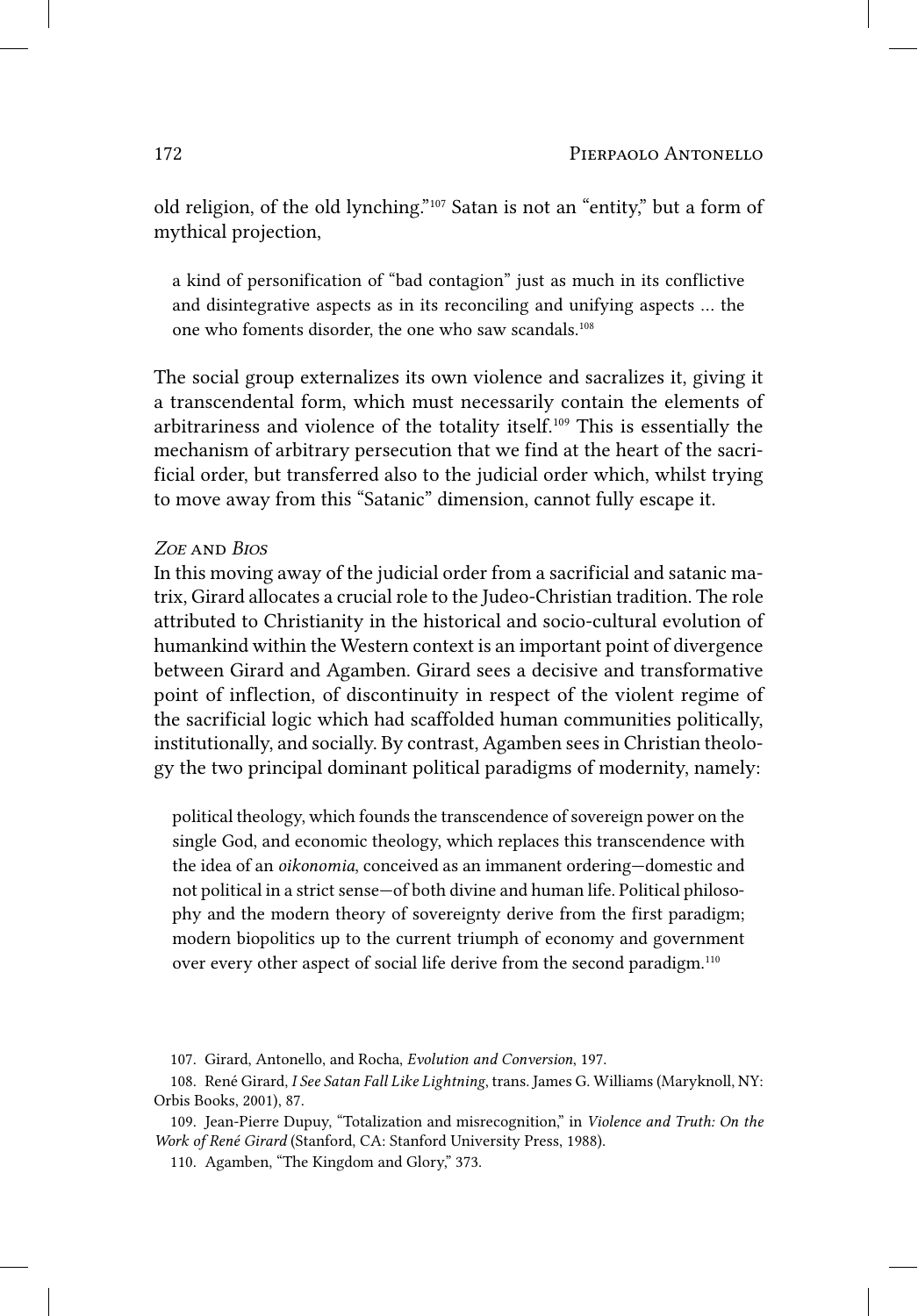However, as Lyle Enright has argued, Agamben's understanding of Christian theology is purely immanent and, by refusing any form of transcendence, Agamben

rejects orthodox Christianity as one more form of biopolitics—though one with perhaps other liberative potentials best activated though immanentist, heterodox readings.<sup>111</sup>

What Agamben tries to bypass, based on his overall ideological premises, is the anti-sacrificial and anti-violent thrust of Christianity, which indeed resists, and actually moves in the opposite direction in respect to, any form of biopolitics. Agamben fundamentally sees a continuity or coincidence between normative Christianity, which is essentially non-violent, and historical Christianity and its institutions, which has maintained violent and sacrificial elements.<sup>112</sup> For Girard, the Judeo-Christian tradition bears witness to a progressive withdrawal from a violent divinity and movement towards a full-scale revelation, through Christ's self-sacrifice, of the arbitrary and violent nature of sacrificial practices at a religious and political level.<sup>113</sup>

Consequently, there are textual elements that, in Agamben's analysis, resist his interpretation from a normative standpoint, and resonate more with the type of break defined by Girard and in general by Christian theology. In *Homo Sacer*, for instance, Agamben sets out his premises by claiming that

the fundamental categorial pair of Western politics is not that of friend/enemy but that of bare life/political existence, *zoē/bios*, exclusion/inclusion. There is politics because man is the living being who, in language, separates and opposes himself to his own bare life and, at the same time, maintains himself in relation to that bare life in an inclusive exclusion.<sup>114</sup>

111. Enright, "Divine but Not Sacred," 242. This is the limit of some interpretations, such as Chow's, which sees Girard advocating a "seemingly 'amoral' religion-oriented argument of mimetic violence," which "comes closest to Agamben's 'nihilistic,' atheist understanding of law and power." Chow, "Sacrifice, Mimesis, and the Theorizing of Victimhood," 146.

112. "When we speak normatively, or take Christianity and its institutions according to its best ideals, Christianity is essentially nonviolent. But when we speak descriptively, i.e., take Christianity according to what the institutions of Christianity have actually done, and according to how those who call themselves Christian have actually acted, we can make the argument that Christianity is violent. Analogous distinctions can be made from within the other four traditions." Robert J. Daly, "Violence and Institution in Christianity," *Contagion: Journal of Violence, Mimesis, and Culture* 9 (2002): 4, doi:10.1353/ctn.2002.0008.

113. Girard, *Things Hidden*, 158ff.

114. Agamben, *Homo Sacer*, 12.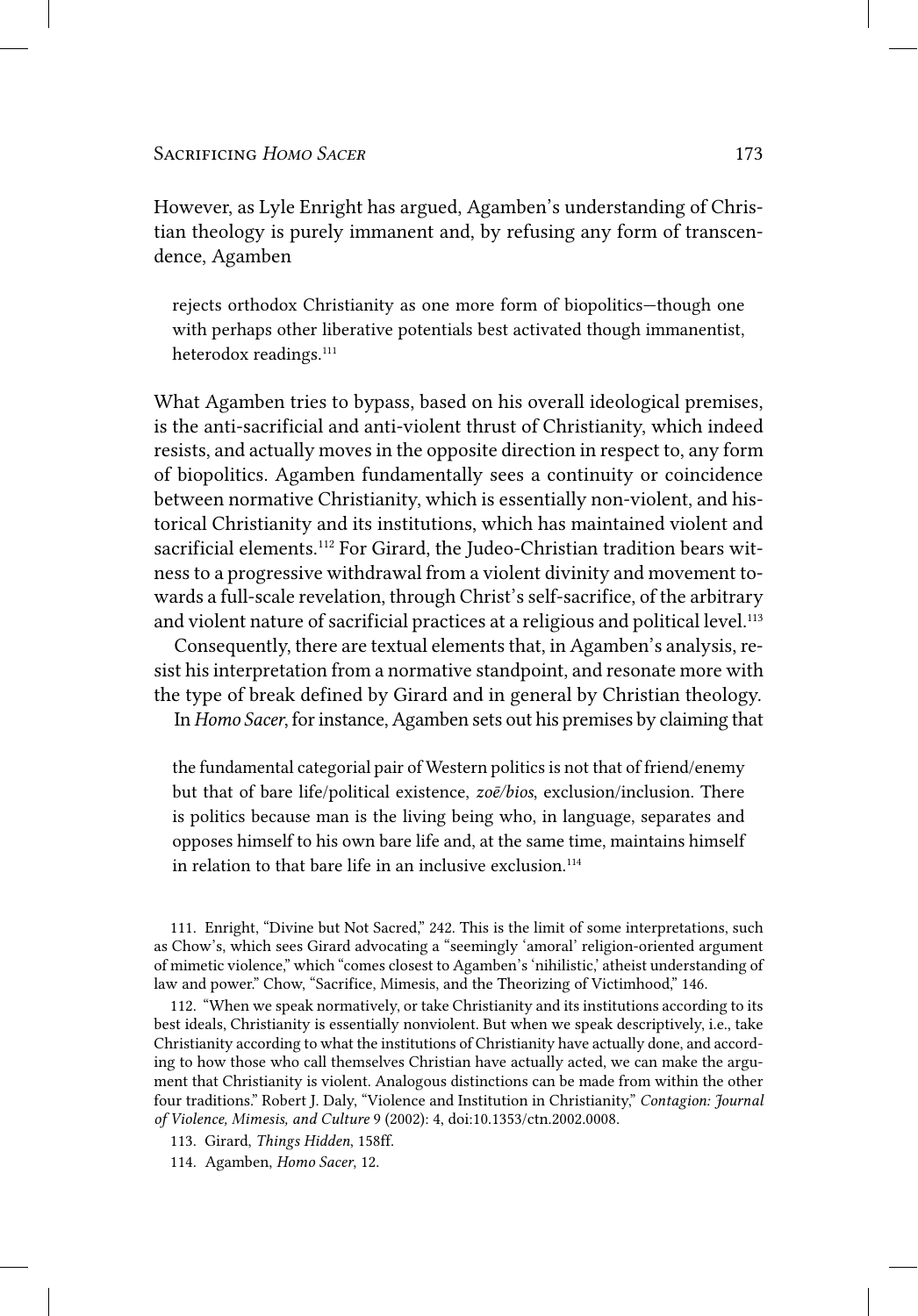As we have already discussed, Agamben is touching here upon the dynamics of the expiatory mechanism that lies at the heart of human cultural and institutional origins, and the "physiology," as formulated by Girard, through which the social order originated and is maintained thanks to a dialectics of exclusionary inclusions. The power of sovereignty rests on the totalization produced by the mimetic violent effervescence of the group.

Agamben notes that the Greeks originally used two words for life: *zoe* and *bios*. Moving beyond the Aristotelian distinction itself, for Agamben, *zoe* defines the bare life, as opposed to *bios*, which is the politically qualified life. *Zoe* is the simple fact of being alive that is common to all living beings; *bios* is the form or way of living proper to an individual or a group, a particular kind of life perfected individually by virtue and socially by politics. For Agamben, the "state of exception" is a zone of indistinction between *bios* and *zoe*. "Bare life," as *zoe*, is the production of the exclusion enacted by the sovereign power; or, rather, *zoe* is included or co-opted into the political domain because of its potential to supply the raw lifeline of a particular *bios*, but by the same token is excluded because it does not remain itself.<sup>115</sup>

In this case, too, Agamben commits a genealogical hypostatization by halting his archaeological regression at the limit of the distinction made by classical Greek philosophy, which itself is clearly a later conceptual elaboration of an episteme of greater historical depth. First of all, from the point of view of their etymology, *zoe* and *bios* derive from the same Proto-Indo-European term that underwent a process of subsequent differentiation.<sup>116</sup> Moreover, Brian Sudlow has noted that "while the sharp distinction of *zoe* and *bios* clearly serves Agamben's argument about sovereign power, at the same time it leads Agamben into creating a simplistic dichotomy which sits uneasily with the intertwining narratives of *zoe* and *bios* that shape Greek conceptualizations of the body and of the relationship of physicality to the human."117 Agamben seems to discount the anthropological assumption that pre-modern cultures do not have a concept of materiality—of "bare life" in strict biological terms, deprived of spiritual and symbolic significance. To speak of "bare life" in traditional, pre-modern culture is simply nonsense.<sup>118</sup>

117. Sudlow, "Agamben, Girard and the Life that Does Not Live," 44.

118. Well-known in this regard is Maurice Leenhardt's *Do Kamo. La personne et le mythe dans le monde mélanésian*, in which he records the answer of a local native to his Western interlocutor

<sup>115.</sup> Ibid., 9–11.

<sup>116.</sup> These two words are actually cognate with each other; they show the differing reflexes in Greek of labiovelar consonants. In the noun ζωή (*zoe*) and the corresponding adjective ζωός (*zoos*), the initial ζ developed from a cluster with the semivowel y; the noun βίος (*bios*) shows the normal development of PIE  $^*g^w$  before the full vowel /i/.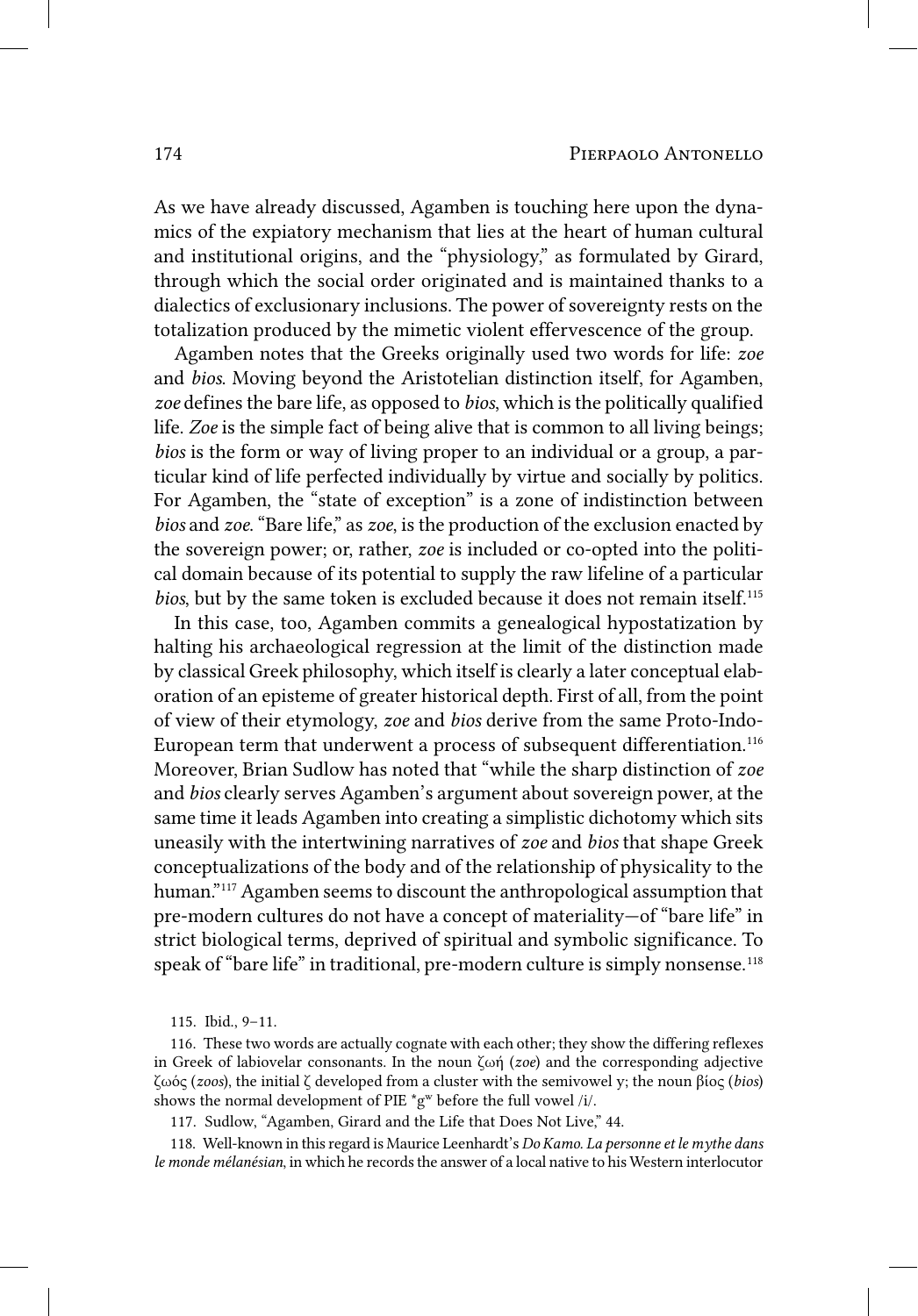Biblical anthropology ignores the modern dichotomy between "body" and "spirit." As Claude Tresmontant explains, Hebrew

est une langue concrète qui ne nomme que ce qui existe. Aussi, n'a-t-il pas de mot pour signifier la "matiere," pas plus que pour le "corps," puisque ces concepts ne visent pas des réalités empiriques contrairement à ce que nos vieilles habitudes dualistes et cartésiennes nous portent à croire. Personne n'a jamais vu de la "matière," ni un "corps," au sens où le comprend le dualisme substantiel<sup>119</sup>

As Le Breton writes, "L'individuation de l'homme va de pair avec la désacralisation de la nature," and the body as individuation of the singular becomes the modern invention par excellence.120 In Greek, the word ψυχή (*psyche*) is the closest equivalent to the Hebrew *nephesh*. The word refers to aspects of sentience, and both human beings and other animals are described as having *nephesh*. Plants, whilst living organisms, are not referred to in the Bible as possessed of *nephesh*.

In this case, too, Agamben's lexical and conceptual analysis is selective and partial. It avoids confrontation with the Biblical text, in which we find a stark inversion of the conceptual and lexical dichotomy laid down by the Italian philosopher.121 If, in classical Greek, it is *bios* and not *zoe* which is

who had insisted that what evangelization had brought to their culture was the notion of "spirit." The native's answer is emblematic: "ce que vous nous avez apporté, c'est le corps." Maurice Leenhardt, *Do Kamo. La personne et le mythe dans le monde mélanésian* (Paris: Gallimard, 1947), 263. See also David Le Breton, *Anthropologie du corps et modernité* (Paris: PUF, 1990).

- 119. Claude Tresmontant, *Essai sur la pensée hébraïque* (Paris: Cerf, 1953), 53.
- 120. Le Breton, *Anthropologie du corps et modernité*, 46.

121. Similarly, Brian Sudlow points out Agamben's elusion in *Homo Sacer* of the Christian jurisprudential tradition which make his conceptualization more problematic: "Even if we accepted Agamben's analysis of *homo sacer* as a figure of Roman culture, why should we also accept that the theological or jurisprudential postulates of Roman society have the same effects as those of Christianity which was a dominant influence on the tradition of Western politics and whose grand projects have included the recovery of the excluded and the exaltation of the humbled? In fact, the entire tradition of sanctuary laws, not only in their Christian forms but even in their Roman forerunners, seems to offer a refutation of Agamben's reading of *homo sacer*. While sanctuary law is thought by some to have achieved its apogee precisely in the absence of properly constituted sovereign power, other readings of the sources find sanctuary, and the attendant practices of *intercessio*, clemency and pardon, to be deeply inscribed in Greek, Roman and Christian legal traditions which are at the same time predicated on clear conceptualizations of sovereign power. Given the thousand years of jurisprudential history in which sanctuary legislation was implemented widely across Europe, the idea that sovereign power generally constitutes itself through some self-constituting act of excluding the *homo sacer* is entirely moot." Sudlow, "Agamben, Girard and the Life that Does Not Live,"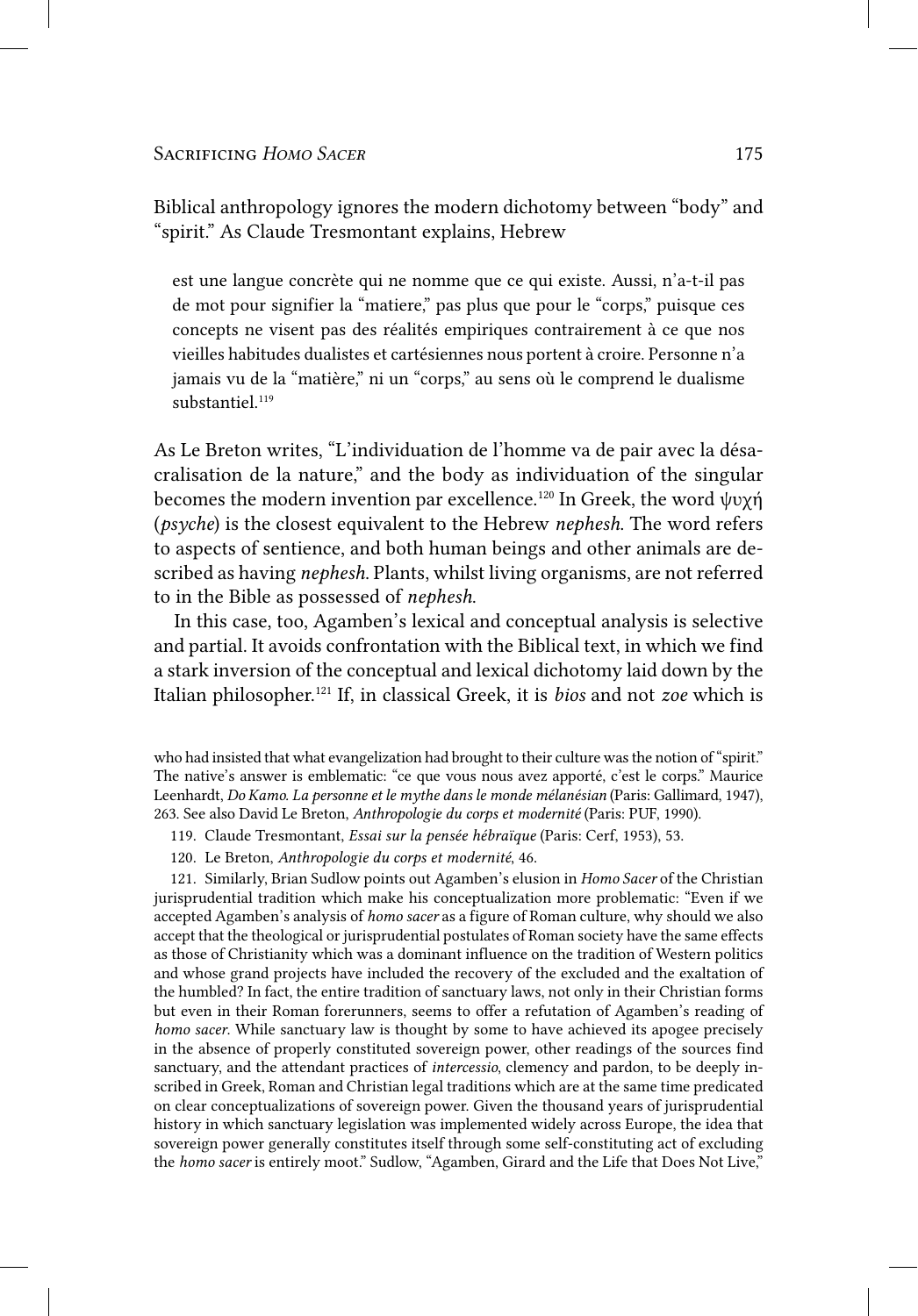essentially used in an ethical sense, in the Bible this emphasis is inverted. In the New Testament, *zoe* corresponds to the highest blessedness of the creature: the "crown of life [*zoes*]" (Rev. 2:10); "tree of life [*zoes*]"(Rev. 2:7); "book of life [*zoes*]" (Rev. 3:5); "water of life [*zoes*]" (Rev. 21:6); "life [*zoe*] and godliness" (2 Pet. 1:3); "life [*zoe*] and immortality" (2 Tim. 1:10); "the life [*zoe*] of God" (Eph. 4:18); "eternal life [*zoe*]" (Matt. 19:16; Rom. 2:7); "an endless life [*zoe*]" (Heb. 7:16); and "what is truly life [*zoes*]" (1 Tim. 6:19). The Biblical use of *bios*, on the other hand, defines the purely biological, mundane aspects of life: "pleasure of life [*biou*]" (Luke 8:14); "affairs of this life [*biou*]" (2 Tim. 2:4); "the pride of life [*biou*]" (1 John 2:16); "the livelihood [*bios*] of the world" (1 John 3:17); and "cares of this life [*biotikai*]" (Luke 21:34). In fact, in *Metaphysics* (1072b, 28), Aristotle speaks of a *zoē aristē kai aidios*, a more noble and eternal life, as an attribute of the divine.

In *The Kingdom and the Glory*, Agamben stumbles upon this conceptual shift within the Judeo-Christian tradition. The eternal life and the life of Christ are defined, in fact, as *zoe*:

Hellenic Judaism defines it, therefore, as "true life" (*alēthinē zōē*: Philo, The Special Laws 1, § 32, pp. 536–537 ) or "incorruptible life" (*aphthartos zōē*: ibid., *On the Giants*, § 15; *On Flight and Finding*, § 59, pp. 153 and 326 , respectively) or even "carefree life" (*zōē amerimnos*). The rabbinical tradition describes this future life in opposition to the present life and, at the same time, in a singular contiguity with it.<sup>122</sup>

Similarly, notes Agamben, in his epistle, St Paul calls Jesus "life," *zoe tou Iesou*:

To live in the Messiah means precisely to revoke and render inoperative at each instant every aspect of the life that we live, and to make the life for which we live, which Paul calls the "life of Jesus" (*zōē tou Iesou*—*zōē* not *bios*!), appear within it.<sup>123</sup>

Agamben's exclamation mark clearly points at the conceptual aporia, the semantic shift, with respect his to initial formulation of the *zoe/bios* dichotomy; but he does not try to solve it retrospectively.124

43–4; referencing Karl Shoemaker, *Crime and Sanctuary in the Middle Ages 500–1400* (New York: Fordham University Press, 2011).

122. Agamben, "The Kingdom and Glory," 596.

123. Ibid., 597.

124. Fox notes other inconsistencies in Agamben's argumentation: "In *The Time That Remains*, Agamben comes into conflict with his own claim from *Homo Sacer* that the sacred man arises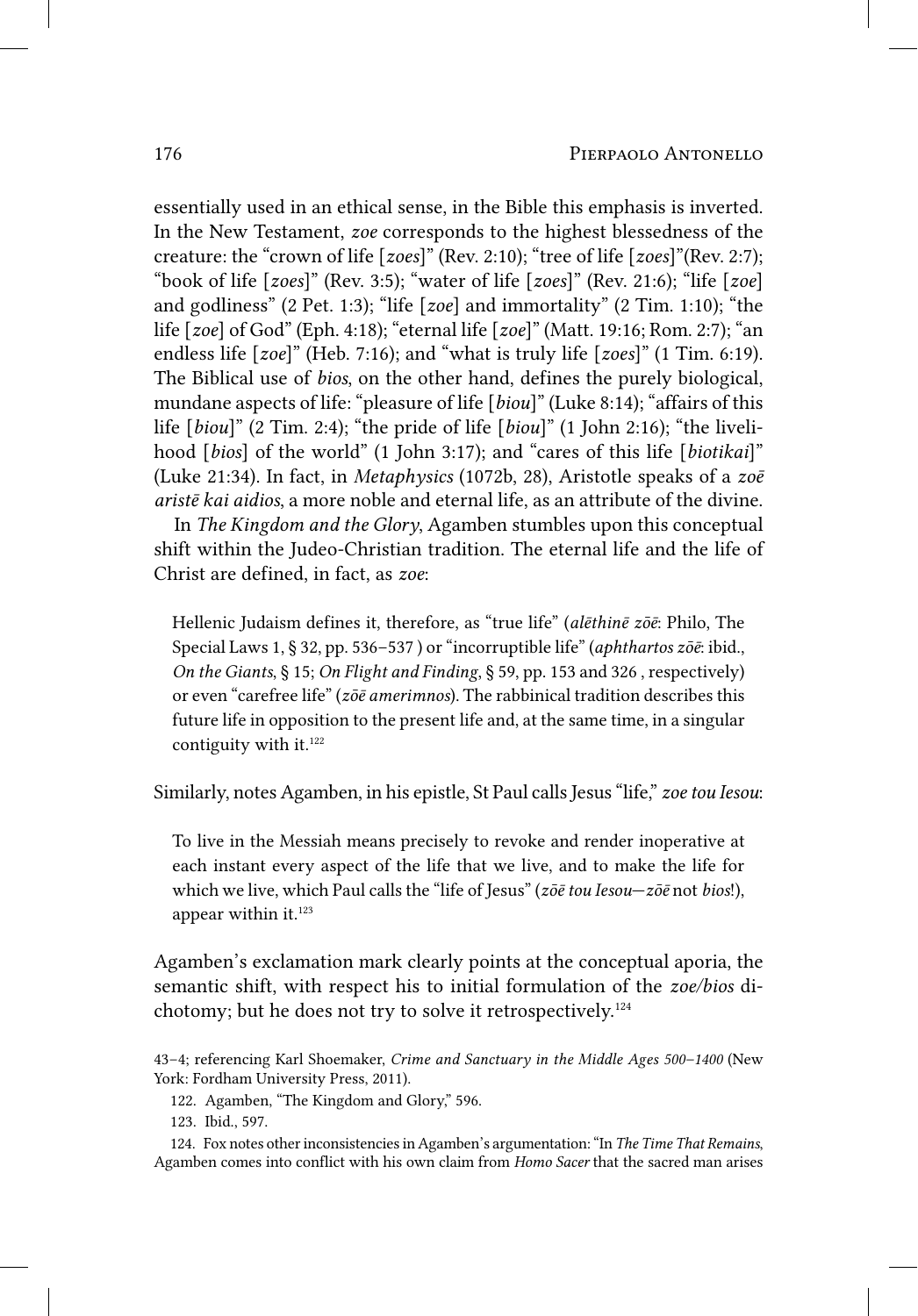In *Things Hidden*, Girard argues that Judeo-Christian scripture institutes a gradual, but eventually complete, exit from the sacred as a system that functions on the basis of a pharmacological use of violence, both in the religious and the political sense.125 The de-sacralization of life would correspond to a restitutive embrace of a *zoe* that is a communion with the foundational originality of life devoid of original sin—meaning outside the victimary dynamics that regulates human affairs and earthly life as *bios*. There is an interesting passage in Aristotle's *Politics* that retains a sacrificial ring, whereby man as "political animal" (πολιτικὸν ζῷον) is dialectically opposed to a "man without a state," who is not only or simply a "tribeless, lawless, hearthless one" as denounced by Homer, but a "natural *outcast*," who can be compared to "an isolated piece in draughts," who is "either low in the scale of humanity or above it" (Aristotle, *Politics*, [1253a] [1]). This again seems to resonate on the one hand with the aleatory element of ritualistic sacrifice (a "piece in draughts"), and on the other with the double nature of the victimary ban, which produces a *pharmakon* (below humanity) or a deity (above it).

*Bios* would become, then, a marker for politics as the institutional space framed by a sacrificial blueprint. The *bios* is internal to the political matrix that is structured by conceptual and ritualistic forms of both internal and external differentiation and exclusion. Social and political organization is based on a pharmacological extrojection of some alterity, a *part maudite*, or an enemy, which functions as a systemic, operational closure (in Luhmann's sense) of the socio-political order.

from a political sphere independent of religion. In a lengthy attack on Buber's distinguishing of Greek *pistis* from Jewish *emunah*, faith versus belonging, Agamben roots both attitudes in the sphere of what French legal scholars call *prédroit*, or prelaw. Regarding this sphere, Agamben writes: 'If we want to comprehend the meaning that underlies the opposition between *pistis* and *nomos* in the Pauline text, we should keep in mind this rooting of faith in the sphere of law—or rather, in prelaw, that is, where law, politics, and religion become tightly interwoven' (TR 116)."

125. "Within the framework of the mimetic theory one should read mythology as a more distant, and more obscure form of prophecy, which, in order to be intelligible, must include the inversion of mythical values. In fact, in the Old Testament one still finds a good deal of violence: in *Judges* and other historical books, there is still a mythical valorization of the community against the scapegoat victim. In the so-called psalms of malediction or execration, there is also the hatred and resentment of the victim. However, this hatred is the response to the despair experienced by a man who has become, for whatever reason, the victim of his entire community. It is a stage in a growing process of discovery of the scapegoat mechanism, which presents moments of regression and moments of fast progression. Some of this progression is common to most societies, like the shift from human to animal sacrifice, but it remains at a surreptitious level, while in the Bible it is made fully visible and glorified." Girard, Antonello, and Rocha, *Evolution and Conversion*, 206–7.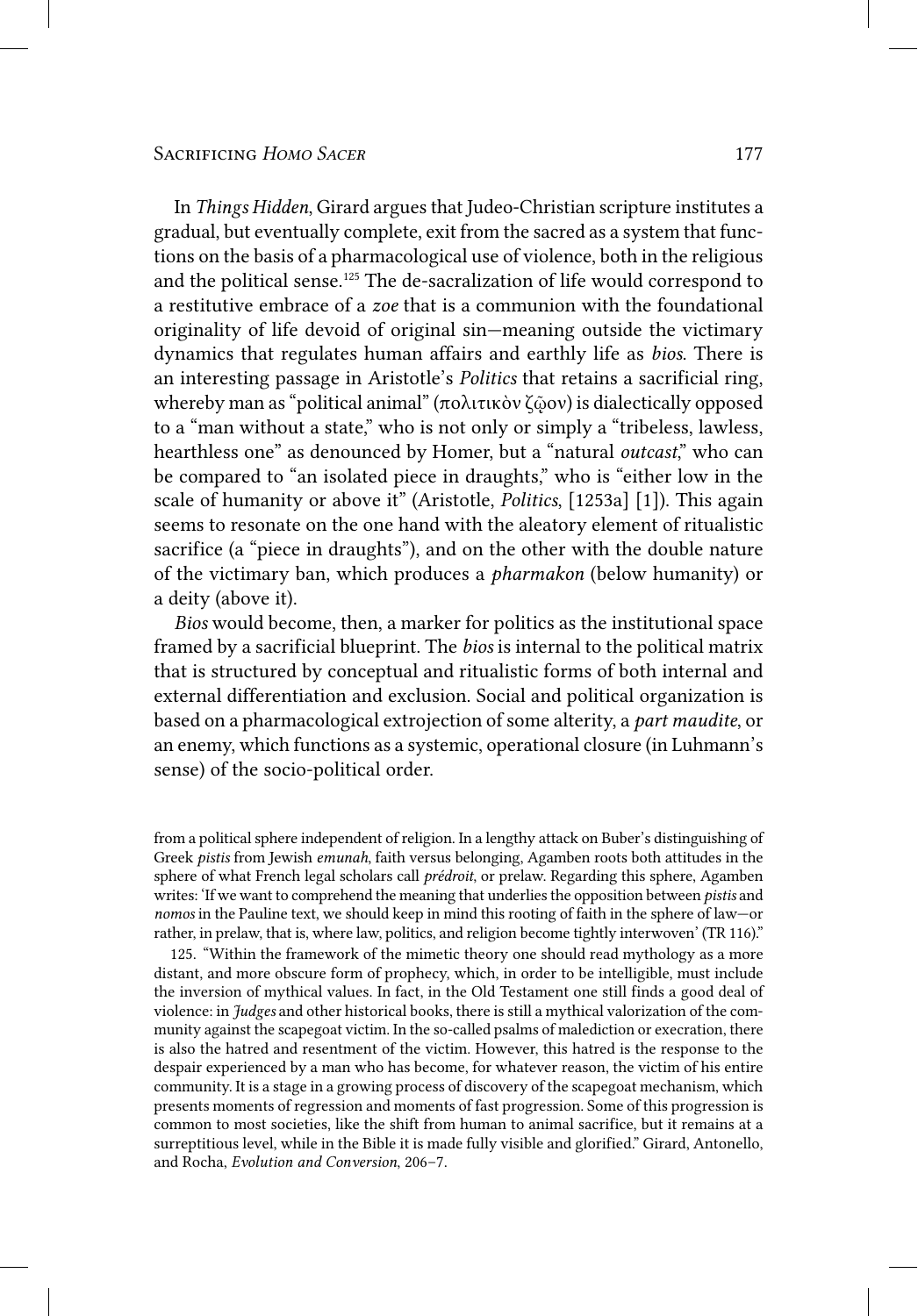*Zoe* would be characterized by a double determination, in the sense described by Girard. It is integrated and juxtaposed with *bios* as an element of systemic differentiation: as the part which is expelled to ensure the temporary stability of the social organism. But *zoe* is rescued both anthropologically and from a religious and theological standpoint by Christian revelation, which makes this *part maudite*, this stone rejected by the builders, the cornerstone of the Church (Sal. 118, 22–23; Mc. 12,10; Matt. 21,42; Acts 4,10ss).126

Against this background, *zoe* assumes profound moral significance and becomes the optimal way to express blessedness. Absolute *zoe* is synonymous with absolute holiness. In John 14:6, Christ affirmed that "I am … the life [*he zoe*]" (cf. 1 John 1:2), implicitly affirming thereby that he was absolutely holy. It is this *zoe*, rejected by the *bios*, that becomes the fully holy, since it is foreign to both the spontaneous, undifferentiated violence of the mob, and to the pharmacological violence of the political order as an institutional organization structured around this type of expulsion.

The Judeo-Christian scriptures would rescue, then, the *zoe*, returning it to its pre-sacrificial divine matrix, stripped of any violent inflection. *Zoe* is life which pre-exists the fall, while *bios* is regulated by exclusionary and differentially violent practices and logic.127 Moreover, if the exit from the logic of the sacred extolled by Christianity corresponds, as Girard claims, to a process of de-sacralization, this would not implicate simply a process of profanation, following Agamben's interpretation, but additionally the need to enter into an intimate, superior relationship with the divine.128 *Zoe*

126. The symbolism of the cornerstone may also refer to the widespread archaic sacrificial practice whereby a victim was offered for the stability of the building, as in the Japanese ritual of the *Hitobashira* (人柱, "human pillar"), in which maidens were buried alive at the base, or near, certain constructions as a prayer to insure the buildings against disaster. Frazer, in *The Golden Bough*, charts both the various propitiatory sacrifices and the effigy-substitution involving an animal or human sacrifice being laid in the foundations. James George Frazer, *The Golden Bough: A Study in Comparative Religion* (Sioux Falls, SD: NuVision Publications, 2006), 106–7.

127. Sudlow argues: "If bare life or *zoe*, the life prior to *bios*, might in Girardian terms be labelled as the life of unorganized mimesis, in which the processes of desire and imitation are unchecked and free to run wild, then *bios* can be associated with the way in which, according to Girard, mimetic desires have historically been brought to order within some sacred framework." Sudlow, "Agamben, Girard and the Life that Does Not Live," 47.

128. This is the same distinction made by C. S. Lewis in *Mere Christianity*: "In reality, the difference between Biological life and Spiritual life is so important that I am going to give them two distinct names. The Biological sort which comes to us through Nature, and which (like everything else in Nature) is always tending to run down and decay so that it can only be kept up by incessant subsidies from Nature in the form of air, water, food, etc. is *Bios*. The Spiritual life which is in God from all eternity, and which made the whole natural universe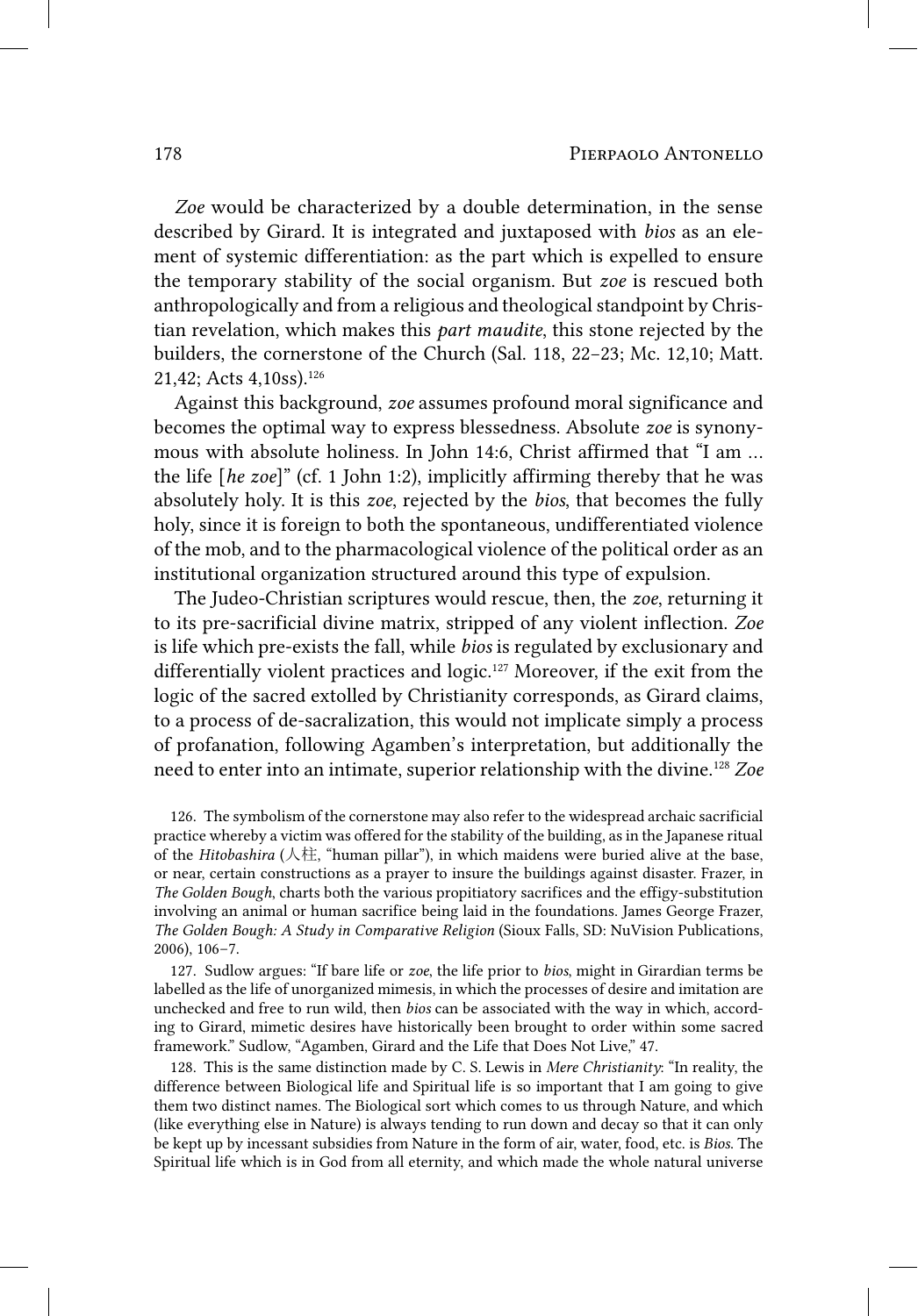therefore becomes a provenance and a destination of a life *beyond politics and beyond the law*.

While strongly resonating with Girard's perspective, these questions have profound philosophical and theological implications in respect of Agamben's radical immanent reading of the Scriptures and the eschatological and messianic considerations that he advances in works such as *The Time That Remains* and *The Kingdom and the Glory*. 129 However, given the self-imposed archeological focus of this essay, these would need to be considered in a further study of the intersections between Agamben's philosophy and Girard's sacrificial and Christian hermeneutics.<sup>130</sup>

#### **BIBLIOGRAPHY**

- Adams, Rebecca. "Violence, Difference, Sacrifice: A Conversation with René Girard." *Religion & Literature* 25, no. 2 (1993): 9–33.
- Agamben, Giorgio. "Homo Sacer." In *The Omnibus Homo Sacer*. Stanford, CA: Stanford University Press, 2017.
- —. *Homo sacer. Il potere sovrano e aa nuda vita.* Torino: Einaudi, 1995.
- . *Homo Sacer: Sovereign Power and Bare Life.* Translated by Daniel Heller-Roazen. Stanford, CA: Stanford University Press, 1998.
- —. *Karman. Breve trattato sull'azione, la colpa e il gesto.* Torino: Bollati Boringhieri, 2017.
- —. "The Kingdom and Glory." In *The Omnibus Homo Sacer*. Stanford, CA: Stanford University Press, 2017.

is *Zoe*. Bios has, to be sure, a certain shadowy or symbolic resemblance to *Zoe*: but only the sort of resemblance there is between a photo and a place, or statue and a man. A man who changed from having *Bios* to having *Zoe* would have gone through as big a change as a statue which changed from being a carved stone to being a real man. And that is precisely what Christianity is about. This world is a great sculptor's shop. We are the statues and there is a rumour going around that some of us are some day going to come to life." C. S. Lewis, *Mere Christianity* (London: Geoffrey Bles, 1952), 159.

129. Giorgio Agamben, *Il tempo che resta. Un commento alla Lettera ai Romani* (Turin: Bollati Boringhieri, 2000); trans. Patricia Dailey as *The Time That Remains*; Giorgio Agamben, *Il regno e la gloria. Per una genealogia teologica dell'economia e del governo* (Turin: Bollati Boringhieri, 2007); trans. as *The Kingdom and the Glory: For a Theological Genealogy of Economy and Government*, trans. Lorenzo Chiesa and Matteo Mandarini (Stanford, CA: Stanford University Press, 2011). In *The Time that Remains*, Agamben questions, for instance, the internal aporias in the discussion about the law (*nomos*) in St Paul's *Letter to the Romans*. St Paul's text might be interpreted through an understanding of the law as an institution operating within a sacrificial and pharmacological framework. This may be the reason why sin is consubstantial to the law: "sin was indeed in the world before the law, but sin is not reckoned when there is no law" (*Rom* 5, 13).

130. These issues have already been partially discussed by Anthony Bartlett and Lyle Enright. See Enright, "'Divine but Not Sacred'" and Bartlett, "Girard's Lost Time: Messianic Temporality in Things Hidden."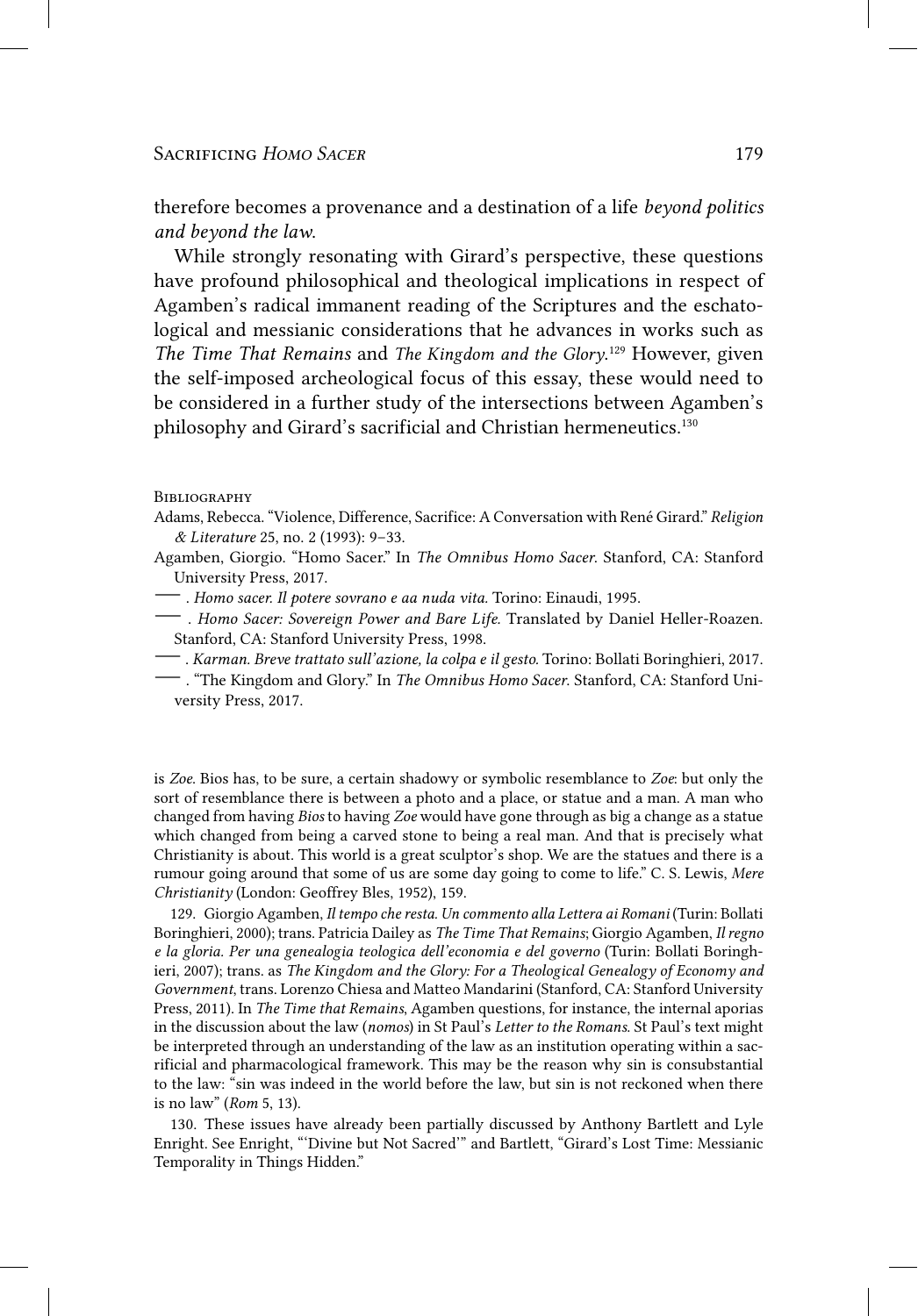#### 180 Pierpaolo Antonello

- —. *The Kingdom and the Glory: For a Theological Genealogy of Economy and Government.* Translated by Lorenzo Chiesa and Matteo Mandarini. Stanford, CA: Stanford University Press, 2011.
- —. "Principia Hermeneutica." *Critique* 836–837 (2017): 5–13.
- . *Il regno e la gloria. Per una genealogia teologica dell'economia e del governo.* Torino: Bollati Boringhieri, 2007.
- —. *The Sacrament of Language: An Archaeology of the Oath.* Translated by Adam Kotsko. Stanford, CA: Stanford University Press, 2010.
- —. "State of Exception." In *The Omnibus Homo Sacer*. Stanford, CA: Stanford University Press, 2017.
- —. *Il tempo che resta. Un commento alla lettera ai romani*. Turin: Bollati Boringhieri, 2000. — . *The Time That Remains: A Commentary on the Letter to the Romans*. Translated by Patricia Dailey. Stanford, CA: Stanford University Press, 2005.
- Antonello, Pierpaolo, and Paul Gifford, eds. *How We Became Human: Mimetic Theory and the Science of Evolutionary Origins*. East Lansing, MI: Michigan State University Press, 2015.
- Barberi, Maria Stella, ed. *Spazio sacrificale, spazio politico. Saggi di teologia politica e antropologia fondativa*. Massa: Transeuropa, 2013.
- Bartlett, Anthony W. "Girard's Lost Time: Messianic Temporality in Things Hidden." *Contagion: Journal of Violence, Mimesis, and Culture* 21 (2014): 175–98. doi:10.14321/ contagion.21.2014.0175.
- Brewin, Mark. "Girard, Mediated Texts, and the Modern Death Penalty." *Journal of Media and Religion* 11, no. 4 (2012): 177–88. doi:10.1080/15348423.2012.730318.
- Brighi, Elisabetta, and Antonio Cerella, eds. *The Sacred and the Political: Explorations on Mimesis, Violence and Religion*. London: Bloomsbury, 2016.
- Burkert, Walter. *Creation of the Sacred: Tracks of Biology in Early Religions*. Cambridge: Harvard University Press, 1996.
- Cerella, Antonio. "The Myth of Origin: Archaeology and History in the Work of Agamben and Girard." In *The Sacred and the Political: Explorations on Mimesis, Violence and Religion*, edited by Elisabetta Brighi and Antonio Cerella, 213–36. London: Bloomsbury, 2016.
- Chow, Rey. "Sacrifice, Mimesis, and the Theorizing of Victimhood (a Speculative Essay)." *Representations* 94, no. 1 (2006): 131–49. doi:10.1525/rep.2006.94.1.131.
- Clemens, Justin, Nicholas Heron, and Alex Murray, eds. *The Work of Giorgio Agamben: Law, Literature, Life*. Edinburgh: Edinburgh University Press, 2008.
- Collins, Brian. *The Head beneath the Altar: Hindu Mythology and the Critique of Sacrifice*. Michigan, MI: Michigan State University Press, 2014.
- Daly, Robert J. "Violence and Institution in Christianity." *Contagion: Journal of Violence, Mimesis, and Culture* 9 (2002): 4–33. doi:10.1353/ctn.2002.0008.
- Depoortere, Frederiek. "Reading Giorgio Agamben's Homo Sacer with René Girard." *Philosophy Today* 56, no. 2 (2012): 154–63. doi:10.5840/philtoday201256234.
- Dickinson, Colby. "Beyond Violence, Beyond the Text: The Role of Gesture in Walter Benjamin and Giorgio Agamben, and Its Affinity with the Work of Rene Girard." *Heythrop Journal* 52, no. 6 (2011): 952–61. doi:10.1111/j.1468-2265.2011.00683.x.
- Dumouchel, Paul. *The Barren Sacrifice. An Essay on Political Violence*. East Lansing, MI: Michigan State University Press, 2015.

—. *Le sacrifice inutile: essai sur la violence politique*. Paris: Flammarion, 2011.

Dupuy, Jean-Pierre. "Totalization and Misrecognition." In *Violence and Truth: On the Work of René Girard*, 75–100. Stanford, CA: Stanford University Press, 1988.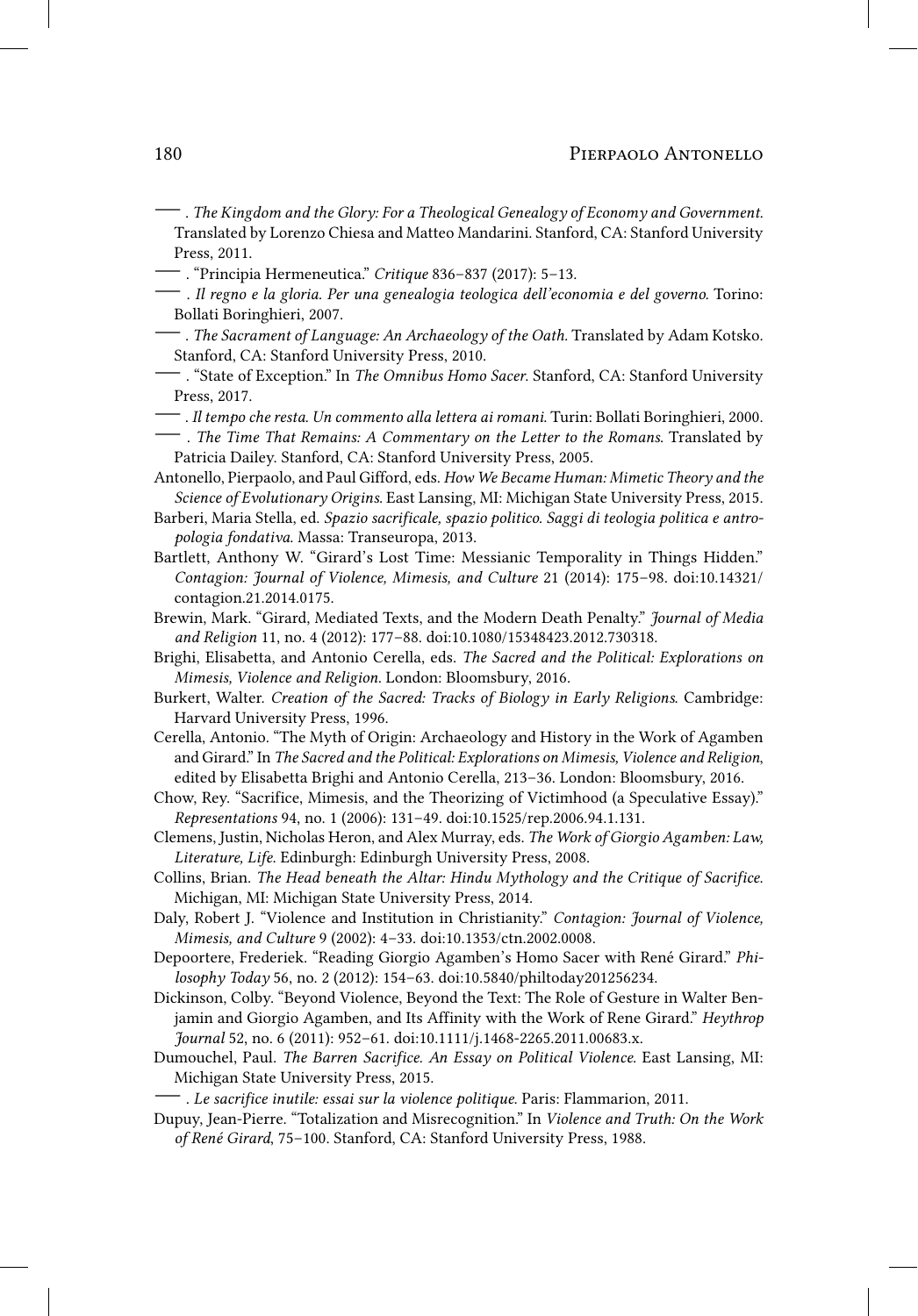- Enright, Lyle. "'Divine but Not Sacred': A Girardian Answer to Agamben's *the Kingdom and the Glory*." *Contagion: Journal of Violence, Mimesis, and Culture* 26 (2019): 237–50.
- Farneti, Roberto. *Mimetics Politics: Dyadic Pattern in Global Politics*. East Lansing, MI: Michigan State University Press, 2015.
- Fox, Christopher A. "Sacrificial Pasts and Messianic Futures: Religion as a Political Prospect in René Girard and Giorgio Agamben." *Philosophy and Social Criticism* 33, no. 5 (2007): 563–95. doi:10.1177/0191453707078920.
- Frazer, James George. *The Golden Bough: A Study in Comparative Religion*. Sioux Falls, SD: NuVision Publications, 2006. 1890.
- Geulen, Eva. *Giorgio Agamben zur Einführung*. Hamburg: Junius, 2005.
- Ginzburg, Carlo. *Storia notturna. Una decifrazione del sabba*. Torino: Einaudi, 1989.
- Girard, René. *Des choses cachées depuis la fondation du monde*. Paris: Poche, 1983.
- . *I See Satan Fall Like Lightning*. Translated by James G. Williams. Maryknoll, NY: Orbis Books, 2001.
- —. "Origins: A View from the Literature." In *Understanding Origins: Contemporary Views on the Origin of Life, Mind and Society*, edited by Francisco J. Varela and Jean-Pierre Dupuy, 27–42. Dordrecht: Springer, 1992.
- . *Things Hidden since the Foundation of the World*. Translated by Stephen Bann and Michael Metteer. Stanford, CA: Stanford University Press, 1987.
- —. *"To Double Business Bound": Essays on Literature, Mimesis, and Anthropology*. Baltimore: Johns Hopkins University Press, 1978.
- —. *Violence and the Sacred*. Translated by Patrick Gregory. London: Bloomsbury, 2003.
- Girard, René, Pierpaolo Antonello, and João Cezar de Castro Rocha. *Evolution and Conversion. Dialogues on the Origins of Culture*. London: Continuum, 2007.
- Heidegger, Martin. "The Thing." Translated by Albert Hofstadter. In *Poetry, Language, Thought*. New York: Harper & Row, 1971.
- Joyce, Christopher. "Atimia and Outlawry in Archaic and Classical Greece." *Polis: The Journal for Ancient Greek and Roman Political Thought* 35, no. 1 (2018): 33–60. doi:10.1163/20512996-12340139.
- Laclau, Ernesto. "Bare Life or Social Indeterminism?" In *Giorgio Agamben: Sovereignty and Life*, edited by Matthew Calarco and Steven DeCaroli, 11–23. Stanford, CA: Stanford University Press, 2007.
- Le Breton, David. *Anthropologie du corps et modernité*. Paris: PUF, 1990.
- Leenhardt, Maurice. *Do Kamo. La personne et le mythe dans le monde mélanésian*. Paris: Gallimard, 1947.
- Lewis, C. S. *Mere Christianity*. London: Geoffrey Bles, 1952.
- Mazzù, Domenica, ed. *Politiques de Caïn: en dialogue avec René Girard*. Paris: Desclée de Brouwer, 2004.
- McBride, James. "Capital Punishment as the Unconstitutional Establishment of Religion: A Girardian Reading of the Death Penalty." *Journal of Church and State* 37, no. 2 (1995): 263–87. doi:10.1093/jcs/37.2.263.
- Norris, Andrew. "Introduction: Giorgio Agamben and the Politics of the Living Dead." In *Politics, Metaphysics, and Death: Essays on Giorgio Agamben's Homo Sacer*, edited by Andrew Norris, 1–31. Durham: Duke University Press, 2005.
- Oksala, Johanna. "Violence and the Biopolitics of Modernity." *Foucault Studies* 10 (2010): 23–43. doi:10.22439/fs.v0i10.3122.